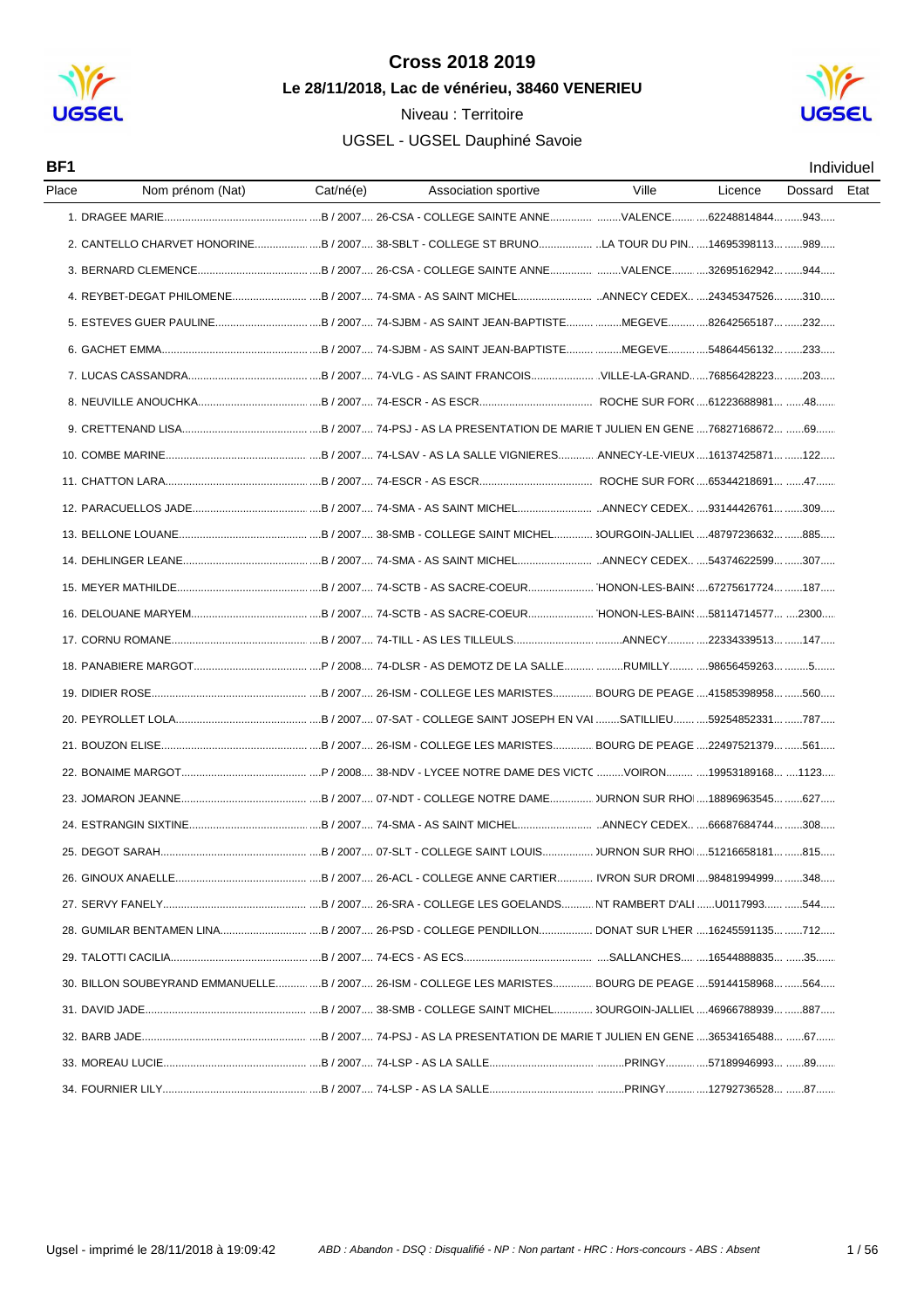

Le 28/11/2018, Lac de vénérieu, 38460 VENERIEU



| 61. VACHER FLORINE |  |
|--------------------|--|
|                    |  |
|                    |  |
|                    |  |
|                    |  |
|                    |  |
|                    |  |
|                    |  |
|                    |  |
|                    |  |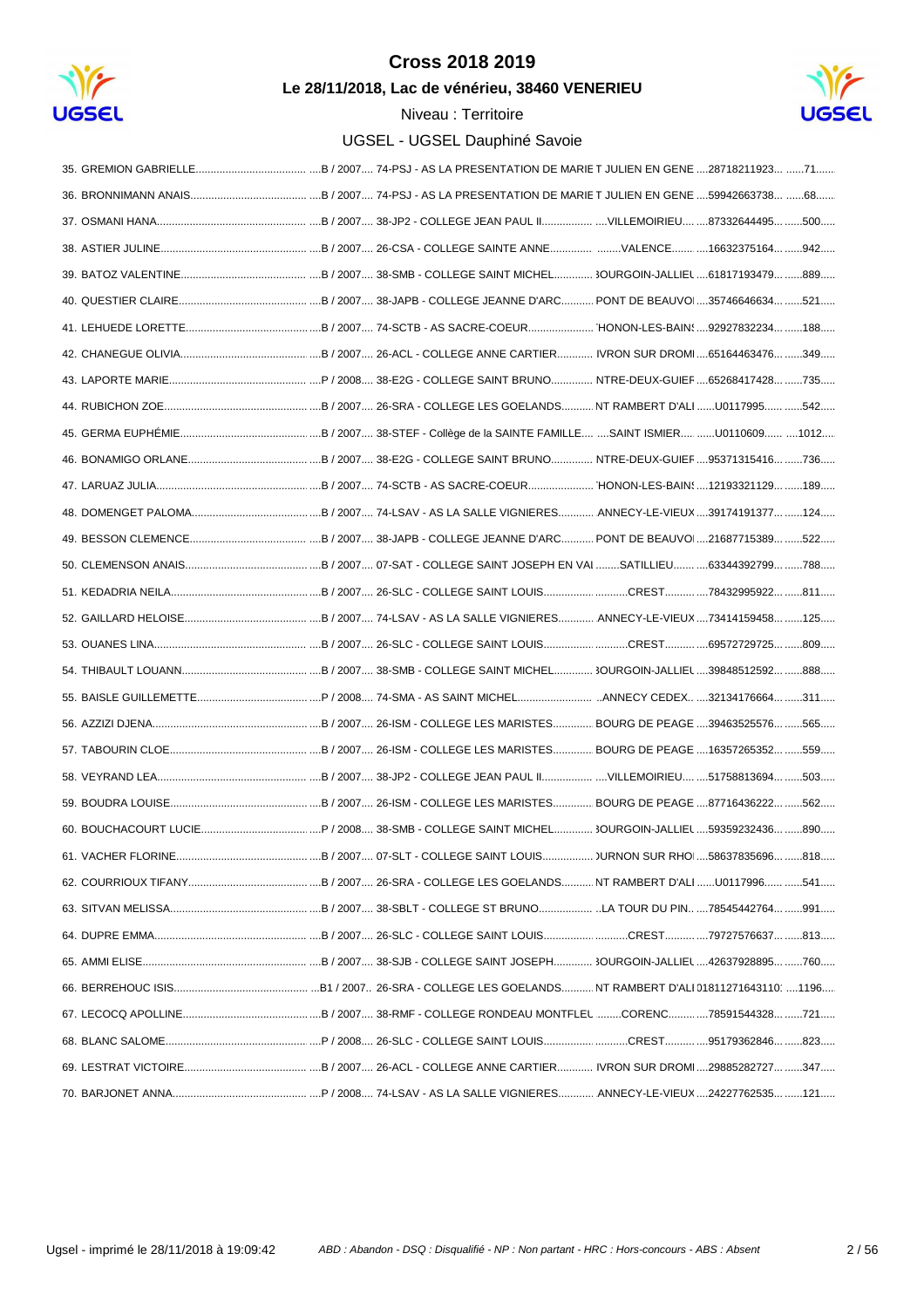

Le 28/11/2018, Lac de vénérieu, 38460 VENERIEU



| 85. ELFADIL--MATON MATHILDEB / 2007 26-SVV - COLLEGE SAINT VICTOR17863921645 920 |
|----------------------------------------------------------------------------------|
|                                                                                  |
|                                                                                  |
|                                                                                  |
|                                                                                  |
|                                                                                  |
|                                                                                  |
|                                                                                  |
|                                                                                  |
|                                                                                  |
|                                                                                  |
|                                                                                  |
|                                                                                  |
|                                                                                  |
|                                                                                  |
|                                                                                  |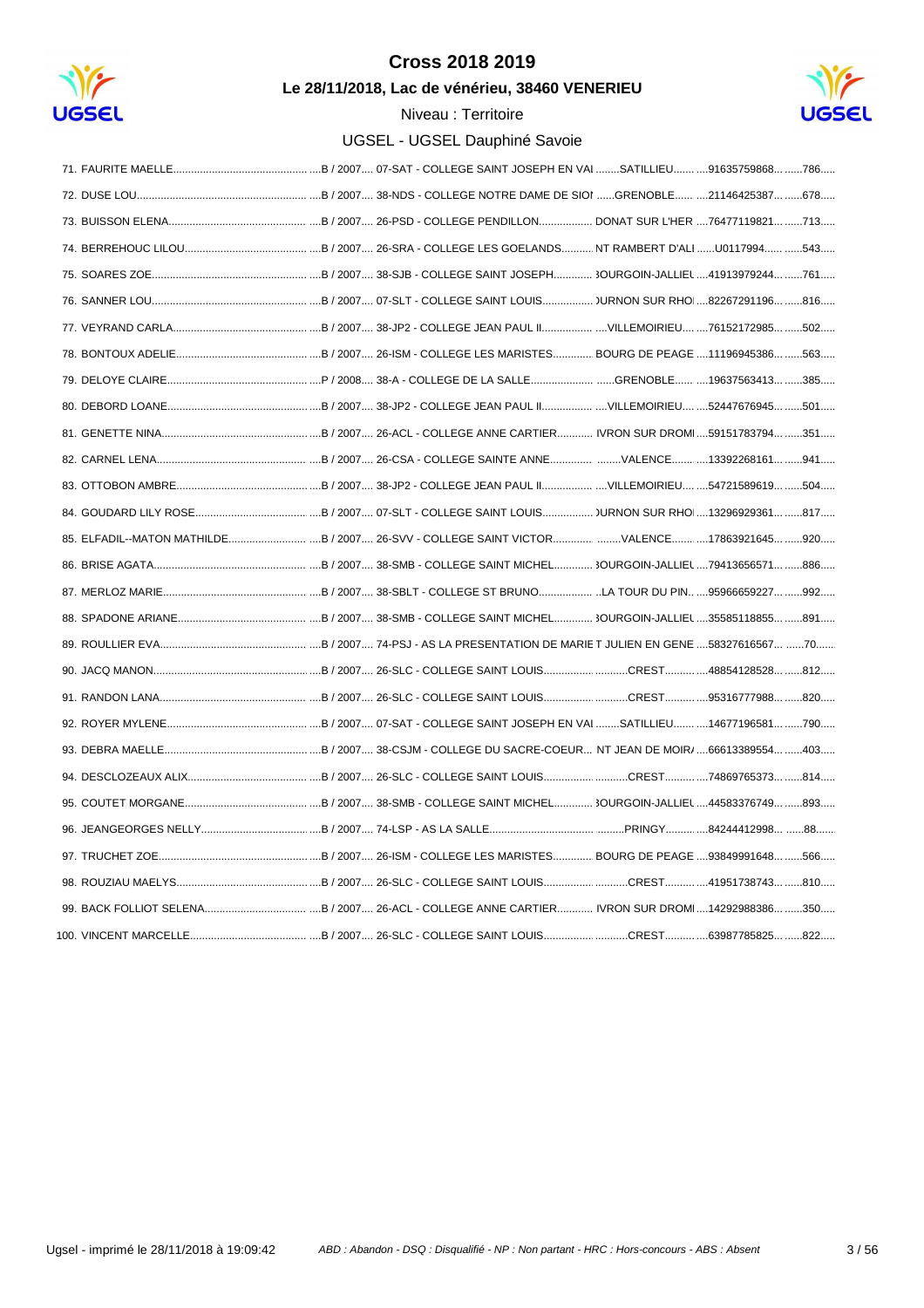

**Le 28/11/2018, Lac de vénérieu, 38460 VENERIEU**



| BF <sub>1</sub> | Equipes |
|-----------------|---------|
|                 |         |

| Place          | Nb points      | Nom de l'équipe              | Association sportive                              |        |                                                                 |  |
|----------------|----------------|------------------------------|---------------------------------------------------|--------|-----------------------------------------------------------------|--|
|                | Dossard Elève  |                              | Points                                            | Rang   | Catégorie / Année                                               |  |
| 1              | 54 pts         | 74-SMA_47                    | 74-SMA - AS SAINT MICHEL - ANNECY CEDEX           |        |                                                                 |  |
|                | 310            | REYBET-DEGAT PHILOMENE       | 4 pts                                             | 4ième  | B/2007                                                          |  |
|                | 309            | PARACUELLOS JADE             | 12 pts                                            | 12ième | B/2007                                                          |  |
|                | 307            | DEHLINGER LEANE              | 14 pts                                            | 14ième | B/2007                                                          |  |
|                | 308            | <b>ESTRANGIN SIXTINE</b>     | 24 pts                                            | 24ième | B/2007                                                          |  |
| $\mathbf{2}$   | <b>112 pts</b> | 74-PSJ_51                    |                                                   |        | 74-PSJ - AS LA PRESENTATION DE MARIE - SAINT JULIEN EN GENEVOIS |  |
|                | 69             | CRETTENAND LISA              | 9 pts                                             | 9ième  | B/2007                                                          |  |
|                | 67             | BARB JADE                    | 32 pts                                            | 32ième | B/2007                                                          |  |
|                | 71             | <b>GREMION GABRIELLE</b>     | 35 pts                                            | 35ième | B/2007                                                          |  |
|                | 68             | <b>BRONNIMANN ANAIS</b>      | 36 pts                                            | 36ième | B/2007                                                          |  |
| 3              | <b>119 pts</b> | 74-SCTB_54                   | 74-SCTB - AS SACRE-COEUR - THONON-LES-BAINS       |        |                                                                 |  |
|                | 187            | <b>MEYER MATHILDE</b>        | 15 pts                                            | 15ième | B/2007                                                          |  |
|                | 2300           | DELOUANE MARYEM              | 16 pts                                            | 16ième | B/2007                                                          |  |
|                | 188            | LEHUEDE LORETTE              | 41 pts                                            | 41ième | B/2007                                                          |  |
|                | 189            | LARUAZ JULIA                 | 47 pts                                            | 47ième | B/2007                                                          |  |
| 4              | 124 pts        | 26-CSA_45                    | 26-CSA - COLLEGE SAINTE ANNE - VALENCE            |        |                                                                 |  |
|                | 943            | <b>DRAGEE MARIE</b>          | 1 pts                                             | 1ième  | B/2007                                                          |  |
|                | 944            | BERNARD CLEMENCE             | 3 pts                                             | 3ième  | B/2007                                                          |  |
|                | 942            | <b>ASTIER JULINE</b>         | 38 pts                                            | 38ième | B/2007                                                          |  |
|                | 941            | CARNEL LENA                  | 82 pts                                            | 82ième | B/2007                                                          |  |
| 5              | $126$ pts      | 26-ISM_57                    | 26-ISM - COLLEGE LES MARISTES - BOURG DE PEAGE    |        |                                                                 |  |
|                | 560            | DIDIER ROSE                  | 19 pts                                            | 19ième | B/2007                                                          |  |
|                | 561            | <b>BOUZON ELISE</b>          | 21 pts                                            | 21ième | B/2007                                                          |  |
|                | 564            | BILLON SOUBEYRAND EMMANUELLE | 30 pts                                            | 30ième | B/2007                                                          |  |
|                | 565            | <b>AZZIZI DJENA</b>          | 56 pts                                            | 56ième | B/2007                                                          |  |
| 6              | <b>137 pts</b> | 38-SMB_53                    | 38-SMB - COLLEGE SAINT MICHEL - BOURGOIN-JALLIEU  |        |                                                                 |  |
|                | 885            | BELLONE LOUANE               | 13 pts                                            | 13ième | B/2007                                                          |  |
|                | 887            | DAVID JADE                   | 31 pts                                            | 31ième | B/2007                                                          |  |
|                | 889            | <b>BATOZ VALENTINE</b>       | 39 pts                                            | 39ième | B/2007                                                          |  |
|                | 888            | THIBAULT LOUANN              | 54 pts                                            | 54ième | B/2007                                                          |  |
| $\overline{7}$ | <b>180 pts</b> | 74-LSAV_52                   | 74-LSAV - AS LA SALLE VIGNIERES - ANNECY-LE-VIEUX |        |                                                                 |  |
|                | 122            | <b>COMBE MARINE</b>          | 10 pts                                            | 10ième | B/2007                                                          |  |
|                | 124            | DOMENGET PALOMA              | 48 pts                                            | 48ième | B/2007                                                          |  |
|                |                |                              |                                                   |        |                                                                 |  |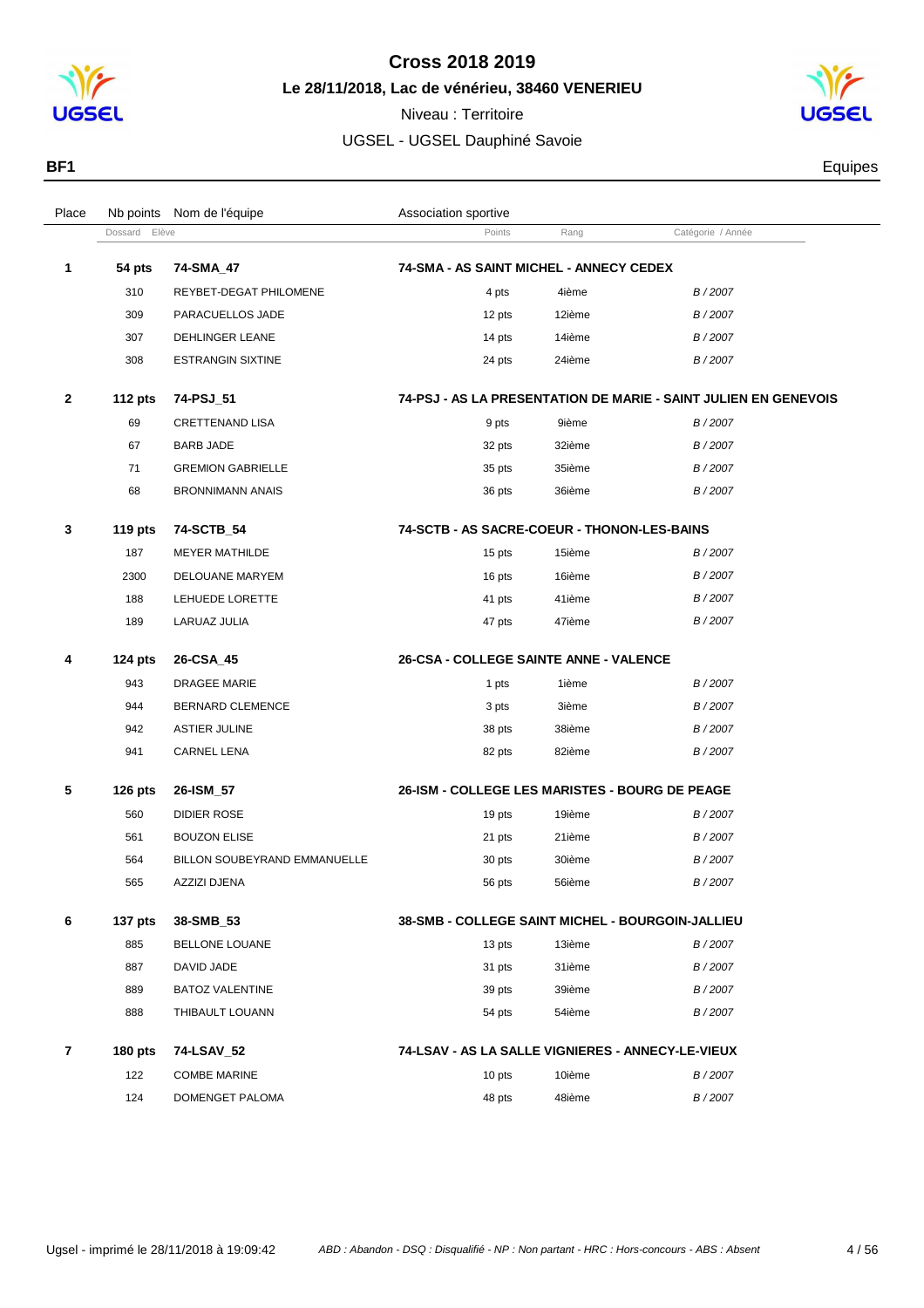

Niveau : Territoire



Dossard Elève **Catégorie / Année**<br>
Points Rang Catégorie / Année

125 GAILLARD HELOISE **12007** 52 pts 52 pts 52ième B/2007

**180 pts 74-LSAV\_52 74-LSAV - AS LA SALLE VIGNIERES - ANNECY-LE-VIEUX**

Place Nb points Nom de l'équipe  $\blacksquare$  Association sportive



**BF1** Equipes

|    | 121            | <b>BARJONET ANNA</b>     | 70 pts<br>70ième<br>P/2008                            |
|----|----------------|--------------------------|-------------------------------------------------------|
| 8  | 199 $pts$      | 26-SRA 63                | 26-SRA - COLLEGE LES GOELANDS - SAINT RAMBERT D'ALBON |
|    | 544            | <b>SERVY FANELY</b>      | B/2007<br>27 pts<br>27ième                            |
|    | 542            | <b>RUBICHON ZOE</b>      | 44ième<br>B/2007<br>44 pts                            |
|    | 541            | <b>COURRIOUX TIFANY</b>  | B/2007<br>62 pts<br>62ième                            |
|    | 1196           | <b>BERREHOUC ISIS</b>    | B <sub>1</sub> /2007<br>66 pts<br>66ième              |
| 9  | 218 pts        | 26-ACL_62                | 26-ACL - COLLEGE ANNE CARTIER - LIVRON SUR DROME      |
|    | 348            | <b>GINOUX ANAELLE</b>    | B/2007<br>26 pts<br>26ième                            |
|    | 349            | CHANEGUE OLIVIA          | B/2007<br>42ième<br>42 pts                            |
|    | 347            | <b>LESTRAT VICTOIRE</b>  | 69ième<br>B/2007<br>69 pts                            |
|    | 351            | <b>GENETTE NINA</b>      | B/2007<br>81ième<br>81 pts                            |
| 10 | 233 pts        | 07-SAT_58                | 07-SAT - COLLEGE SAINT JOSEPH EN VAL D'AY - SATILLIEU |
|    | 787            | PEYROLLET LOLA           | B/2007<br>20 pts<br>20ième                            |
|    | 788            | <b>CLEMENSON ANAIS</b>   | B/2007<br>50ième<br>50 pts                            |
|    | 786            | <b>FAURITE MAELLE</b>    | 71ième<br>71 pts<br>B/2007                            |
|    | 790            | <b>ROYER MYLENE</b>      | 92ième<br>B/2007<br>92 pts                            |
| 11 | 236 pts        | 26-SLC_71                | <b>26-SLC - COLLEGE SAINT LOUIS - CREST</b>           |
|    | 811            | KEDADRIA NEILA           | B/2007<br>51ième<br>51 pts                            |
|    | 809            | <b>OUANES LINA</b>       | 53ième<br>B/2007<br>53 pts                            |
|    | 813            | <b>DUPRE EMMA</b>        | 64ième<br>B/2007<br>64 pts                            |
|    | 823            | <b>BLANC SALOME</b>      | 68ième<br>P/2008<br>68 pts                            |
| 12 | 246 pts        | 07-SLT_61                | 07-SLT - COLLEGE SAINT LOUIS - TOURNON SUR RHONE      |
|    | 815            | <b>DEGOT SARAH</b>       | 25 pts<br>25ième<br>B/2007                            |
|    | 818            | <b>VACHER FLORINE</b>    | 61ième<br>B/2007<br>61 pts                            |
|    | 816            | SANNER LOU               | 76ième<br>76 pts<br>B/2007                            |
|    | 817            | <b>GOUDARD LILY ROSE</b> | 84ième<br>B/2007<br>84 pts                            |
| 13 | <b>252 pts</b> | 38-JP2 67                | 38-JP2 - COLLEGE JEAN PAUL II - VILLEMOIRIEU          |

| 500 | OSMANI HANA          | 37 pts | 37ième | B/2007 |
|-----|----------------------|--------|--------|--------|
| 503 | <b>VEYRAND LEA</b>   | 58 pts | 58ième | B/2007 |
| 502 | <b>VEYRAND CARLA</b> | 77 pts | 77ième | B/2007 |
| 501 | DEBORD LOANE         | 80 pts | 80ième | B/2007 |
|     |                      |        |        |        |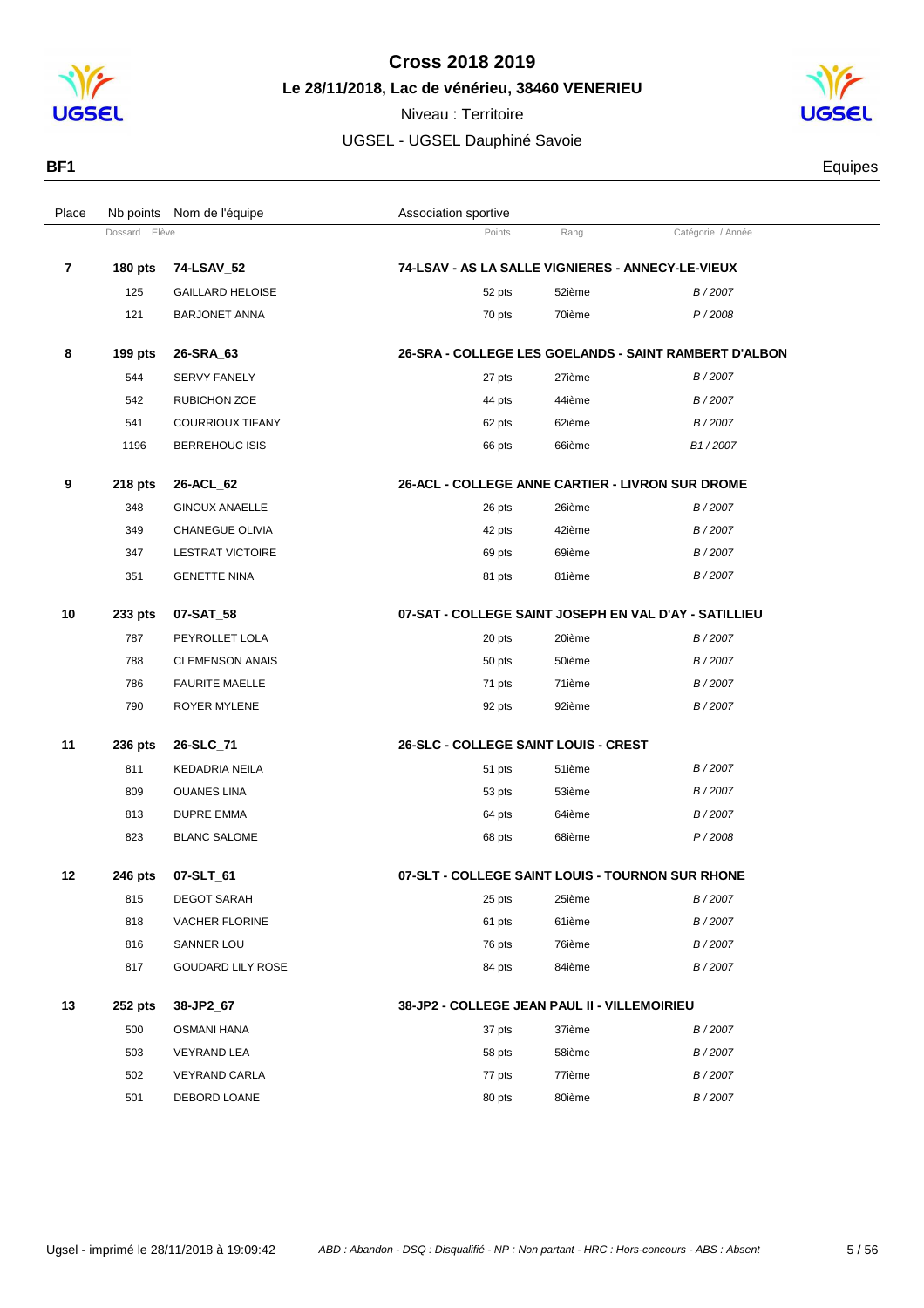



| Place | Nb points     | Nom de l'équipe          | Association sportive |        |                                                         |                   |
|-------|---------------|--------------------------|----------------------|--------|---------------------------------------------------------|-------------------|
|       | Dossard Elève |                          |                      | Points | Rang                                                    | Catégorie / Année |
| 14    | 291 pts       | 26-ISM 73                |                      |        | 26-ISM - COLLEGE LES MARISTES - BOURG DE PEAGE          |                   |
|       | 559           | <b>TABOURIN CLOE</b>     |                      | 57 pts | 57ième                                                  | B/2007            |
|       | 562           | <b>BOUDRA LOUISE</b>     |                      | 59 pts | 59ième                                                  | B/2007            |
|       | 563           | <b>BONTOUX ADELIE</b>    |                      | 78 pts | 78ième                                                  | B/2007            |
|       | 566           | TRUCHET ZOE              |                      | 97 pts | 97ième                                                  | B/2007            |
|       |               |                          |                      |        |                                                         |                   |
| 15    | 329 pts       | 38-SMB_74                |                      |        | <b>38-SMB - COLLEGE SAINT MICHEL - BOURGOIN-JALLIEU</b> |                   |
|       | 890           | <b>BOUCHACOURT LUCIE</b> |                      | 60 pts | 60ième                                                  | P/2008            |
|       | 886           | <b>BRISE AGATA</b>       |                      | 86 pts | 86ième                                                  | B/2007            |
|       | 891           | <b>SPADONE ARIANE</b>    |                      | 88 pts | 88ième                                                  | B/2007            |
|       | 893           | <b>COUTET MORGANE</b>    |                      | 95 pts | 95ième                                                  | B/2007            |
|       |               |                          |                      |        |                                                         |                   |
| 16    | 373 pts       | 26-SLC_83                |                      |        | <b>26-SLC - COLLEGE SAINT LOUIS - CREST</b>             |                   |
|       | 812           | <b>JACQ MANON</b>        |                      | 90 pts | 90ième                                                  | B/2007            |
|       | 820           | <b>RANDON LANA</b>       |                      | 91 pts | 91ième                                                  | B/2007            |
|       | 814           | DESCLOZEAUX ALIX         |                      | 94 pts | 94ième                                                  | B/2007            |
|       | 810           | ROUZIAU MAELYS           |                      | 98 pts | 98ième                                                  | B/2007            |
|       |               |                          |                      |        |                                                         |                   |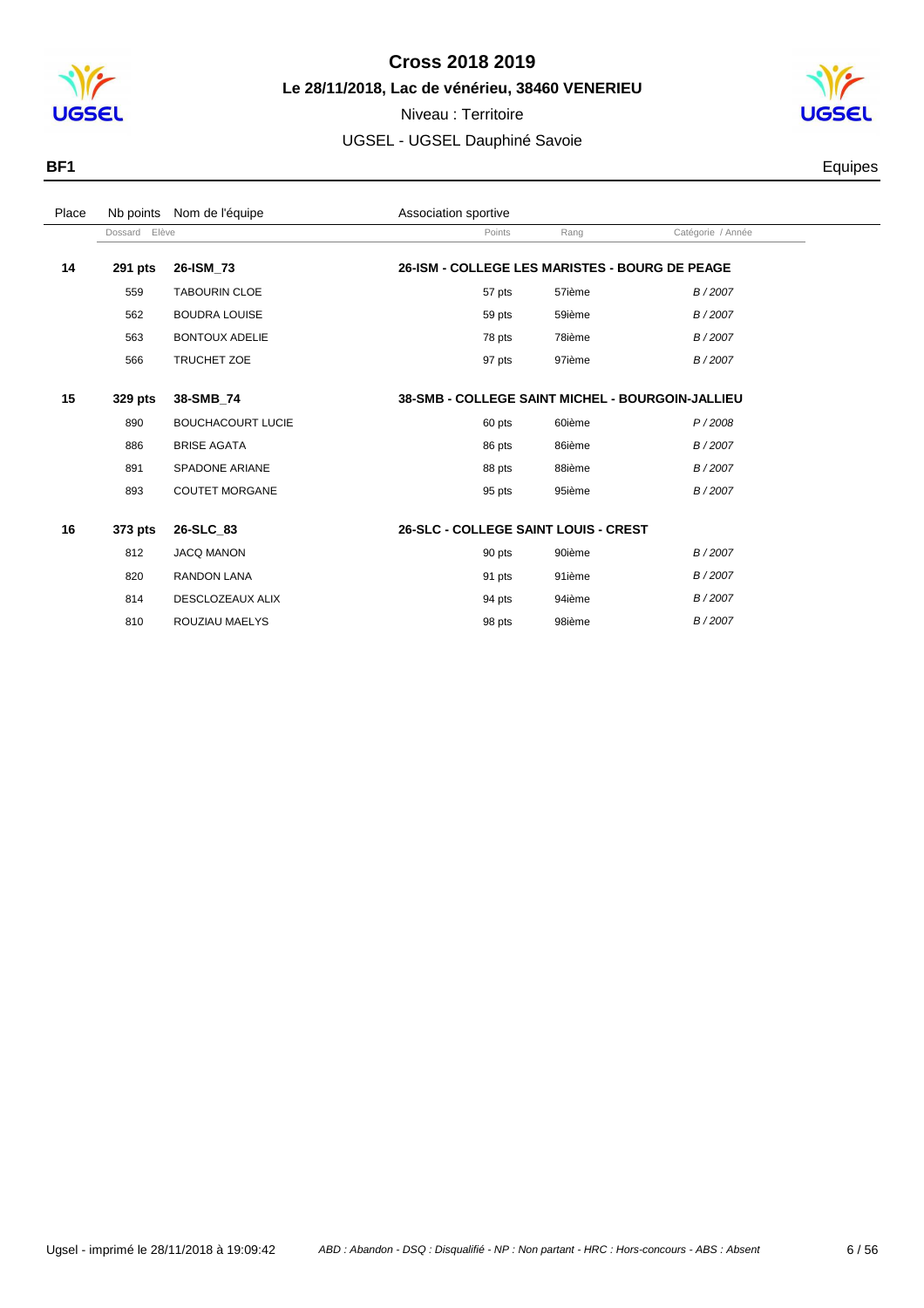



| BF <sub>2</sub> |                                                                                              |           |                      |       |         |         | Individuel |
|-----------------|----------------------------------------------------------------------------------------------|-----------|----------------------|-------|---------|---------|------------|
| Place           | Nom prénom (Nat)                                                                             | Cat/né(e) | Association sportive | Ville | Licence | Dossard | Etat       |
|                 |                                                                                              |           |                      |       |         |         |            |
|                 |                                                                                              |           |                      |       |         |         |            |
|                 |                                                                                              |           |                      |       |         |         |            |
|                 |                                                                                              |           |                      |       |         |         |            |
|                 |                                                                                              |           |                      |       |         |         | Q          |
|                 |                                                                                              |           |                      |       |         |         | O          |
|                 |                                                                                              |           |                      |       |         |         |            |
|                 |                                                                                              |           |                      |       |         |         |            |
|                 | 9. JOCTEUR MONROZIER OLYMPE B/2006 38-SBLT - COLLEGE ST BRUNO LA TOUR DU PIN 63321982879 995 |           |                      |       |         |         | Q          |
|                 |                                                                                              |           |                      |       |         |         |            |
|                 |                                                                                              |           |                      |       |         |         | Q          |
|                 |                                                                                              |           |                      |       |         |         |            |
|                 |                                                                                              |           |                      |       |         |         |            |
|                 |                                                                                              |           |                      |       |         |         |            |
|                 |                                                                                              |           |                      |       |         |         |            |
|                 |                                                                                              |           |                      |       |         |         |            |
|                 |                                                                                              |           |                      |       |         |         |            |
|                 |                                                                                              |           |                      |       |         |         |            |
|                 |                                                                                              |           |                      |       |         |         |            |
|                 |                                                                                              |           |                      |       |         |         |            |
|                 |                                                                                              |           |                      |       |         |         |            |
|                 |                                                                                              |           |                      |       |         |         |            |
|                 |                                                                                              |           |                      |       |         |         |            |
|                 |                                                                                              |           |                      |       |         |         |            |
|                 |                                                                                              |           |                      |       |         |         |            |
|                 |                                                                                              |           |                      |       |         |         |            |
|                 |                                                                                              |           |                      |       |         |         |            |
|                 |                                                                                              |           |                      |       |         |         |            |
|                 |                                                                                              |           |                      |       |         |         |            |
|                 |                                                                                              |           |                      |       |         |         |            |
|                 |                                                                                              |           |                      |       |         |         |            |
|                 |                                                                                              |           |                      |       |         |         | Q          |
|                 |                                                                                              |           |                      |       |         |         |            |
|                 |                                                                                              |           |                      |       |         |         |            |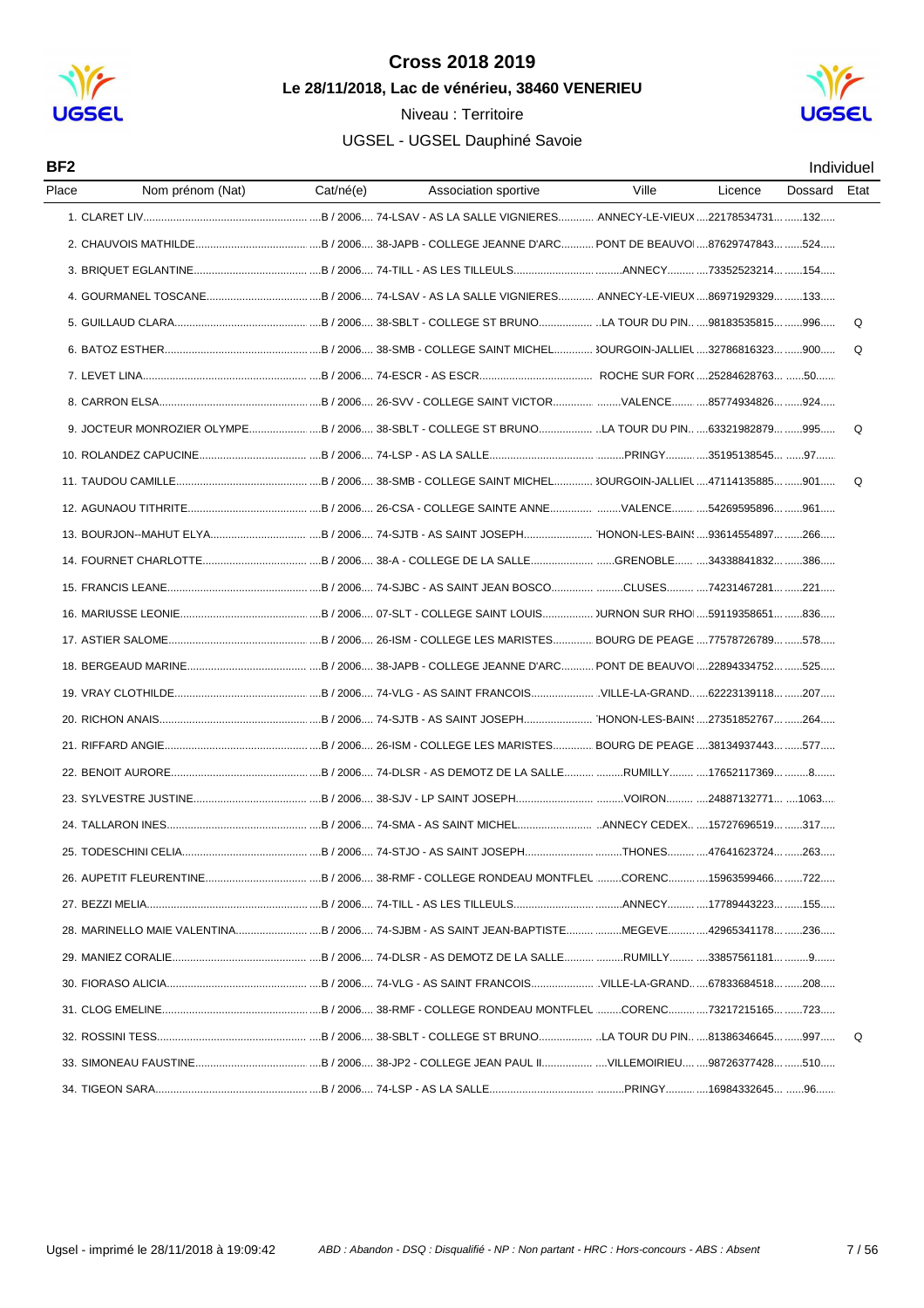

Le 28/11/2018, Lac de vénérieu, 38460 VENERIEU



|                                                                                                     |  |                                                                         |  |  | Q |
|-----------------------------------------------------------------------------------------------------|--|-------------------------------------------------------------------------|--|--|---|
|                                                                                                     |  |                                                                         |  |  |   |
|                                                                                                     |  |                                                                         |  |  |   |
|                                                                                                     |  |                                                                         |  |  |   |
| 40. MERCERONLEJEUNE ANNASHANB / 2006 38-SMB - COLLEGE SAINT MICHEL 3OURGOIN-JALLIEL 64493614877 902 |  |                                                                         |  |  | Q |
|                                                                                                     |  |                                                                         |  |  |   |
|                                                                                                     |  |                                                                         |  |  |   |
|                                                                                                     |  |                                                                         |  |  |   |
|                                                                                                     |  |                                                                         |  |  |   |
|                                                                                                     |  |                                                                         |  |  |   |
|                                                                                                     |  |                                                                         |  |  |   |
|                                                                                                     |  |                                                                         |  |  |   |
|                                                                                                     |  |                                                                         |  |  |   |
|                                                                                                     |  |                                                                         |  |  |   |
|                                                                                                     |  |                                                                         |  |  |   |
|                                                                                                     |  |                                                                         |  |  |   |
|                                                                                                     |  |                                                                         |  |  |   |
|                                                                                                     |  |                                                                         |  |  |   |
|                                                                                                     |  |                                                                         |  |  |   |
|                                                                                                     |  |                                                                         |  |  |   |
|                                                                                                     |  |                                                                         |  |  |   |
|                                                                                                     |  |                                                                         |  |  |   |
|                                                                                                     |  |                                                                         |  |  |   |
|                                                                                                     |  |                                                                         |  |  |   |
|                                                                                                     |  |                                                                         |  |  |   |
| 61. CHAIX LUDIVINE                                                                                  |  | B / 2006 38-SMB - COLLEGE SAINT MICHEL 3OURGOIN-JALLIEL 62874678569 904 |  |  |   |
|                                                                                                     |  |                                                                         |  |  | Q |
|                                                                                                     |  |                                                                         |  |  |   |
|                                                                                                     |  |                                                                         |  |  | Q |
|                                                                                                     |  |                                                                         |  |  |   |
|                                                                                                     |  |                                                                         |  |  |   |
|                                                                                                     |  |                                                                         |  |  |   |
|                                                                                                     |  |                                                                         |  |  |   |
| 69. HOBACQ DURAND GALANEB / 2006 26-ACL - COLLEGE ANNE CARTIER IVRON SUR DROM 72823244252 358       |  |                                                                         |  |  |   |
|                                                                                                     |  |                                                                         |  |  |   |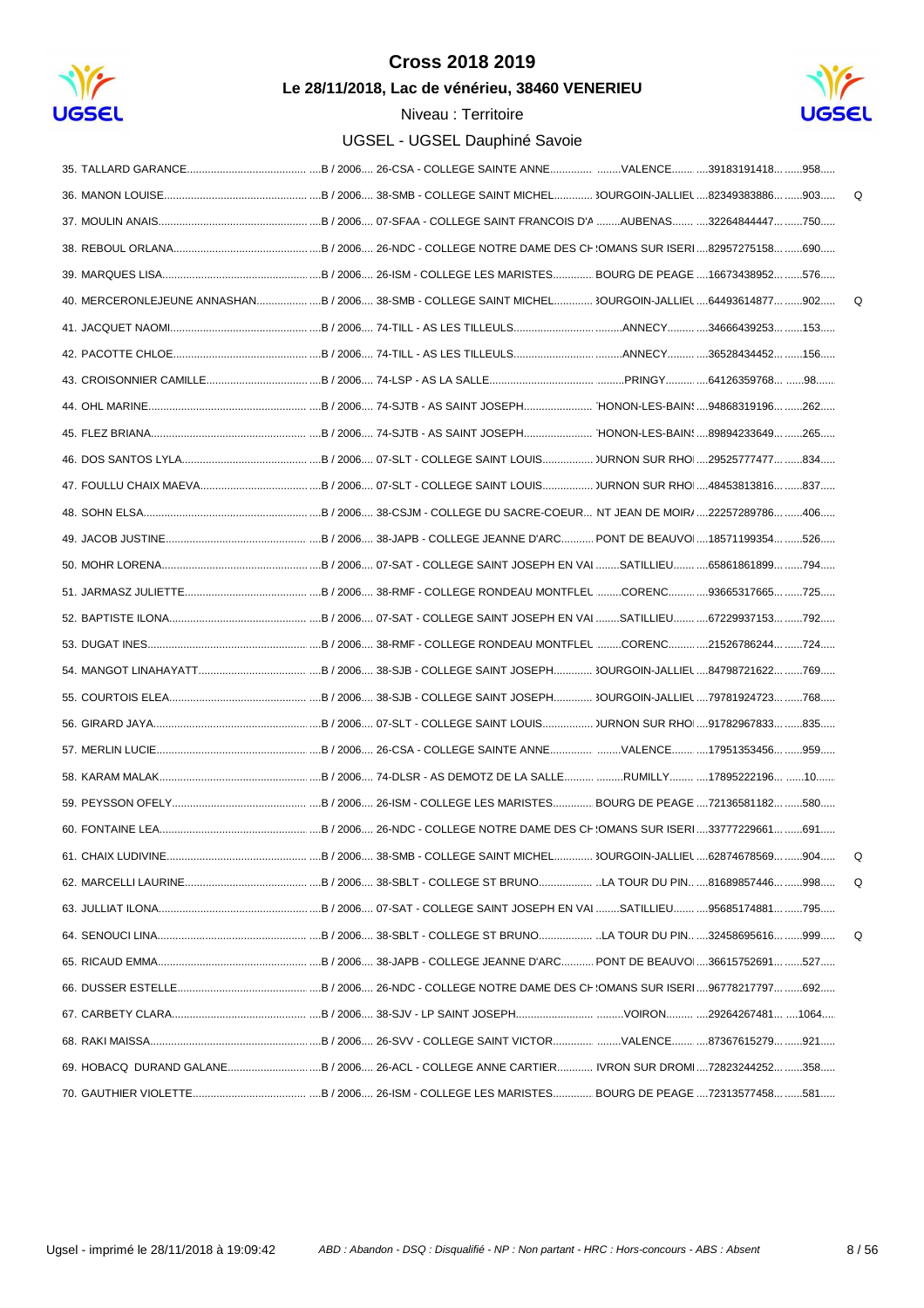

Le 28/11/2018, Lac de vénérieu, 38460 VENERIEU

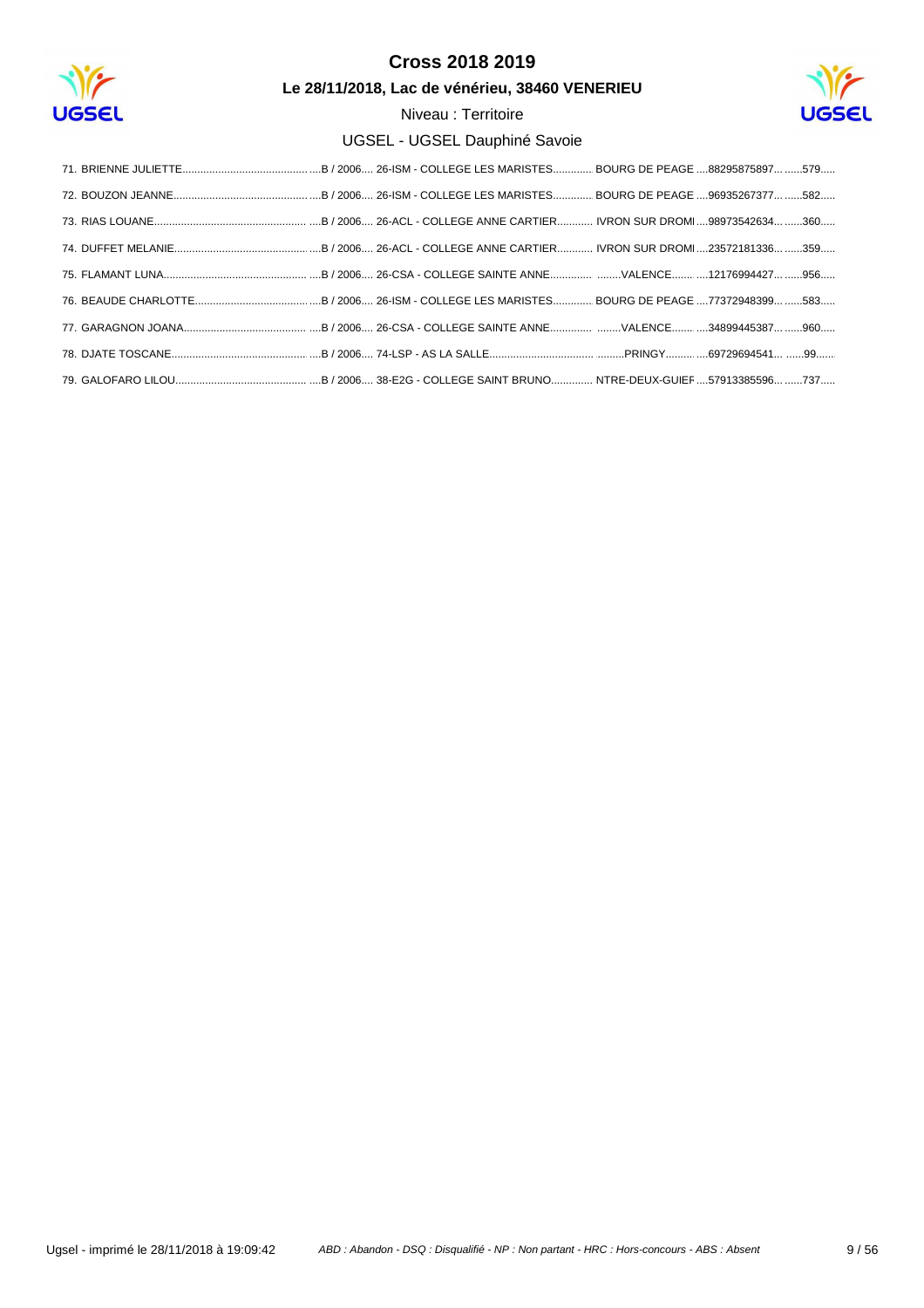

Dossard Elève **Points** Rang Catégorie / Année

**93 pts 38-SMB\_131 38-SMB - COLLEGE SAINT MICHEL - BOURGOIN-JALLIEU**

Place Nb points Nom de l'équipe  $\blacksquare$  Association sportive

Niveau : Territoire UGSEL - UGSEL Dauphiné Savoie



**BF2** Equipes

|   | 900            | <b>BATOZ ESTHER</b>        | 6 pts                                                 | 6ième  | B/2006                                                 |
|---|----------------|----------------------------|-------------------------------------------------------|--------|--------------------------------------------------------|
|   | 901            | <b>TAUDOU CAMILLE</b>      | 11 pts                                                | 11ième | B/2006                                                 |
|   | 903            | <b>MANON LOUISE</b>        | 36 pts                                                | 36ième | B/2006                                                 |
|   | 902            | MERCERONLEJEUNE ANNASHAN   | 40 pts                                                | 40ième | B/2006                                                 |
| 2 | <b>108 pts</b> | 38-SBLT_130                | 38-SBLT - COLLEGE ST BRUNO - LA TOUR DU PIN           |        |                                                        |
|   | 996            | <b>GUILLAUD CLARA</b>      | 5 pts                                                 | 5ième  | B/2006                                                 |
|   | 995            | JOCTEUR MONROZIER OLYMPE   | 9 pts                                                 | 9ième  | B/2006                                                 |
|   | 997            | <b>ROSSINI TESS</b>        | 32 pts                                                | 32ième | B/2006                                                 |
|   | 998            | <b>MARCELLI LAURINE</b>    | 62 pts                                                | 62ième | B/2006                                                 |
| 3 | 113 $pts$      | 74-TILL_129                | 74-TILL - AS LES TILLEULS - ANNECY                    |        |                                                        |
|   | 154            | <b>BRIQUET EGLANTINE</b>   | 3 pts                                                 | 3ième  | B/2006                                                 |
|   | 155            | <b>BEZZI MELIA</b>         | 27 pts                                                | 27ième | B/2006                                                 |
|   | 153            | JACQUET NAOMI              | 41 pts                                                | 41ième | B/2006                                                 |
|   | 156            | PACOTTE CHLOE              | 42 pts                                                | 42ième | B/2006                                                 |
| 4 | 122 pts        | 74-SJTB_136                | 74-SJTB - AS SAINT JOSEPH - THONON-LES-BAINS          |        |                                                        |
|   | 266            | <b>BOURJON--MAHUT ELYA</b> | 13 pts                                                | 13ième | B/2006                                                 |
|   | 264            | <b>RICHON ANAIS</b>        | 20 pts                                                | 20ième | B/2006                                                 |
|   | 262            | <b>OHL MARINE</b>          | 44 pts                                                | 44ième | B/2006                                                 |
|   | 265            | <b>FLEZ BRIANA</b>         | 45 pts                                                | 45ième | B/2006                                                 |
| 5 | <b>134 pts</b> | 38-JAPB_128                |                                                       |        | 38-JAPB - COLLEGE JEANNE D'ARC - LE PONT DE BEAUVOISIN |
|   | 524            | CHAUVOIS MATHILDE          | 2 pts                                                 | 2ième  | B/2006                                                 |
|   | 525            | <b>BERGEAUD MARINE</b>     | 18 pts                                                | 18ième | B/2006                                                 |
|   | 526            | <b>JACOB JUSTINE</b>       | 49 pts                                                | 49ième | B/2006                                                 |
|   | 527            | <b>RICAUD EMMA</b>         | 65 pts                                                | 65ième | B/2006                                                 |
| 6 | <b>136 pts</b> | 26-ISM_140                 | <b>26-ISM - COLLEGE LES MARISTES - BOURG DE PEAGE</b> |        |                                                        |
|   | 578            | <b>ASTIER SALOME</b>       | 17 pts                                                | 17ième | B/2006                                                 |
|   | 577            | RIFFARD ANGIE              | 21 pts                                                | 21ième | B/2006                                                 |
|   | 576            | <b>MARQUES LISA</b>        | 39 pts                                                | 39ième | B/2006                                                 |
|   | 580            | PEYSSON OFELY              | 59 pts                                                | 59ième | B/2006                                                 |
| 7 | 161 pts        | 38-RMF_146                 | 38-RMF - COLLEGE RONDEAU MONTFLEURY - CORENC          |        |                                                        |
|   | 722            | <b>AUPETIT FLEURENTINE</b> | 26 pts                                                | 26ième | B/2006                                                 |

CLOG EMELINE 31 pts 31ième B / 2006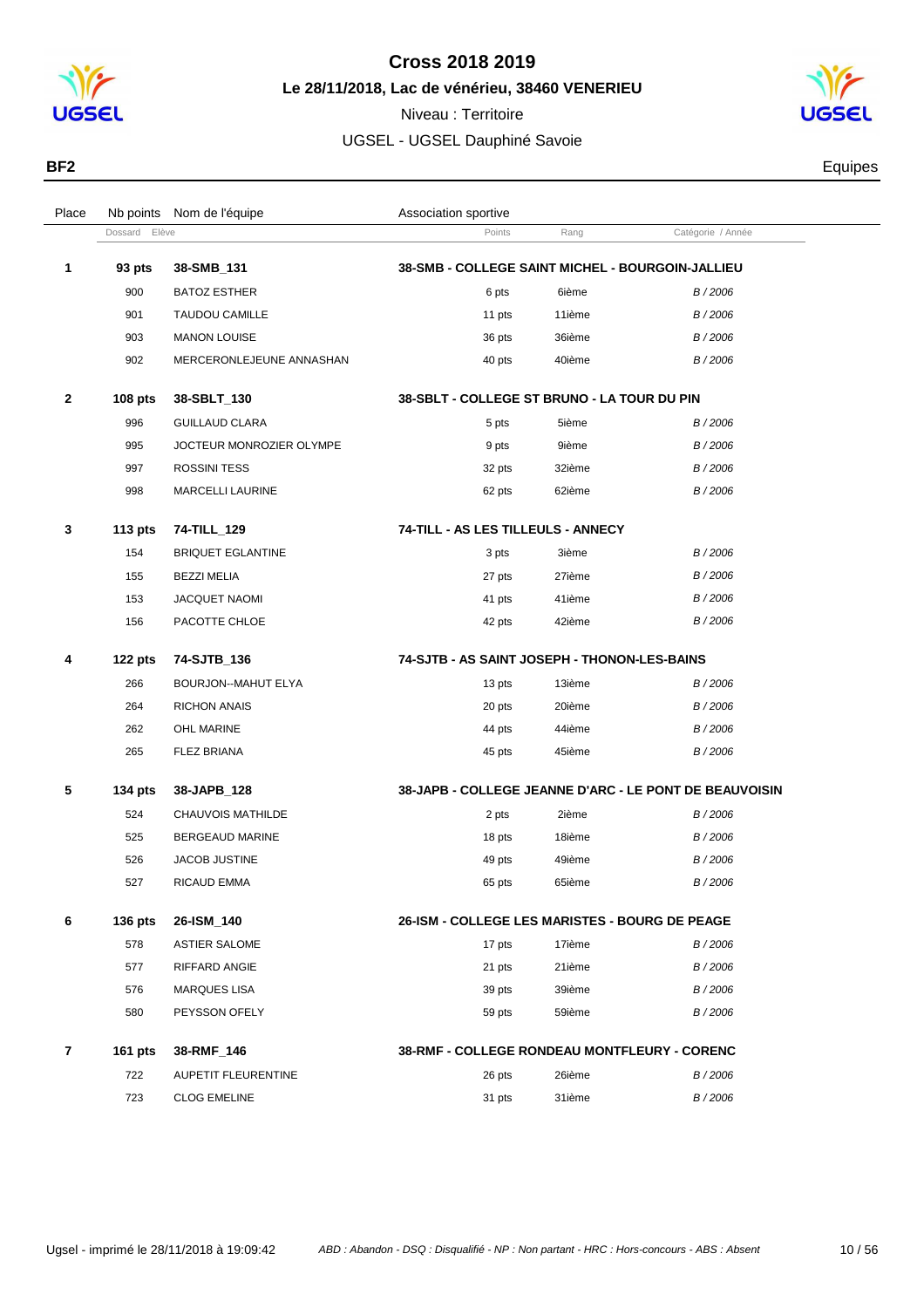

**Le 28/11/2018, Lac de vénérieu, 38460 VENERIEU**



| BF <sub>2</sub> | Equipes |
|-----------------|---------|
|                 |         |

| Place          | Nb points      | Nom de l'équipe            | Association sportive                             |        |                   |  |
|----------------|----------------|----------------------------|--------------------------------------------------|--------|-------------------|--|
|                | Dossard Elève  |                            | Points                                           | Rang   | Catégorie / Année |  |
| $\overline{7}$ | <b>161 pts</b> | 38-RMF_146                 | 38-RMF - COLLEGE RONDEAU MONTFLEURY - CORENC     |        |                   |  |
|                | 725            | JARMASZ JULIETTE           | 51 pts                                           | 51ième | B/2006            |  |
|                | 724            | <b>DUGAT INES</b>          | 53 pts                                           | 53ième | B/2006            |  |
| 8              | 165 pts        | 07-SLT_139                 | 07-SLT - COLLEGE SAINT LOUIS - TOURNON SUR RHONE |        |                   |  |
|                | 836            | MARIUSSE LEONIE            | 16 pts                                           | 16ième | B/2006            |  |
|                | 834            | DOS SANTOS LYLA            | 46 pts                                           | 46ième | B/2006            |  |
|                | 837            | FOULLU CHAIX MAEVA         | 47 pts                                           | 47ième | B/2006            |  |
|                | 835            | <b>GIRARD JAYA</b>         | 56 pts                                           | 56ième | B/2006            |  |
| 9              | $165$ pts      | 74-LSP 134                 | 74-LSP - AS LA SALLE - PRINGY                    |        |                   |  |
|                | 97             | ROLANDEZ CAPUCINE          | 10 pts                                           | 10ième | B/2006            |  |
|                | 96             | <b>TIGEON SARA</b>         | 34 pts                                           | 34ième | B/2006            |  |
|                | 98             | <b>CROISONNIER CAMILLE</b> | 43 pts                                           | 43ième | B/2006            |  |
|                | 99             | <b>DJATE TOSCANE</b>       | 78 pts                                           | 78ième | B/2006            |  |
| 10             | $179$ pts      | 26-CSA_135                 | 26-CSA - COLLEGE SAINTE ANNE - VALENCE           |        |                   |  |
|                | 961            | <b>AGUNAOU TITHRITE</b>    | 12 pts                                           | 12ième | B/2006            |  |
|                | 958            | <b>TALLARD GARANCE</b>     | 35 pts                                           | 35ième | B/2006            |  |
|                | 959            | <b>MERLIN LUCIE</b>        | 57 pts                                           | 57ième | B/2006            |  |
|                | 956            | <b>FLAMANT LUNA</b>        | 75 pts                                           | 75ième | B/2006            |  |
| 11             | <b>289 pts</b> | 26-ISM_157                 | 26-ISM - COLLEGE LES MARISTES - BOURG DE PEAGE   |        |                   |  |
|                | 581            | <b>GAUTHIER VIOLETTE</b>   | 70 pts                                           | 70ième | B/2006            |  |
|                | 579            | <b>BRIENNE JULIETTE</b>    | 71 pts                                           | 71ième | B/2006            |  |
|                | 582            | <b>BOUZON JEANNE</b>       | 72 pts                                           | 72ième | B/2006            |  |
|                | 583            | <b>BEAUDE CHARLOTTE</b>    | 76 pts                                           | 76ième | B/2006            |  |
|                |                |                            |                                                  |        |                   |  |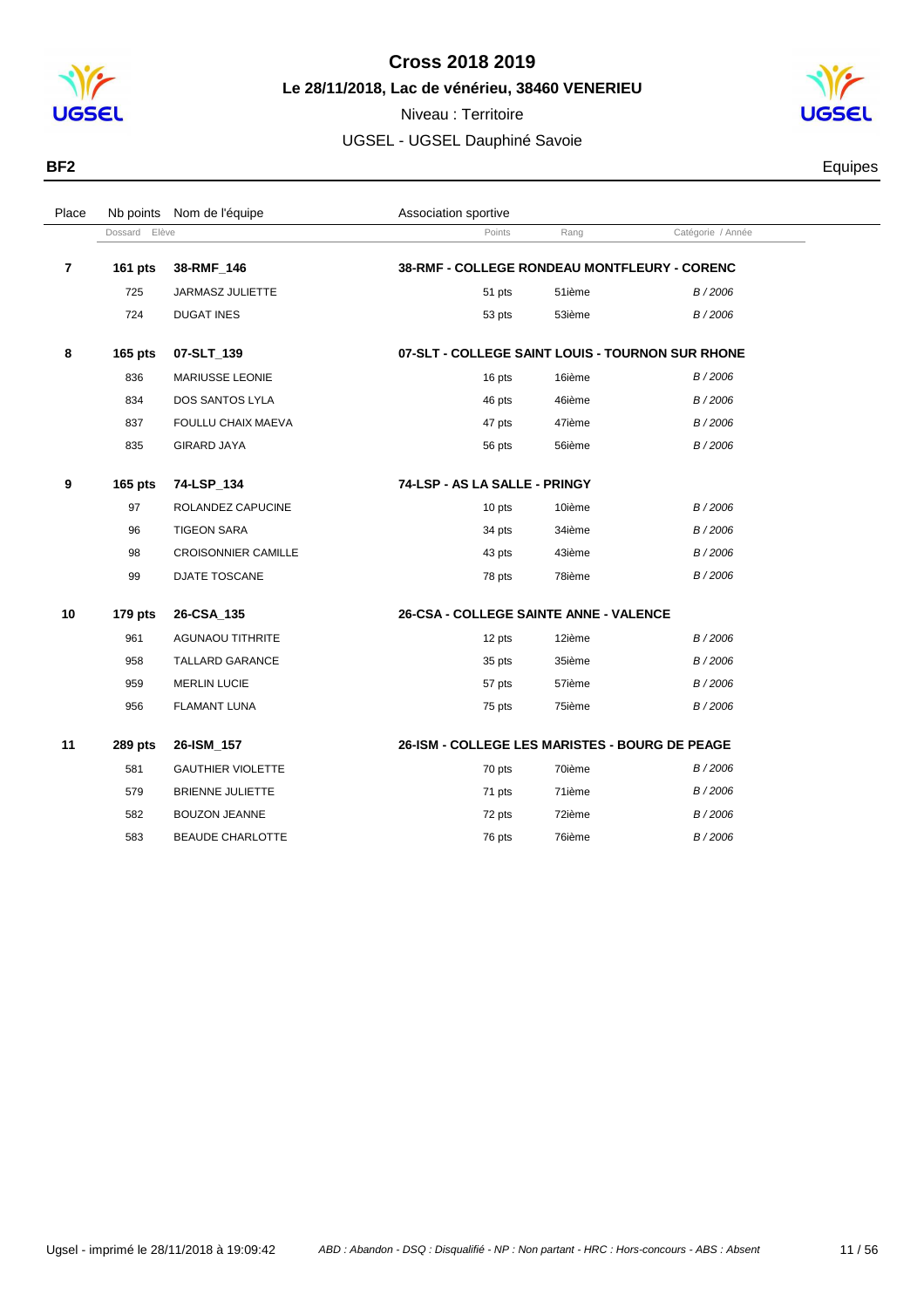

Niveau : Territoire



| BG1   |                                                                                                            |           |                      |       |         |         | Individuel |
|-------|------------------------------------------------------------------------------------------------------------|-----------|----------------------|-------|---------|---------|------------|
| Place | Nom prénom (Nat)                                                                                           | Cat/né(e) | Association sportive | Ville | Licence | Dossard | Etat       |
|       |                                                                                                            |           |                      |       |         |         |            |
|       |                                                                                                            |           |                      |       |         |         |            |
|       |                                                                                                            |           |                      |       |         |         |            |
|       |                                                                                                            |           |                      |       |         |         |            |
|       | 5. MOREL TOM…………………………………………………B / 2007…. 74-LSP - AS LA SALLE………………………………………PRINGY…………36122744868… ……81…… |           |                      |       |         |         |            |
|       |                                                                                                            |           |                      |       |         |         |            |
|       |                                                                                                            |           |                      |       |         |         |            |
|       |                                                                                                            |           |                      |       |         |         |            |
|       |                                                                                                            |           |                      |       |         |         |            |
|       |                                                                                                            |           |                      |       |         |         |            |
|       |                                                                                                            |           |                      |       |         |         |            |
|       | 12. OLAGNON-SOUILLET DESERT MILAN B / 2007 26-CSA - COLLEGE SAINTE ANNE VALENCE 48663679438 938            |           |                      |       |         |         |            |
|       |                                                                                                            |           |                      |       |         |         |            |
|       |                                                                                                            |           |                      |       |         |         |            |
|       |                                                                                                            |           |                      |       |         |         |            |
|       |                                                                                                            |           |                      |       |         |         |            |
|       |                                                                                                            |           |                      |       |         |         |            |
|       |                                                                                                            |           |                      |       |         |         |            |
|       |                                                                                                            |           |                      |       |         |         |            |
|       |                                                                                                            |           |                      |       |         |         |            |
|       |                                                                                                            |           |                      |       |         |         |            |
|       |                                                                                                            |           |                      |       |         |         |            |
|       |                                                                                                            |           |                      |       |         |         |            |
|       |                                                                                                            |           |                      |       |         |         |            |
|       | 25. COSTECHAREYRE MATTHIASB / 2007 07-NDT - COLLEGE NOTRE DAME URNON SUR RHO 44531891529 621               |           |                      |       |         |         |            |
|       |                                                                                                            |           |                      |       |         |         |            |
|       |                                                                                                            |           |                      |       |         |         |            |
|       |                                                                                                            |           |                      |       |         |         |            |
|       |                                                                                                            |           |                      |       |         |         |            |
|       |                                                                                                            |           |                      |       |         |         |            |
|       |                                                                                                            |           |                      |       |         |         |            |
|       |                                                                                                            |           |                      |       |         |         |            |
|       |                                                                                                            |           |                      |       |         |         |            |
|       |                                                                                                            |           |                      |       |         |         |            |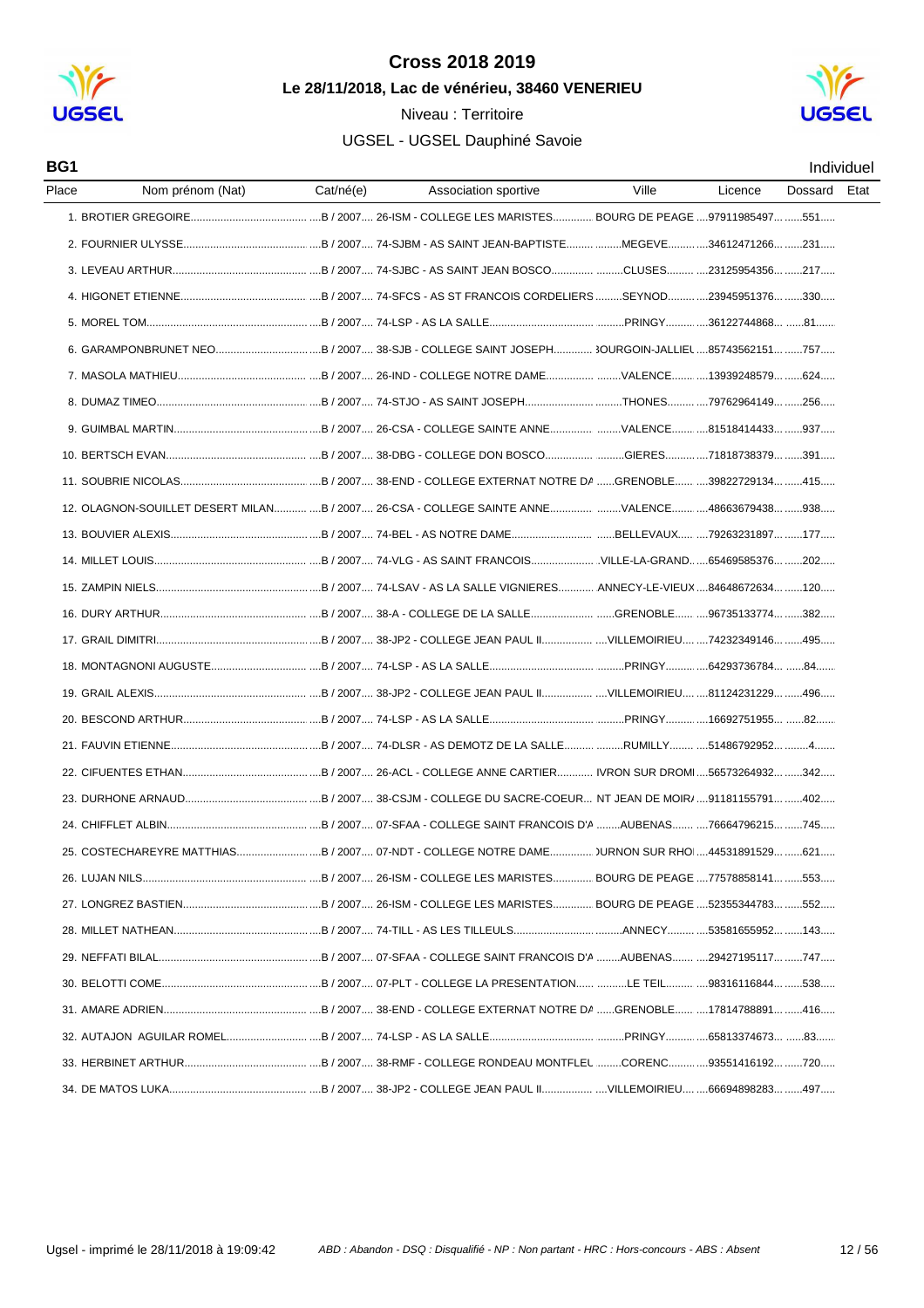

Le 28/11/2018, Lac de vénérieu, 38460 VENERIEU



| 61. PLASSE LOIS. | B / 2007 26-ISM - COLLEGE LES MARISTES<br>BOURG DE PEAGE 96375329693<br>.554. |
|------------------|-------------------------------------------------------------------------------|
|                  |                                                                               |
|                  |                                                                               |
|                  |                                                                               |
|                  |                                                                               |
|                  |                                                                               |
|                  |                                                                               |
|                  |                                                                               |
|                  |                                                                               |
|                  |                                                                               |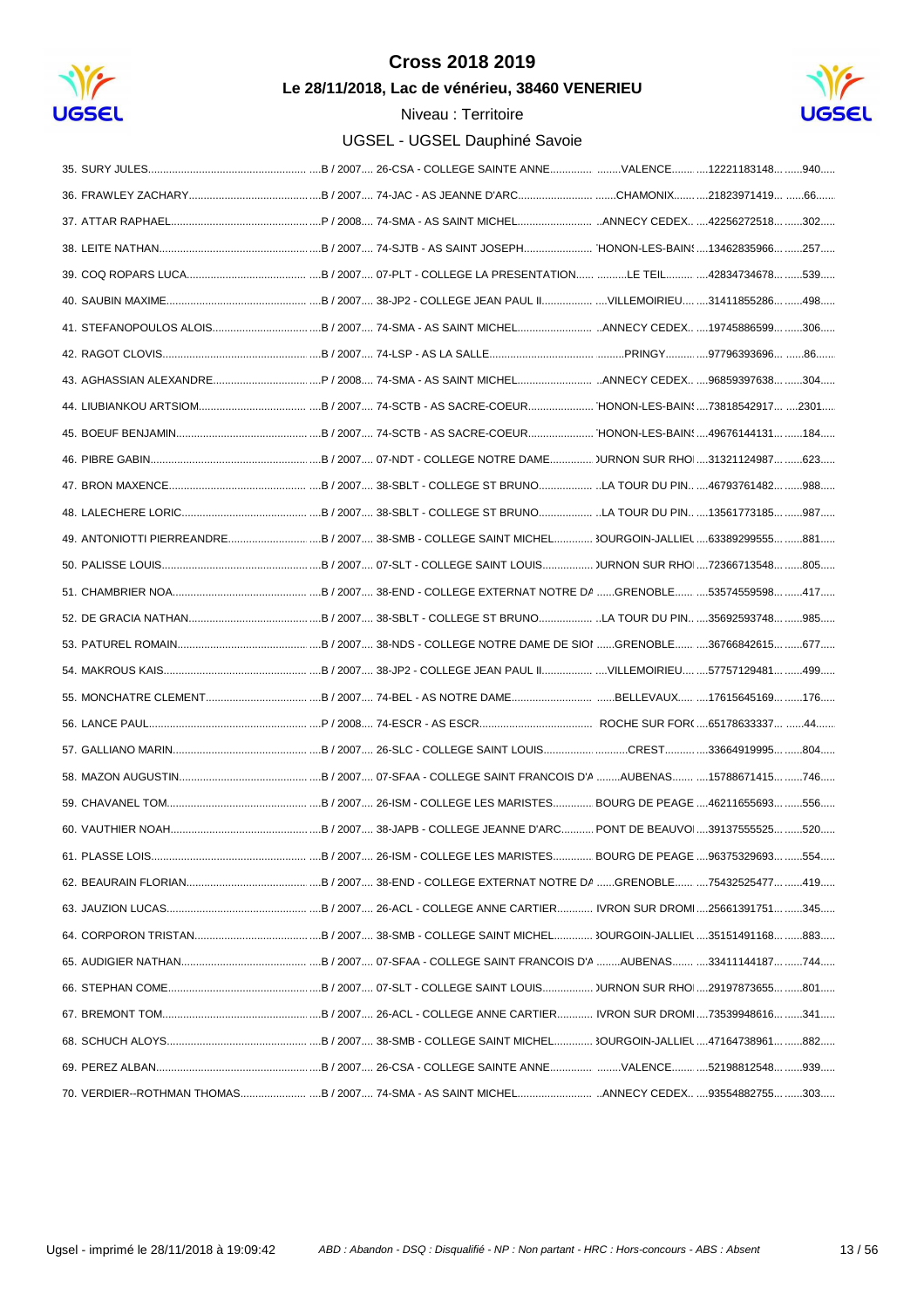

Le 28/11/2018, Lac de vénérieu, 38460 VENERIEU

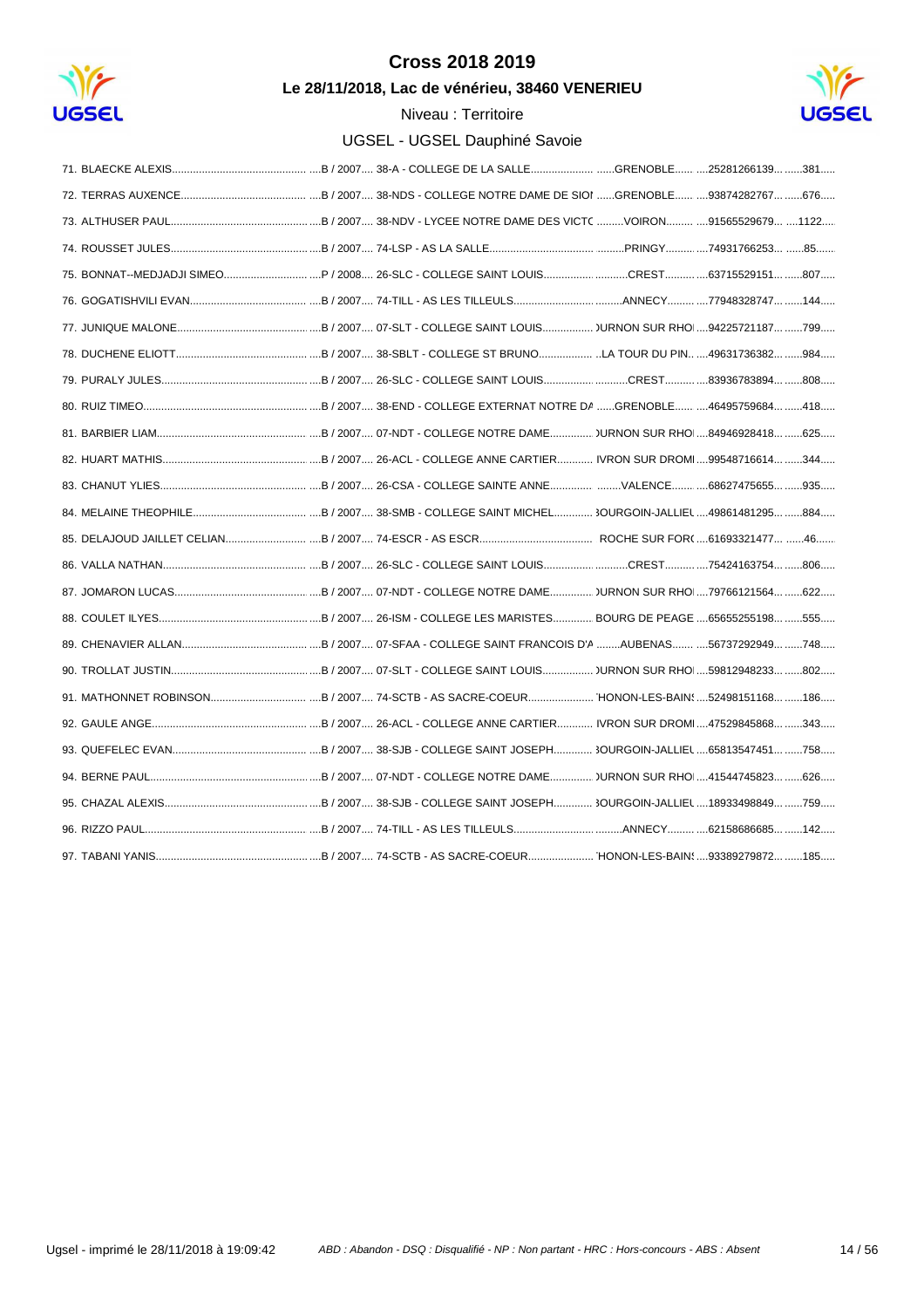

**1 75 pts 74-LSP\_5** 

### **Cross 2018 2019**

**Le 28/11/2018, Lac de vénérieu, 38460 VENERIEU**

Dossard Elève **Points** Rang Catégorie / Année

Place Nb points Nom de l'équipe  $\blacksquare$  Association sportive

Niveau : Territoire UGSEL - UGSEL Dauphiné Savoie



**BG1** Equipes

| 1 | 75 pts    | 74-LSP_5                      | 74-LSP - AS LA SALLE - PRINGY                         |        |        |  |
|---|-----------|-------------------------------|-------------------------------------------------------|--------|--------|--|
|   | 81        | MOREL TOM                     | 5 pts                                                 | 5ième  | B/2007 |  |
|   | 84        | MONTAGNONI AUGUSTE            | 18 pts                                                | 18ième | B/2007 |  |
|   | 82        | <b>BESCOND ARTHUR</b>         | 20 pts                                                | 20ième | B/2007 |  |
|   | 83        | AUTAJON AGUILAR ROMEL         | 32 pts                                                | 32ième | B/2007 |  |
| 2 | 110 $pts$ | 38-JP2_16                     | 38-JP2 - COLLEGE JEAN PAUL II - VILLEMOIRIEU          |        |        |  |
|   | 495       | <b>GRAIL DIMITRI</b>          | 17 pts                                                | 17ième | B/2007 |  |
|   | 496       | <b>GRAIL ALEXIS</b>           | 19 pts                                                | 19ième | B/2007 |  |
|   | 497       | DE MATOS LUKA                 | 34 pts                                                | 34ième | B/2007 |  |
|   | 498       | <b>SAUBIN MAXIME</b>          | 40 pts                                                | 40ième | B/2007 |  |
| 3 | 113 $pts$ | 26-ISM 1                      | <b>26-ISM - COLLEGE LES MARISTES - BOURG DE PEAGE</b> |        |        |  |
|   | 551       | <b>BROTIER GREGOIRE</b>       | 1 pts                                                 | 1ième  | B/2007 |  |
|   | 553       | <b>LUJAN NILS</b>             | 26 pts                                                | 26ième | B/2007 |  |
|   | 552       | <b>LONGREZ BASTIEN</b>        | 27 pts                                                | 27ième | B/2007 |  |
|   | 556       | <b>CHAVANEL TOM</b>           | 59 pts                                                | 59ième | B/2007 |  |
| 4 | $125$ pts | 26-CSA 9                      | 26-CSA - COLLEGE SAINTE ANNE - VALENCE                |        |        |  |
|   | 937       | <b>GUIMBAL MARTIN</b>         | 9 pts                                                 | 9ième  | B/2007 |  |
|   | 938       | OLAGNON-SOUILLET DESERT MILAN | 12 pts                                                | 12ième | B/2007 |  |
|   | 940       | <b>SURY JULES</b>             | 35 pts                                                | 35ième | B/2007 |  |
|   | 939       | PEREZ ALBAN                   | 69 pts                                                | 69ième | B/2007 |  |
| 5 | $155$ pts | 38-END_11                     | 38-END - COLLEGE EXTERNAT NOTRE DAME - GRENOBLE       |        |        |  |
|   | 415       | SOUBRIE NICOLAS               | 11 pts                                                | 11ième | B/2007 |  |
|   |           |                               |                                                       |        |        |  |

### **4 125 pts 26-CSA\_9 26-CSA - COLLEGE SAINTE ANNE - VALENCE** 937 GUIMBAL MAR 938 OLAGNON-SO 940 SURY JULES 939 PEREZ ALBAN **5 155 pts 38-END\_11 38-END - COLLEGE EXTERNAT NOTRE DAME - GRENOBLE** 415 SOUBRIE NICO 416 AMARE ADRIEN 31 pts 31 pts 31ième B/2007 417 CHAMBRIER NOA **51** pts 51 pts 51ième B/2007 419 BEAURAIN FLORIAN 62 pts 62 pts 62ième B / 2007 **6 176 pts 07-SFAA\_20 07-SFAA - COLLEGE SAINT FRANCOIS D'ASSISE - AUBENAS** 745 CHIFFLET ALBIN 24 pts 24ième B/2007 747 NEFFATI BILAL 29 pts 29ième B / 2007 746 MAZON AUGUSTIN 58 pts 58ième B / 2007 744 AUDIGIER NATHAN **1988 12007 65** pts 65ième B/2007

|     | 191 pts 74-SMA 26   | 74-SMA - AS SAINT MICHEL - ANNECY CEDEX |        |  |
|-----|---------------------|-----------------------------------------|--------|--|
| 302 | ATTAR RAPHAEL       | 37ième<br>37 pts                        | P/2008 |  |
| 306 | STEFANOPOULOS ALOIS | 41ième<br>41 pts                        | B/2007 |  |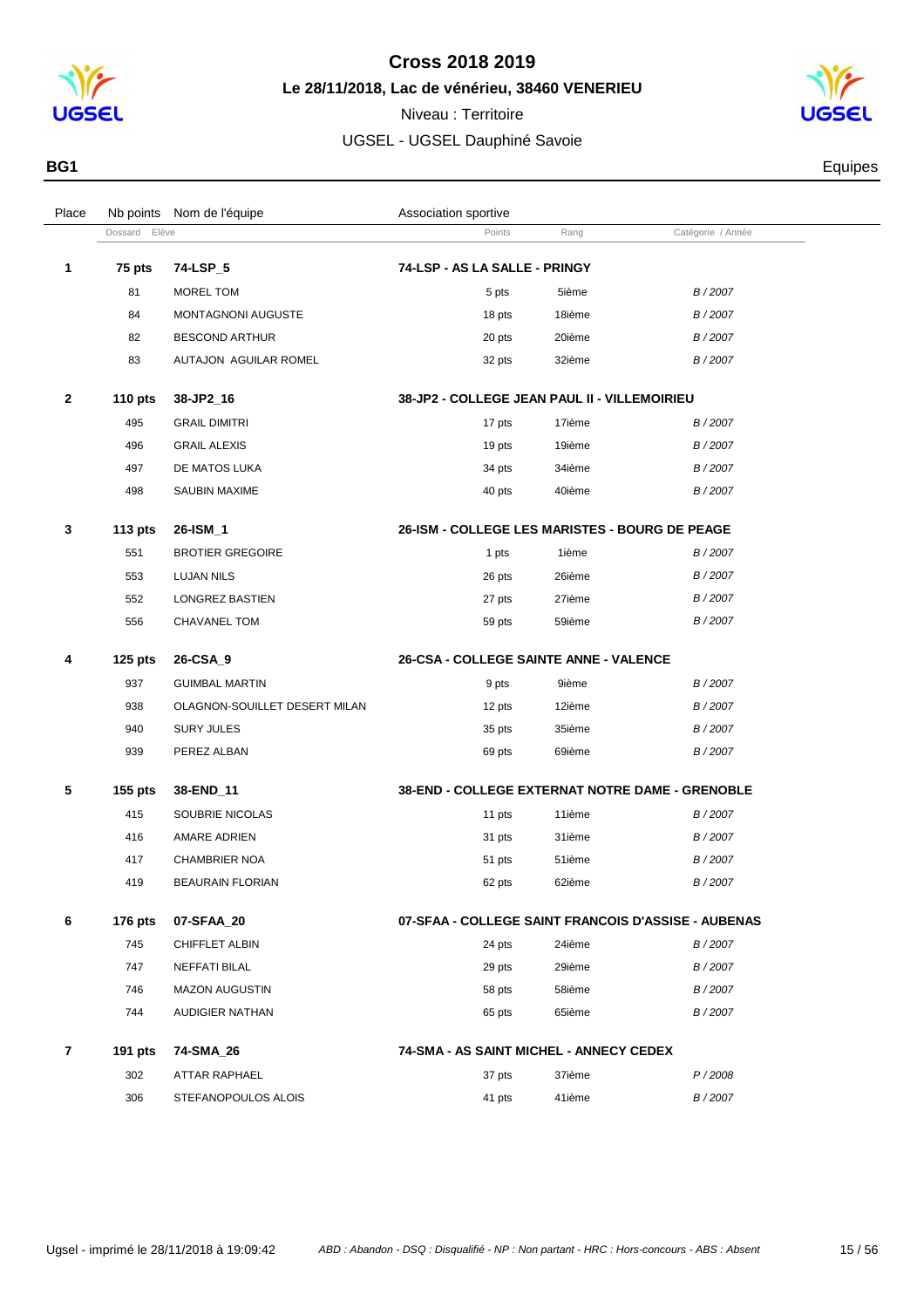



| BG1 | <b>Thuipes</b> |
|-----|----------------|
|     |                |

| Place |               | Nb points Nom de l'équipe      | Association sportive                             |        |                   |  |
|-------|---------------|--------------------------------|--------------------------------------------------|--------|-------------------|--|
|       | Dossard Elève |                                | Points                                           | Rang   | Catégorie / Année |  |
| 7     | 191 pts       | 74-SMA_26                      | 74-SMA - AS SAINT MICHEL - ANNECY CEDEX          |        |                   |  |
|       | 304           | AGHASSIAN ALEXANDRE            | 43 pts                                           | 43ième | P/2008            |  |
|       | 303           | <b>VERDIER--ROTHMAN THOMAS</b> | 70 pts                                           | 70ième | B/2007            |  |
| 8     | 225 pts       | 38-SBLT_30                     | 38-SBLT - COLLEGE ST BRUNO - LA TOUR DU PIN      |        |                   |  |
|       | 988           | <b>BRON MAXENCE</b>            | 47 pts                                           | 47ième | B/2007            |  |
|       | 987           | LALECHERE LORIC                | 48 pts                                           | 48ième | B/2007            |  |
|       | 985           | DE GRACIA NATHAN               | 52 pts                                           | 52ième | B/2007            |  |
|       | 984           | DUCHENE ELIOTT                 | 78 pts                                           | 78ième | B/2007            |  |
| 9     | 234 pts       | 26-ACL_18                      | 26-ACL - COLLEGE ANNE CARTIER - LIVRON SUR DROME |        |                   |  |
|       | 342           | <b>CIFUENTES ETHAN</b>         | 22 pts                                           | 22ième | B/2007            |  |
|       | 345           | <b>JAUZION LUCAS</b>           | 63 pts                                           | 63ième | B/2007            |  |
|       | 341           | <b>BREMONT TOM</b>             | 67 pts                                           | 67ième | B/2007            |  |
|       | 344           | <b>HUART MATHIS</b>            | 82 pts                                           | 82ième | B/2007            |  |
| 10    | 239 pts       | 07-NDT_21                      | 07-NDT - COLLEGE NOTRE DAME - TOURNON SUR RHONE  |        |                   |  |
|       | 621           | COSTECHAREYRE MATTHIAS         | 25 pts                                           | 25ième | B/2007            |  |
|       | 623           | PIBRE GABIN                    | 46 pts                                           | 46ième | B/2007            |  |
|       | 625           | <b>BARBIER LIAM</b>            | 81 pts                                           | 81ième | B/2007            |  |
|       | 622           | <b>JOMARON LUCAS</b>           | 87 pts                                           | 87ième | B/2007            |  |
| 11    | 265 pts       | 38-SMB_31                      | 38-SMB - COLLEGE SAINT MICHEL - BOURGOIN-JALLIEU |        |                   |  |
|       | 881           | <b>ANTONIOTTI PIERREANDRE</b>  | 49 pts                                           | 49ième | B/2007            |  |
|       | 883           | <b>CORPORON TRISTAN</b>        | 64 pts                                           | 64ième | B/2007            |  |
|       | 882           | <b>SCHUCH ALOYS</b>            | 68 pts                                           | 68ième | B/2007            |  |
|       | 884           | MELAINE THEOPHILE              | 84 pts                                           | 84ième | B/2007            |  |
| 12    | 277 pts       | 74-SCTB 29                     | 74-SCTB - AS SACRE-COEUR - THONON-LES-BAINS      |        |                   |  |
|       | 2301          | LIUBIANKOU ARTSIOM             | 44 pts                                           | 44ième | B/2007            |  |
|       | 184           | <b>BOEUF BENJAMIN</b>          | 45 pts                                           | 45ième | B/2007            |  |
|       | 186           | MATHONNET ROBINSON             | 91 pts                                           | 91ième | B/2007            |  |
|       | 185           | <b>TABANI YANIS</b>            | 97 pts                                           | 97ième | B/2007            |  |
| 13    | 283 pts       | 07-SLT_32                      | 07-SLT - COLLEGE SAINT LOUIS - TOURNON SUR RHONE |        |                   |  |
|       | 805           | PALISSE LOUIS                  | 50 pts                                           | 50ième | B/2007            |  |
|       | 801           | STEPHAN COME                   | 66 pts                                           | 66ième | B/2007            |  |
|       | 799           | JUNIQUE MALONE                 | 77 pts                                           | 77ième | B/2007            |  |
|       | 802           | <b>TROLLAT JUSTIN</b>          | 90 pts                                           | 90ième | B/2007            |  |
|       |               |                                |                                                  |        |                   |  |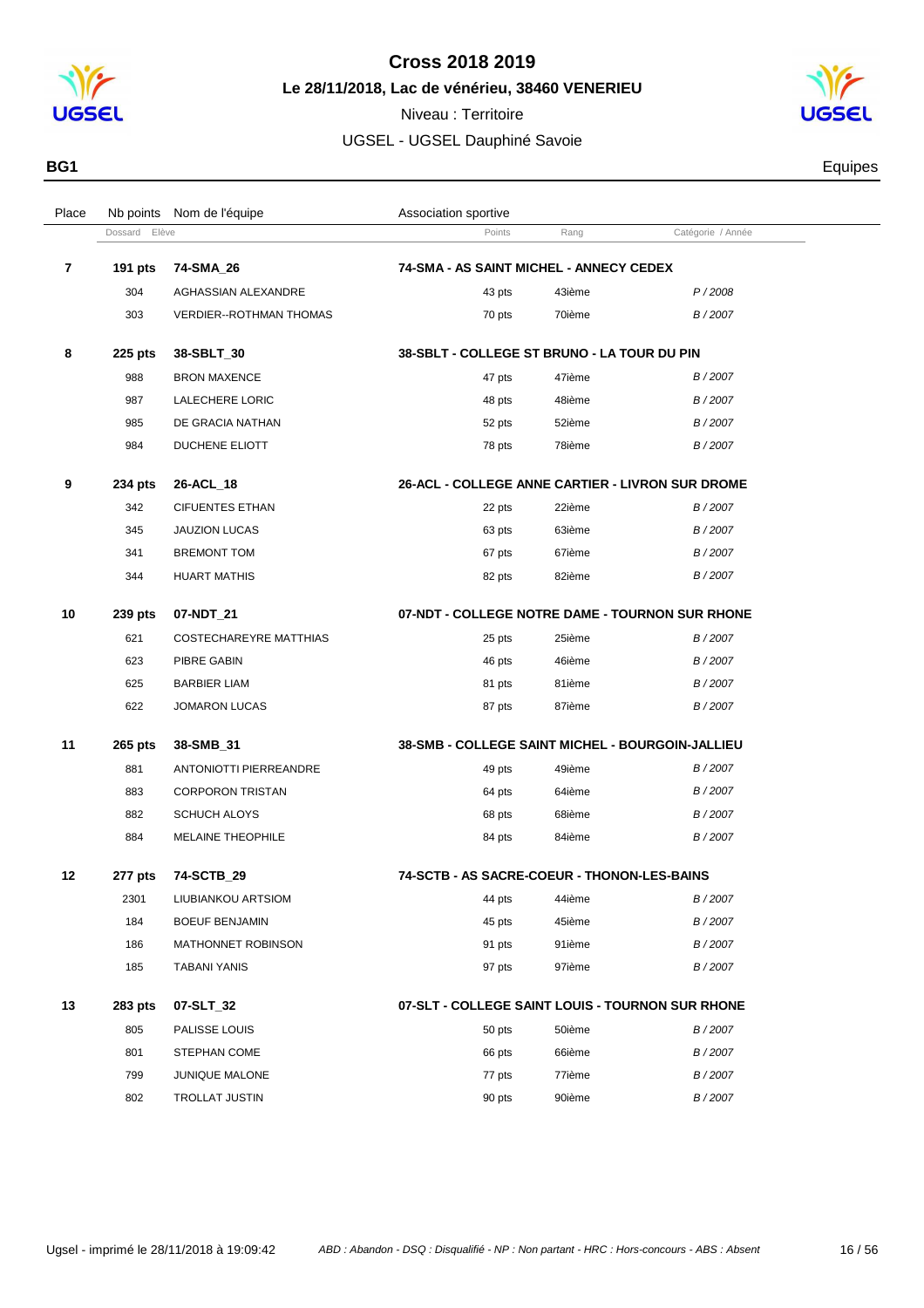

**Le 28/11/2018, Lac de vénérieu, 38460 VENERIEU** Niveau : Territoire

UGSEL - UGSEL Dauphiné Savoie



**BG1** Equipes

| Place | Nb points     | Nom de l'équipe        | Association sportive                 |        |                   |
|-------|---------------|------------------------|--------------------------------------|--------|-------------------|
|       | Dossard Elève |                        | Points                               | Rang   | Catégorie / Année |
| 14    | 297 pts       | 26-SLC 36              | 26-SLC - COLLEGE SAINT LOUIS - CREST |        |                   |
|       | 804           | <b>GALLIANO MARIN</b>  | 57 pts                               | 57ième | B/2007            |
|       | 807           | BONNAT--MEDJADJI SIMEO | 75 pts                               | 75ième | P/2008            |
|       | 808           | PURALY JULES           | 79 pts                               | 79ième | B/2007            |
|       | 806           | <b>VALLA NATHAN</b>    | 86 pts                               | 86ième | B/2007            |
|       |               |                        |                                      |        |                   |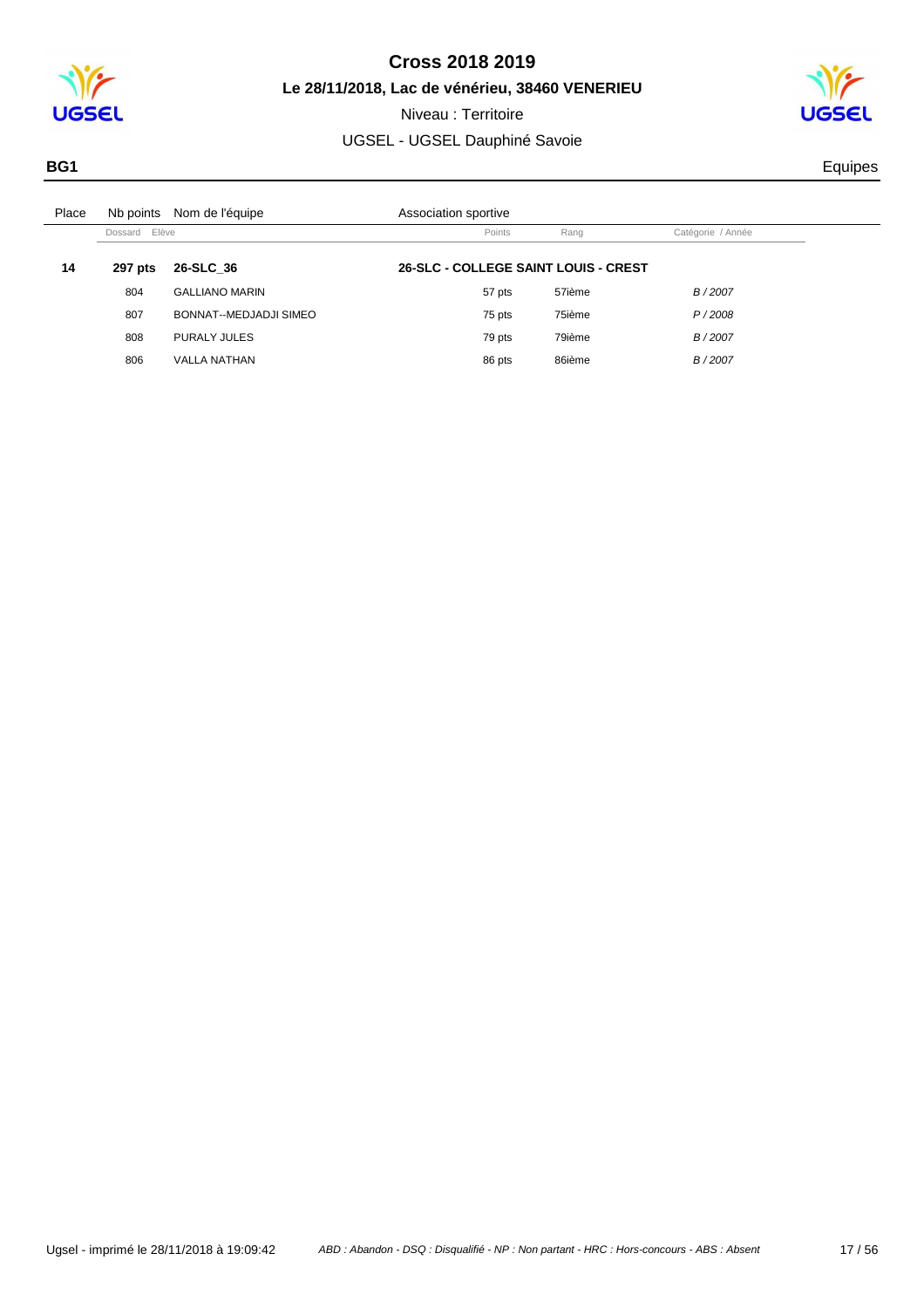

### Niveau : Territoire



| BG <sub>2</sub> |                                                                                                                        |           |                      |       |         |         | Individuel |
|-----------------|------------------------------------------------------------------------------------------------------------------------|-----------|----------------------|-------|---------|---------|------------|
| Place           | Nom prénom (Nat)                                                                                                       | Cat/né(e) | Association sportive | Ville | Licence | Dossard | Etat       |
|                 |                                                                                                                        |           |                      |       |         |         | Q          |
|                 |                                                                                                                        |           |                      |       |         |         |            |
|                 |                                                                                                                        |           |                      |       |         |         |            |
|                 |                                                                                                                        |           |                      |       |         |         | Q          |
|                 |                                                                                                                        |           |                      |       |         |         |            |
|                 |                                                                                                                        |           |                      |       |         |         |            |
|                 |                                                                                                                        |           |                      |       |         |         |            |
|                 |                                                                                                                        |           |                      |       |         |         |            |
|                 |                                                                                                                        |           |                      |       |         |         | Q          |
|                 |                                                                                                                        |           |                      |       |         |         |            |
|                 |                                                                                                                        |           |                      |       |         |         |            |
|                 |                                                                                                                        |           |                      |       |         |         |            |
|                 |                                                                                                                        |           |                      |       |         |         |            |
|                 |                                                                                                                        |           |                      |       |         |         | Q          |
|                 |                                                                                                                        |           |                      |       |         |         |            |
|                 | 16. LACHENAL --TESTA MATTEOB / 2006 38-CSJM - COLLEGE DU SACRE-COEUR NT JEAN DE MOIR/ 83234519529 405                  |           |                      |       |         |         |            |
|                 |                                                                                                                        |           |                      |       |         |         |            |
|                 |                                                                                                                        |           |                      |       |         |         |            |
|                 |                                                                                                                        |           |                      |       |         |         | Q          |
|                 |                                                                                                                        |           |                      |       |         |         |            |
|                 |                                                                                                                        |           |                      |       |         |         |            |
|                 |                                                                                                                        |           |                      |       |         |         |            |
|                 |                                                                                                                        |           |                      |       |         |         |            |
|                 |                                                                                                                        |           |                      |       |         |         | Q          |
|                 |                                                                                                                        |           |                      |       |         |         |            |
|                 |                                                                                                                        |           |                      |       |         |         |            |
|                 | 27. KNAUBER JONAS…………………………………………B / 2006…. 38-SJB - COLLEGE SAINT JOSEPH…………. 3OURGOIN-JALLIEL ….23342982969… ……763…… |           |                      |       |         |         |            |
|                 |                                                                                                                        |           |                      |       |         |         |            |
|                 |                                                                                                                        |           |                      |       |         |         |            |
|                 |                                                                                                                        |           |                      |       |         |         |            |
|                 |                                                                                                                        |           |                      |       |         |         | Q          |
|                 |                                                                                                                        |           |                      |       |         |         |            |
|                 |                                                                                                                        |           |                      |       |         |         | Q          |
|                 |                                                                                                                        |           |                      |       |         |         |            |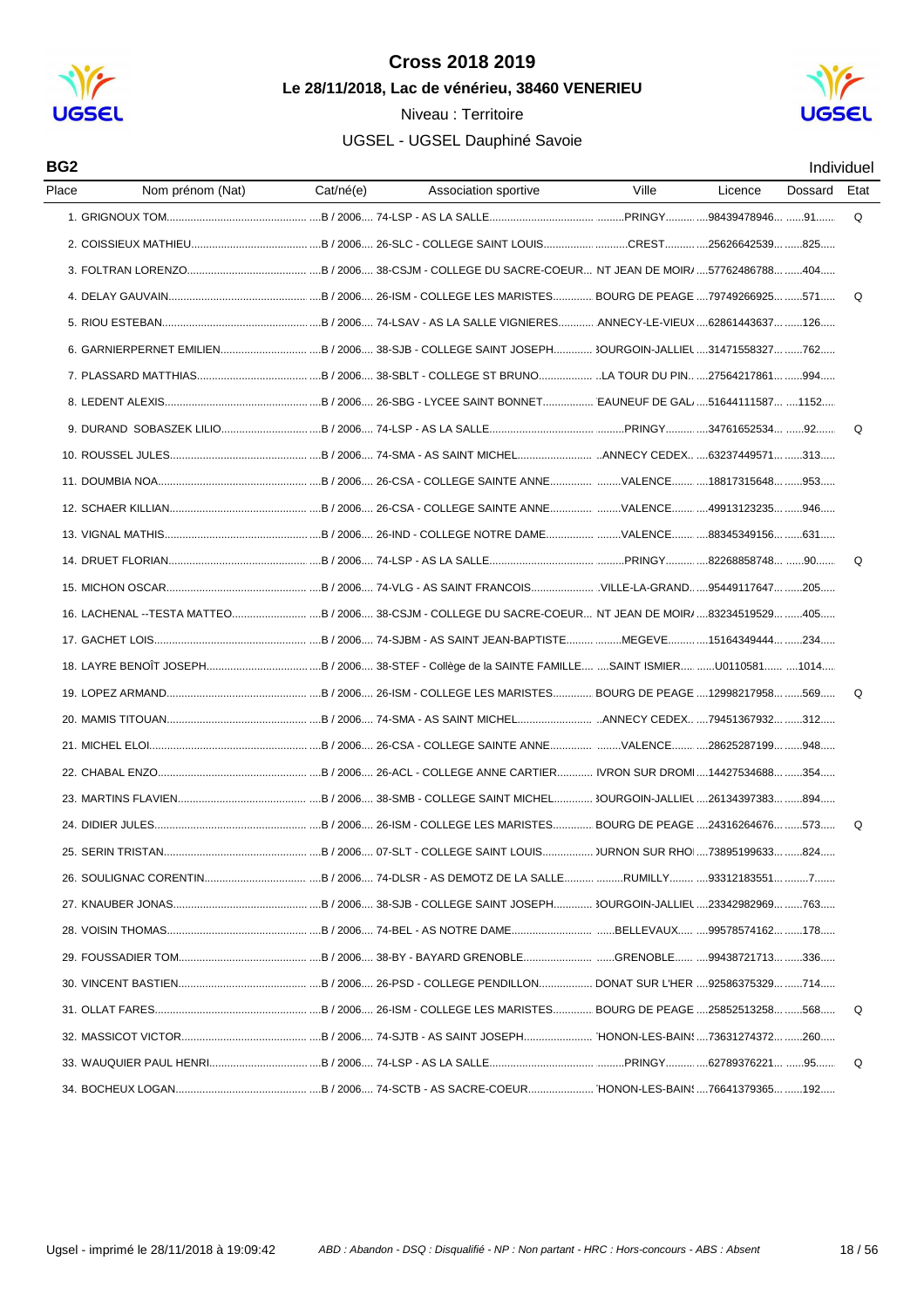

Le 28/11/2018, Lac de vénérieu, 38460 VENERIEU



 $\mathsf Q$ 

 $\Omega$ 

| 44. LEMARCHAND--PETIOT JULES B / 2006 38-END - COLLEGE EXTERNAT NOTRE DA GRENOBLE 54581767255 420 |  |
|---------------------------------------------------------------------------------------------------|--|
|                                                                                                   |  |
|                                                                                                   |  |
|                                                                                                   |  |
|                                                                                                   |  |
| 49. KABAMBA TSHIYOMBO YOWAN B/2006 74-VLG - AS SAINT FRANCOISVILLE-LA-GRAND 39857715147 206       |  |
|                                                                                                   |  |
|                                                                                                   |  |
|                                                                                                   |  |
|                                                                                                   |  |
|                                                                                                   |  |
|                                                                                                   |  |
|                                                                                                   |  |
|                                                                                                   |  |
|                                                                                                   |  |
|                                                                                                   |  |
|                                                                                                   |  |
|                                                                                                   |  |
|                                                                                                   |  |
|                                                                                                   |  |
|                                                                                                   |  |
|                                                                                                   |  |
|                                                                                                   |  |
|                                                                                                   |  |
|                                                                                                   |  |
|                                                                                                   |  |
|                                                                                                   |  |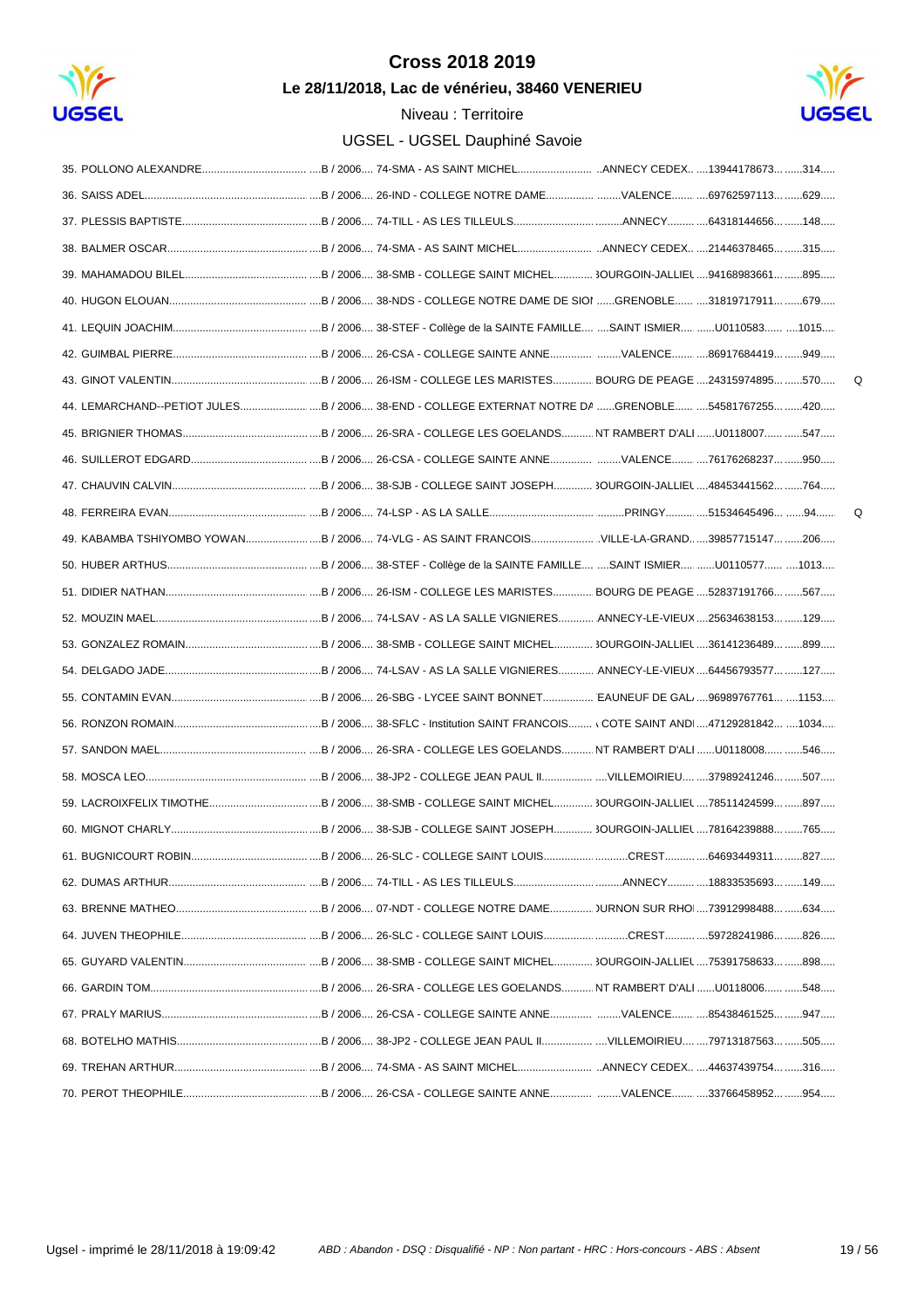

Le 28/11/2018, Lac de vénérieu, 38460 VENERIEU



| 95. VIALLET MARTIN JEAN BENOÎT B / 2006 38-STEF - Collège de la SAINTE FAMILLE SAINT ISMIER U0110595 1017 |
|-----------------------------------------------------------------------------------------------------------|
|                                                                                                           |
|                                                                                                           |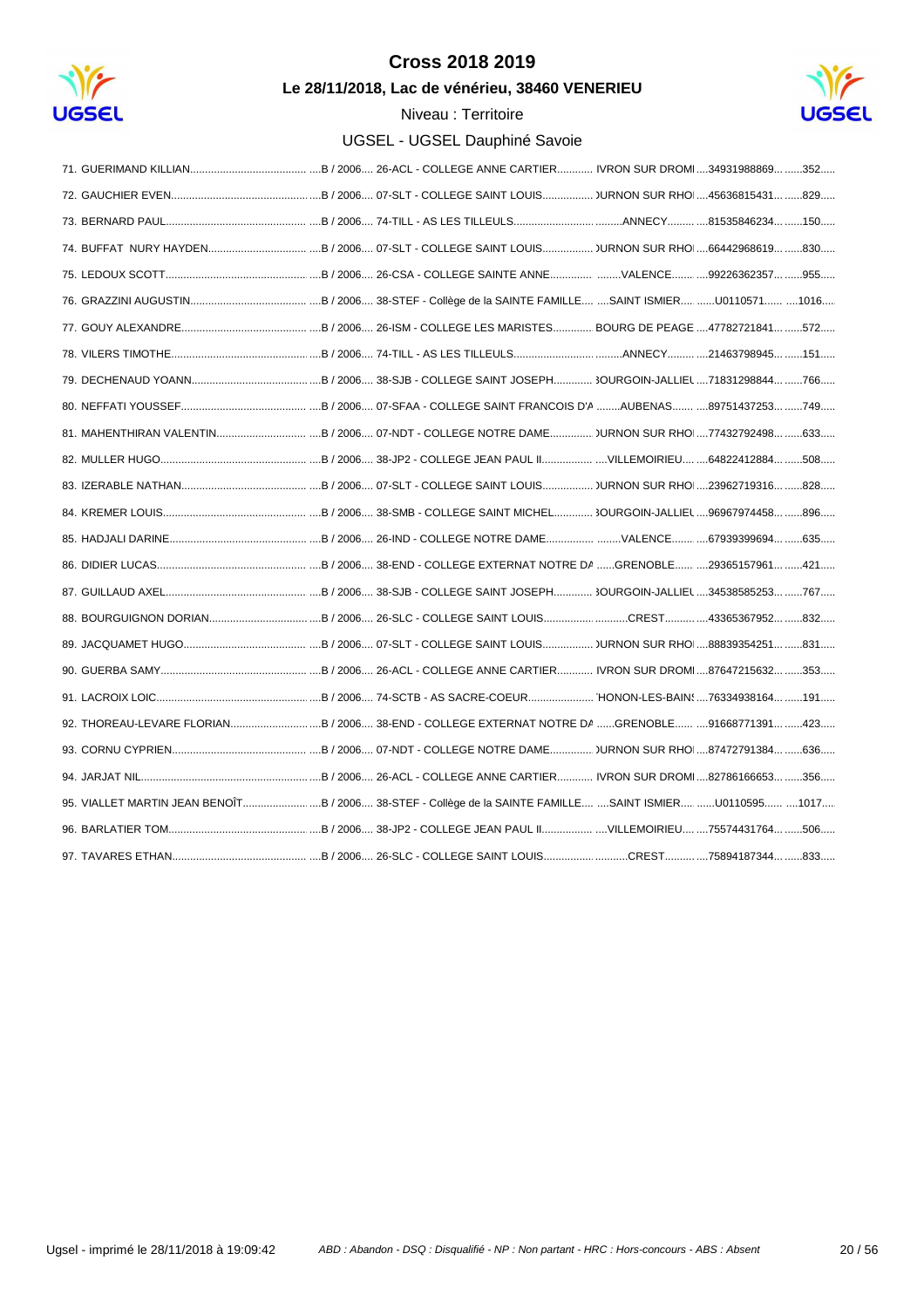

**Le 28/11/2018, Lac de vénérieu, 38460 VENERIEU**



| BG <sub>2</sub> | Equipes |
|-----------------|---------|
|                 |         |

| Place        |                | Nb points Nom de l'équipe    | Association sportive                                  |        |                   |  |
|--------------|----------------|------------------------------|-------------------------------------------------------|--------|-------------------|--|
|              | Dossard Elève  |                              | Points                                                | Rang   | Catégorie / Année |  |
| 1            | 57 pts         | 74-LSP_87                    | 74-LSP - AS LA SALLE - PRINGY                         |        |                   |  |
|              | 91             | <b>GRIGNOUX TOM</b>          | 1 pts                                                 | 1ième  | B/2006            |  |
|              | 92             | DURAND SOBASZEK LILIO        | 9 pts                                                 | 9ième  | B/2006            |  |
|              | 90             | <b>DRUET FLORIAN</b>         | 14 pts                                                | 14ième | B/2006            |  |
|              | 95             | WAUQUIER PAUL HENRI          | 33 pts                                                | 33ième | B/2006            |  |
| $\mathbf{2}$ | 78 pts         | 26-ISM_90                    | <b>26-ISM - COLLEGE LES MARISTES - BOURG DE PEAGE</b> |        |                   |  |
|              | 571            | <b>DELAY GAUVAIN</b>         | 4 pts                                                 | 4ième  | B/2006            |  |
|              | 569            | LOPEZ ARMAND                 | 19 pts                                                | 19ième | B/2006            |  |
|              | 573            | DIDIER JULES                 | 24 pts                                                | 24ième | B/2006            |  |
|              | 568            | <b>OLLAT FARES</b>           | 31 pts                                                | 31ième | B/2006            |  |
| 3            | 86 pts         | 26-CSA 96                    | <b>26-CSA - COLLEGE SAINTE ANNE - VALENCE</b>         |        |                   |  |
|              | 953            | DOUMBIA NOA                  | 11 pts                                                | 11ième | B/2006            |  |
|              | 946            | <b>SCHAER KILLIAN</b>        | 12 pts                                                | 12ième | B/2006            |  |
|              | 948            | MICHEL ELOI                  | 21 pts                                                | 21ième | B/2006            |  |
|              | 949            | <b>GUIMBAL PIERRE</b>        | 42 pts                                                | 42ième | B/2006            |  |
|              |                |                              |                                                       |        |                   |  |
| 4            | <b>103 pts</b> | 74-SMA_95                    | 74-SMA - AS SAINT MICHEL - ANNECY CEDEX               |        |                   |  |
|              | 313            | ROUSSEL JULES                | 10 pts                                                | 10ième | B/2006            |  |
|              | 312            | <b>MAMIS TITOUAN</b>         | 20 pts                                                | 20ième | B/2006            |  |
|              | 314            | POLLONO ALEXANDRE            | 35 pts                                                | 35ième | B/2006            |  |
|              | 315            | <b>BALMER OSCAR</b>          | 38 pts                                                | 38ième | B/2006            |  |
| 5            | <b>140 pts</b> | 38-SJB_92                    | 38-SJB - COLLEGE SAINT JOSEPH - BOURGOIN-JALLIEU      |        |                   |  |
|              | 762            | <b>GARNIERPERNET EMILIEN</b> | 6 pts                                                 | 6ième  | B/2006            |  |
|              | 763            | <b>KNAUBER JONAS</b>         | 27 pts                                                | 27ième | B/2006            |  |
|              | 764            | CHAUVIN CALVIN               | 47 pts                                                | 47ième | B/2006            |  |
|              | 765            | MIGNOT CHARLY                | 60 pts                                                | 60ième | B/2006            |  |
| 6            | 174 pts        | 38-SMB_102                   | 38-SMB - COLLEGE SAINT MICHEL - BOURGOIN-JALLIEU      |        |                   |  |
|              | 894            | <b>MARTINS FLAVIEN</b>       | 23 pts                                                | 23ième | B/2006            |  |
|              | 895            | MAHAMADOU BILEL              | 39 pts                                                | 39ième | B/2006            |  |
|              | 899            | <b>GONZALEZ ROMAIN</b>       | 53 pts                                                | 53ième | B/2006            |  |
|              | 897            | LACROIXFELIX TIMOTHE         | 59 pts                                                | 59ième | B/2006            |  |
| 7            | 185 pts        | 38-STEF_100                  | 38-STEF - Collège de la SAINTE FAMILLE - SAINT ISMIER |        |                   |  |
|              | 1014           | LAYRE BENOIT JOSEPH          | 18 pts                                                | 18ième | B/2006            |  |
|              | 1015           | <b>LEQUIN JOACHIM</b>        | 41 pts                                                | 41ième | B/2006            |  |
|              |                |                              |                                                       |        |                   |  |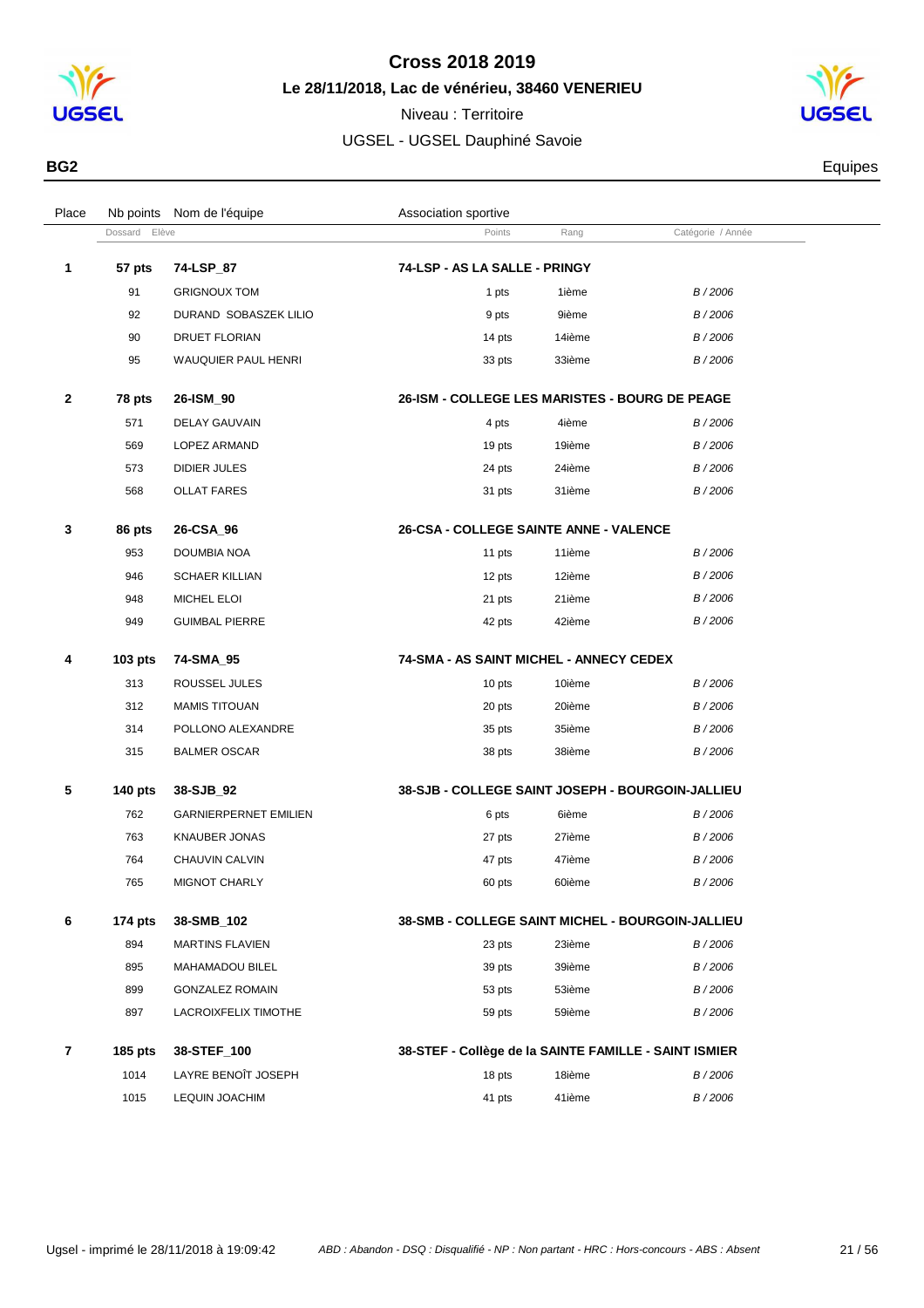

**Le 28/11/2018, Lac de vénérieu, 38460 VENERIEU**

Dossard Elève **Catégorie / Année**<br>
Points Rang Catégorie / Année

Place Nb points Nom de l'équipe  $\blacksquare$  Association sportive

Niveau : Territoire UGSEL - UGSEL Dauphiné Savoie



**BG2** Equipes

| $\overline{\mathbf{r}}$ | <b>185 pts</b> | 38-STEF_100               | 38-STEF - Collège de la SAINTE FAMILLE - SAINT ISMIER |        |        |
|-------------------------|----------------|---------------------------|-------------------------------------------------------|--------|--------|
|                         | 1013           | <b>HUBER ARTHUS</b>       | 50 pts                                                | 50ième | B/2006 |
|                         | 1016           | <b>GRAZZINI AUGUSTIN</b>  | 76 pts                                                | 76ième | B/2006 |
| 8                       | $215$ pts      | 26-SLC_88                 | 26-SLC - COLLEGE SAINT LOUIS - CREST                  |        |        |
|                         | 825            | <b>COISSIEUX MATHIEU</b>  | 2 pts                                                 | 2ième  | B/2006 |
|                         | 827            | <b>BUGNICOURT ROBIN</b>   | 61 pts                                                | 61ième | B/2006 |
|                         | 826            | <b>JUVEN THEOPHILE</b>    | 64 pts                                                | 64ième | B/2006 |
|                         | 832            | <b>BOURGUIGNON DORIAN</b> | 88 pts                                                | 88ième | B/2006 |
| 9                       | 250 pts        | 74-TILL_110               | 74-TILL - AS LES TILLEULS - ANNECY                    |        |        |
|                         | 148            | PLESSIS BAPTISTE          | 37 pts                                                | 37ième | B/2006 |
|                         | 149            | <b>DUMAS ARTHUR</b>       | 62 pts                                                | 62ième | B/2006 |
|                         | 150            | <b>BERNARD PAUL</b>       | 73 pts                                                | 73ième | B/2006 |
|                         | 151            | <b>VILERS TIMOTHE</b>     | 78 pts                                                | 78ième | B/2006 |
| 10                      | 254 pts        | 07-SLT_103                | 07-SLT - COLLEGE SAINT LOUIS - TOURNON SUR RHONE      |        |        |
|                         | 824            | <b>SERIN TRISTAN</b>      | 25 pts                                                | 25ième | B/2006 |
|                         | 829            | <b>GAUCHIER EVEN</b>      | 72 pts                                                | 72ième | B/2006 |
|                         | 830            | BUFFAT NURY HAYDEN        | 74 pts                                                | 74ième | B/2006 |
|                         | 828            | <b>IZERABLE NATHAN</b>    | 83 pts                                                | 83ième | B/2006 |
| 11                      | 258 pts        | 26-CSA_115                | 26-CSA - COLLEGE SAINTE ANNE - VALENCE                |        |        |
|                         | 950            | SUILLEROT EDGARD          | 46 pts                                                | 46ième | B/2006 |
|                         | 947            | <b>PRALY MARIUS</b>       | 67 pts                                                | 67ième | B/2006 |
|                         | 954            | PEROT THEOPHILE           | 70 pts                                                | 70ième | B/2006 |
|                         | 955            | LEDOUX SCOTT              | 75 pts                                                | 75ième | B/2006 |

| $12 \,$ | 277 pts | 26-ACL 101               | <b>26-ACL - COLLEGE ANNE CARTIER - LIVRON SUR DROME</b> |
|---------|---------|--------------------------|---------------------------------------------------------|
|         | 354     | CHABAL ENZO              | 22ième<br>B/2006<br>22 pts                              |
|         | 352     | <b>GUERIMAND KILLIAN</b> | 71ième<br>B/2006<br>71 pts                              |
|         | 353     | <b>GUERBA SAMY</b>       | 90ième<br>B/2006<br>90 pts                              |
|         | 356     | <b>JARJAT NIL</b>        | 94ième<br>B/2006<br>94 pts                              |
| 13      | 304 pts | 38-JP2 118               | 38-JP2 - COLLEGE JEAN PAUL II - VILLEMOIRIEU            |
|         |         |                          |                                                         |
|         | 507     | MOSCA LEO                | 58ième<br>B/2006<br>58 pts                              |
|         | 505     | <b>BOTELHO MATHIS</b>    | 68ième<br>B/2006<br>68 pts                              |
|         | 508     | <b>MULLER HUGO</b>       | 82ième<br>B/2006<br>82 pts                              |

BARLATIER TOM 96 pts 96ième B / 2006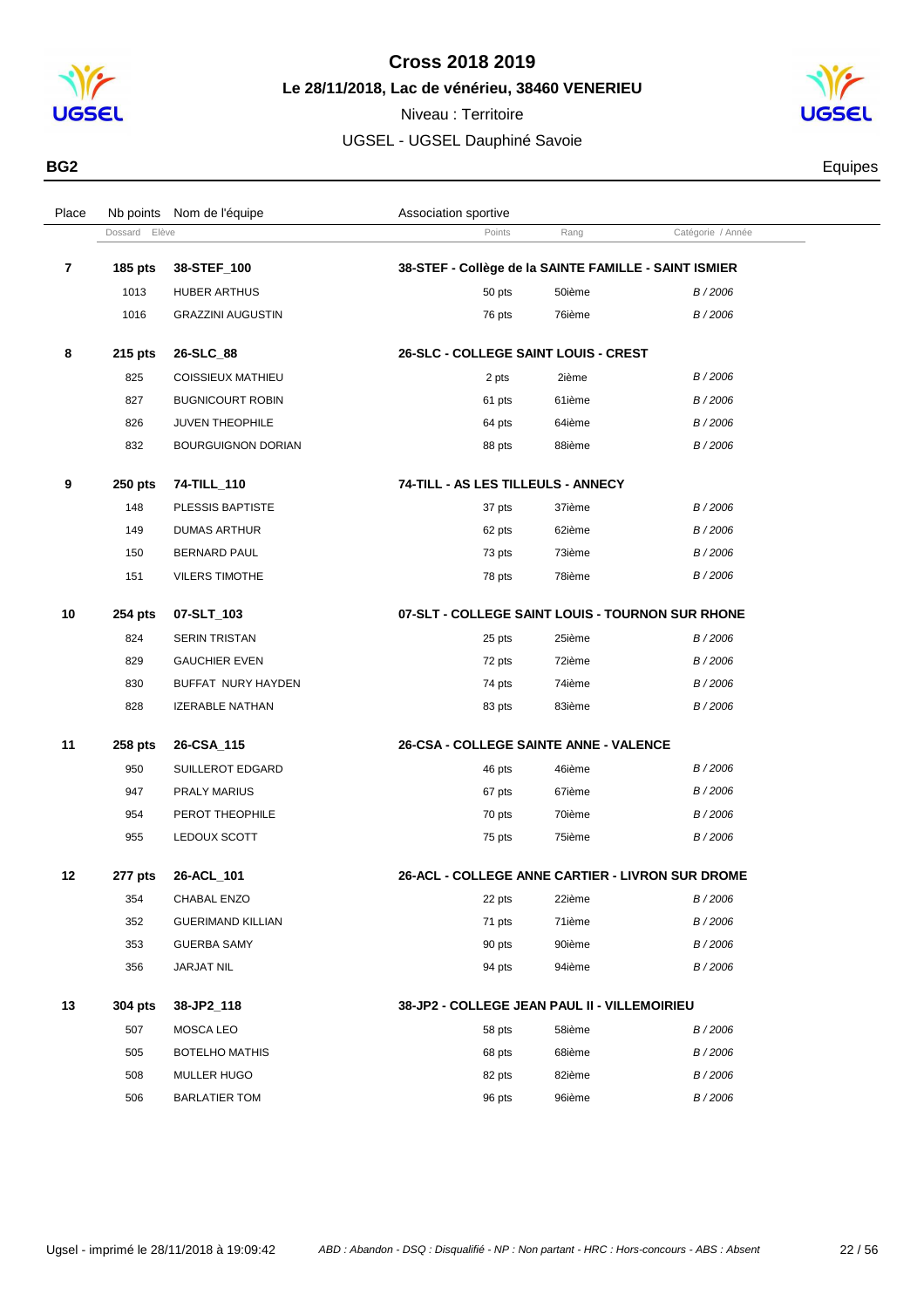

#### Niveau : Territoire



| Place<br>Association sportive<br>Licence<br>Dossard<br>Etat<br>Q<br>Q<br>Q<br>Q<br>Q<br>Q<br>Q<br>14. VEYRAT-DUREBEX NOEMIEC / 2002 74-STJO - AS SAINT JOSEPHTHONES29746649769 292<br>Q<br>23. PAILLARD-BRUNET BLANDINEC / 2003 26-SBG - LYCEE SAINT BONNET EAUNEUF DE GAL 63235377191 1174 | СF |                  |           |       |  | Individuel |
|---------------------------------------------------------------------------------------------------------------------------------------------------------------------------------------------------------------------------------------------------------------------------------------------|----|------------------|-----------|-------|--|------------|
|                                                                                                                                                                                                                                                                                             |    | Nom prénom (Nat) | Cat/né(e) | Ville |  |            |
|                                                                                                                                                                                                                                                                                             |    |                  |           |       |  |            |
|                                                                                                                                                                                                                                                                                             |    |                  |           |       |  |            |
|                                                                                                                                                                                                                                                                                             |    |                  |           |       |  |            |
|                                                                                                                                                                                                                                                                                             |    |                  |           |       |  |            |
|                                                                                                                                                                                                                                                                                             |    |                  |           |       |  |            |
|                                                                                                                                                                                                                                                                                             |    |                  |           |       |  |            |
|                                                                                                                                                                                                                                                                                             |    |                  |           |       |  |            |
|                                                                                                                                                                                                                                                                                             |    |                  |           |       |  |            |
|                                                                                                                                                                                                                                                                                             |    |                  |           |       |  |            |
|                                                                                                                                                                                                                                                                                             |    |                  |           |       |  |            |
|                                                                                                                                                                                                                                                                                             |    |                  |           |       |  |            |
|                                                                                                                                                                                                                                                                                             |    |                  |           |       |  |            |
|                                                                                                                                                                                                                                                                                             |    |                  |           |       |  |            |
|                                                                                                                                                                                                                                                                                             |    |                  |           |       |  |            |
|                                                                                                                                                                                                                                                                                             |    |                  |           |       |  |            |
|                                                                                                                                                                                                                                                                                             |    |                  |           |       |  |            |
|                                                                                                                                                                                                                                                                                             |    |                  |           |       |  |            |
|                                                                                                                                                                                                                                                                                             |    |                  |           |       |  |            |
|                                                                                                                                                                                                                                                                                             |    |                  |           |       |  |            |
|                                                                                                                                                                                                                                                                                             |    |                  |           |       |  |            |
|                                                                                                                                                                                                                                                                                             |    |                  |           |       |  |            |
|                                                                                                                                                                                                                                                                                             |    |                  |           |       |  |            |
|                                                                                                                                                                                                                                                                                             |    |                  |           |       |  |            |
|                                                                                                                                                                                                                                                                                             |    |                  |           |       |  |            |
|                                                                                                                                                                                                                                                                                             |    |                  |           |       |  |            |
|                                                                                                                                                                                                                                                                                             |    |                  |           |       |  |            |
|                                                                                                                                                                                                                                                                                             |    |                  |           |       |  |            |
|                                                                                                                                                                                                                                                                                             |    |                  |           |       |  |            |
|                                                                                                                                                                                                                                                                                             |    |                  |           |       |  |            |
|                                                                                                                                                                                                                                                                                             |    |                  |           |       |  |            |
|                                                                                                                                                                                                                                                                                             |    |                  |           |       |  |            |
|                                                                                                                                                                                                                                                                                             |    |                  |           |       |  |            |
|                                                                                                                                                                                                                                                                                             |    |                  |           |       |  |            |
|                                                                                                                                                                                                                                                                                             |    |                  |           |       |  |            |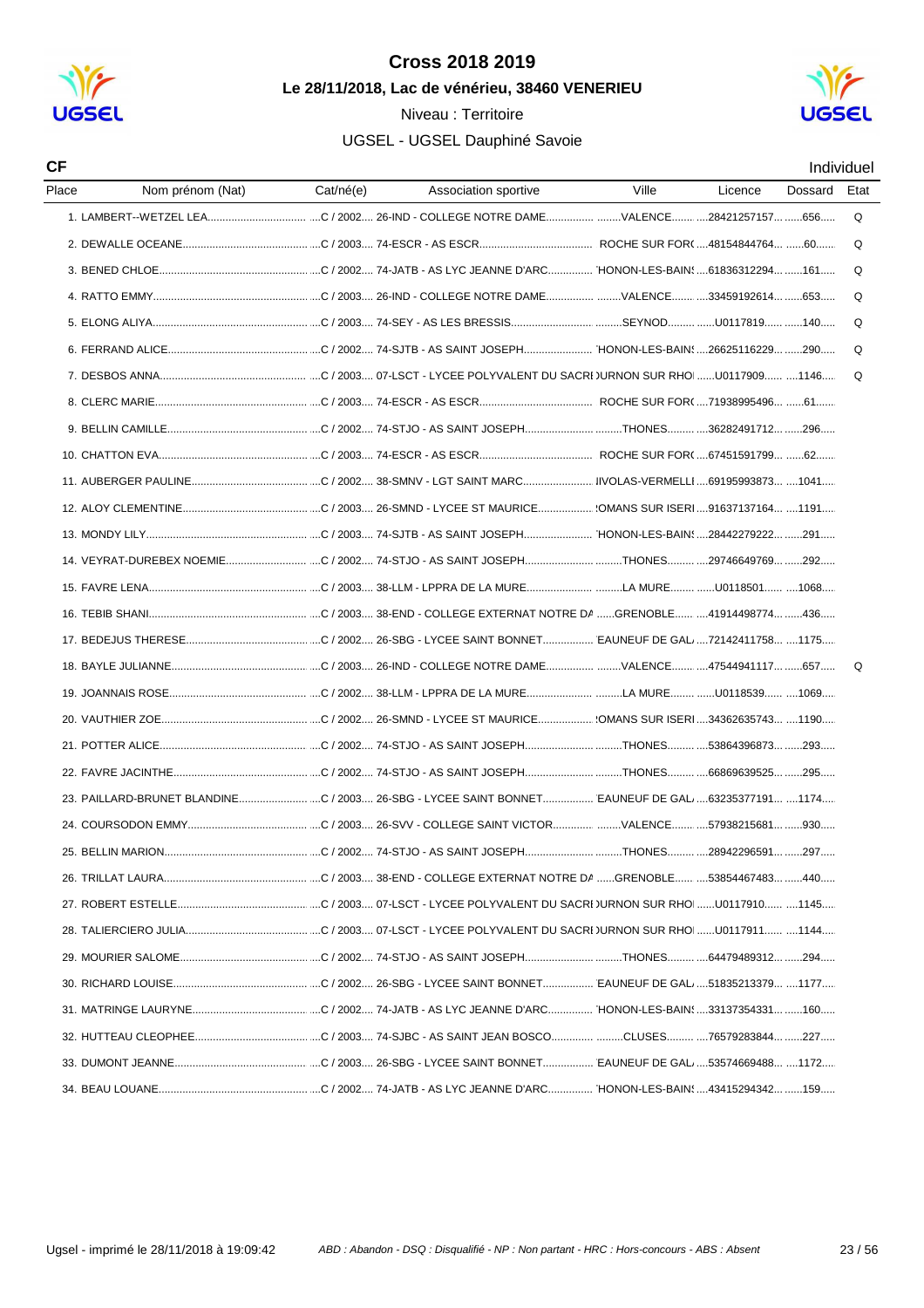

Le 28/11/2018, Lac de vénérieu, 38460 VENERIEU



| $\Omega$ |
|----------|
|          |
|          |
|          |
|          |
|          |
|          |
|          |
|          |
|          |
|          |
|          |
|          |
|          |
|          |
|          |
|          |
|          |
|          |
|          |
|          |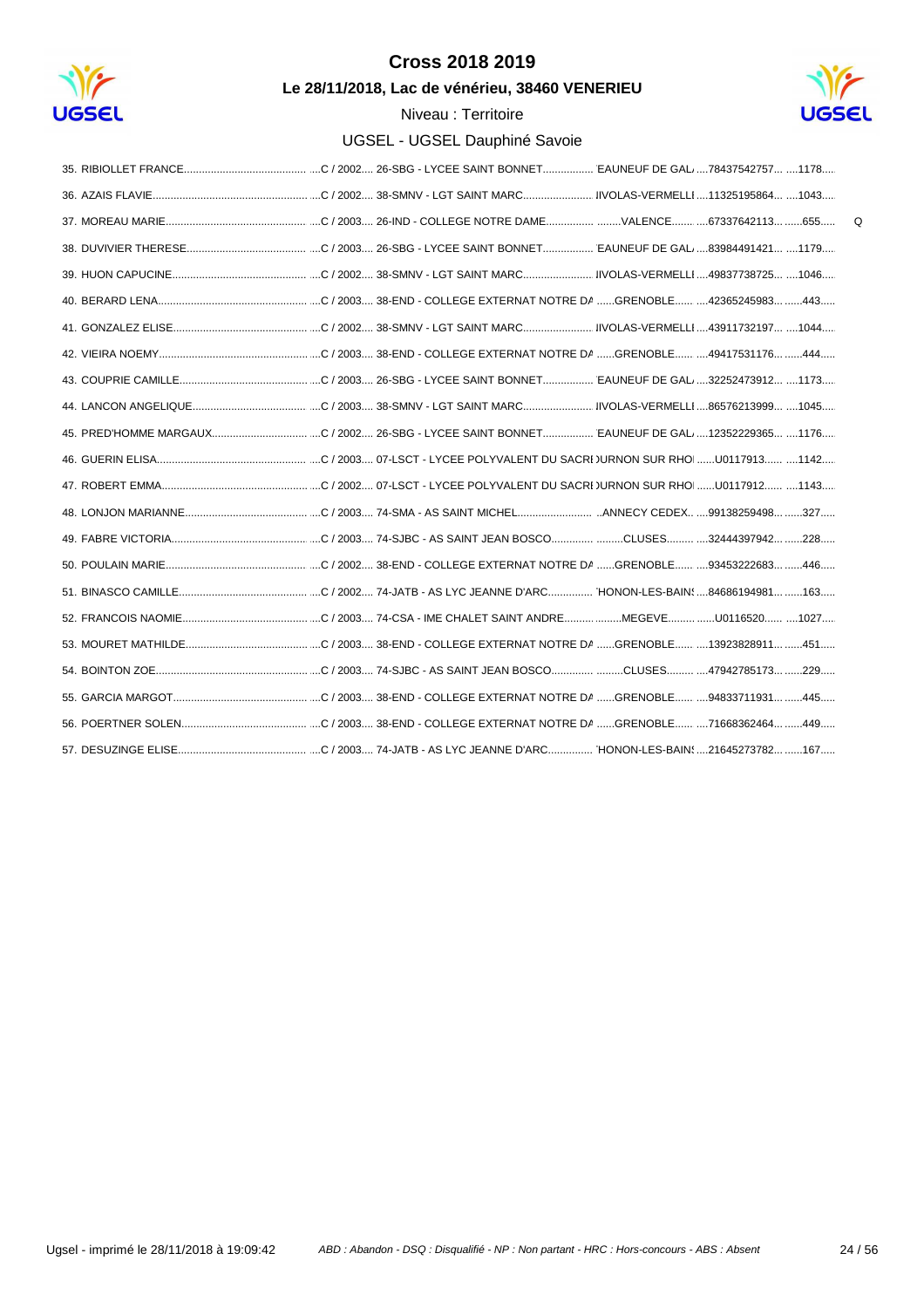

**Le 28/11/2018, Lac de vénérieu, 38460 VENERIEU**

Niveau : Territoire UGSEL - UGSEL Dauphiné Savoie



**CF** Equipes **CF** Equipes **CF** 

| Place        |                | Nb points Nom de l'équipe    | Association sportive                             |        |                                                               |  |
|--------------|----------------|------------------------------|--------------------------------------------------|--------|---------------------------------------------------------------|--|
|              | Dossard Elève  |                              | Points                                           | Rang   | Catégorie / Année                                             |  |
| 1            | 60 pts         | 26-IND_318                   | <b>26-IND - COLLEGE NOTRE DAME - VALENCE</b>     |        |                                                               |  |
|              | 656            | LAMBERT--WETZEL LEA          | 1 pts                                            | 1ième  | C/2002                                                        |  |
|              | 653            | RATTO EMMY                   | 4 pts                                            | 4ième  | C/2003                                                        |  |
|              | 657            | <b>BAYLE JULIANNE</b>        | 18 pts                                           | 18ième | C/2003                                                        |  |
|              | 655            | MOREAU MARIE                 | 37 pts                                           | 37ième | C/2003                                                        |  |
| $\mathbf{2}$ | 66 pts         | 74-STJO_324                  | 74-STJO - AS SAINT JOSEPH - THONES               |        |                                                               |  |
|              | 296            | <b>BELLIN CAMILLE</b>        | 9 pts                                            | 9ième  | C/2002                                                        |  |
|              | 292            | <b>VEYRAT-DUREBEX NOEMIE</b> | 14 pts                                           | 14ième | C/2002                                                        |  |
|              | 293            | POTTER ALICE                 | 21 pts                                           | 21ième | C/2002                                                        |  |
|              | 295            | <b>FAVRE JACINTHE</b>        | 22 pts                                           | 22ième | C/2002                                                        |  |
| 3            | $103$ pts      | 26-SBG_329                   |                                                  |        | <b>26-SBG - LYCEE SAINT BONNET - CHATEAUNEUF DE GALAURE</b>   |  |
|              | 1175           | <b>BEDEJUS THERESE</b>       | 17 pts                                           | 17ième | C/2002                                                        |  |
|              | 1174           | PAILLARD-BRUNET BLANDINE     | 23 pts                                           | 23ième | C/2003                                                        |  |
|              | 1177           | RICHARD LOUISE               | 30 pts                                           | 30ième | C/2002                                                        |  |
|              | 1172           | DUMONT JEANNE                | 33 pts                                           | 33ième | C/2003                                                        |  |
| 4            | 108 pts        | 07-LSCT_323                  |                                                  |        | 07-LSCT - LYCEE POLYVALENT DU SACRE COEUR - TOURNON SUR RHONE |  |
|              | 1146           | <b>DESBOS ANNA</b>           | 7 pts                                            | 7ième  | C/2003                                                        |  |
|              | 1145           | ROBERT ESTELLE               | 27 pts                                           | 27ième | C/2003                                                        |  |
|              | 1144           | <b>TALIERCIERO JULIA</b>     | 28 pts                                           | 28ième | C/2003                                                        |  |
|              | 1142           | <b>GUERIN ELISA</b>          | 46 pts                                           | 46ième | C/2003                                                        |  |
| 5            | <b>119 pts</b> | 74-JATB_320                  | 74-JATB - AS LYC JEANNE D'ARC - THONON-LES-BAINS |        |                                                               |  |
|              | 161            | <b>BENED CHLOE</b>           | 3 pts                                            | 3ième  | C/2002                                                        |  |
|              | 160            | MATRINGE LAURYNE             | 31 pts                                           | 31ième | C/2002                                                        |  |
|              | 159            | <b>BEAU LOUANE</b>           | 34 pts                                           | 34ième | C/2002                                                        |  |
|              | 163            | <b>BINASCO CAMILLE</b>       | 51 pts                                           | 51ième | C/2002                                                        |  |
| 6            | 124 $pts$      | 38-END_328                   | 38-END - COLLEGE EXTERNAT NOTRE DAME - GRENOBLE  |        |                                                               |  |
|              | 436            | <b>TEBIB SHANI</b>           | 16 pts                                           | 16ième | C/2003                                                        |  |
|              | 440            | <b>TRILLAT LAURA</b>         | 26 pts                                           | 26ième | C/2003                                                        |  |
|              | 443            | BERARD LENA                  | 40 pts                                           | 40ième | C/2003                                                        |  |
|              | 444            | <b>VIEIRA NOEMY</b>          | 42 pts                                           | 42ième | C/2003                                                        |  |
| 7            | 127 pts        | 38-SMNV_325                  | 38-SMNV - LGT SAINT MARC - NIVOLAS-VERMELLE      |        |                                                               |  |
|              | 1041           | AUBERGER PAULINE             | 11 pts                                           | 11ième | C/2002                                                        |  |
|              | 1043           | <b>AZAIS FLAVIE</b>          | 36 pts                                           | 36ième | C/2002                                                        |  |
|              |                |                              |                                                  |        |                                                               |  |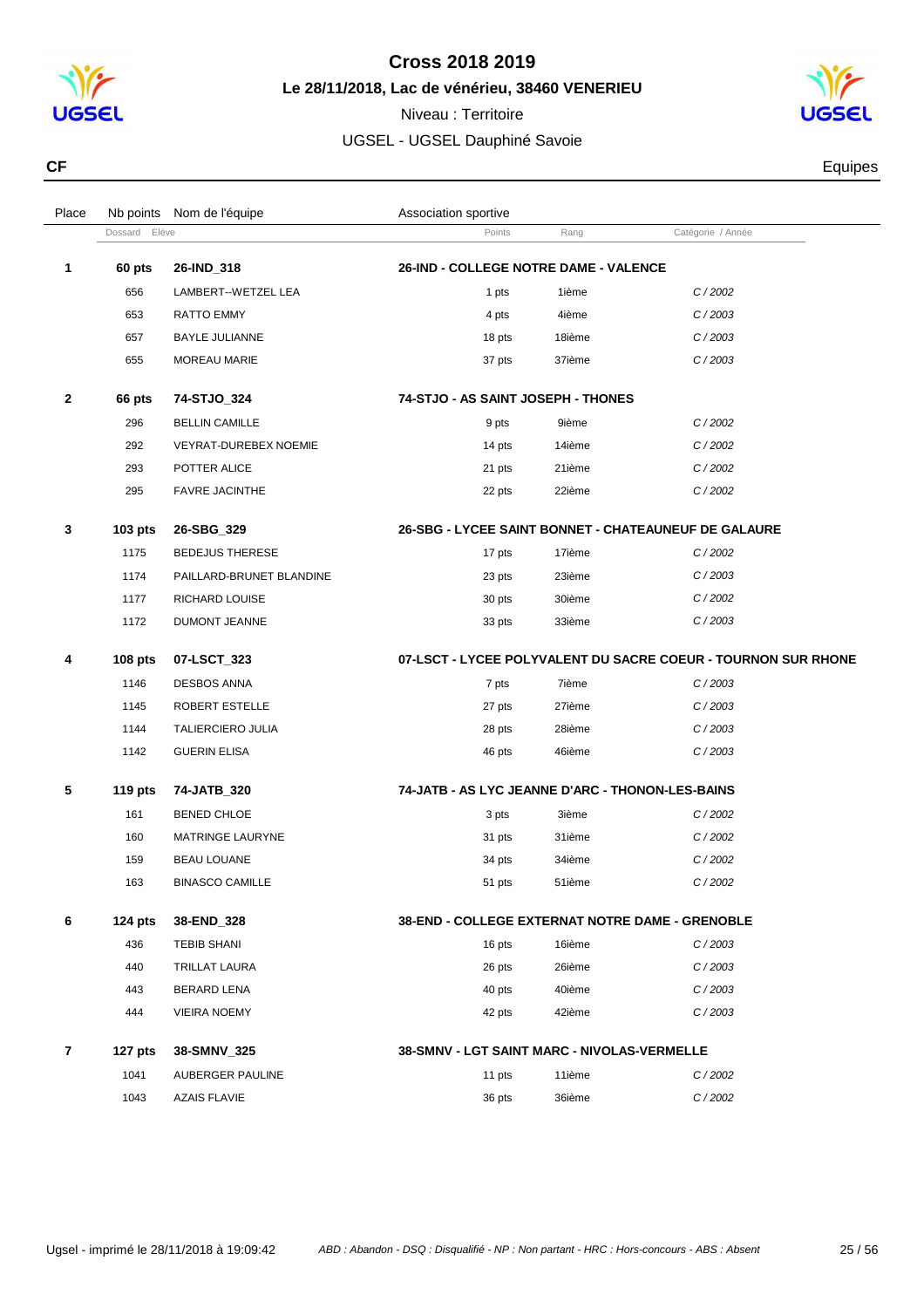

Niveau : Territoire UGSEL - UGSEL Dauphiné Savoie



**CF** Equipes **CF** Equipes **CF** 

| Place |               | Nb points Nom de l'équipe | Association sportive                            |        |                                                             |  |
|-------|---------------|---------------------------|-------------------------------------------------|--------|-------------------------------------------------------------|--|
|       | Dossard Elève |                           | Points                                          | Rang   | Catégorie / Année                                           |  |
| 7     | 127 $pts$     | 38-SMNV_325               | 38-SMNV - LGT SAINT MARC - NIVOLAS-VERMELLE     |        |                                                             |  |
|       | 1046          | <b>HUON CAPUCINE</b>      | 39 pts                                          | 39ième | C/2002                                                      |  |
|       | 1044          | <b>GONZALEZ ELISE</b>     | 41 pts                                          | 41ième | C/2002                                                      |  |
| 8     | 161 pts       | 26-SBG_333                |                                                 |        | <b>26-SBG - LYCEE SAINT BONNET - CHATEAUNEUF DE GALAURE</b> |  |
|       | 1178          | <b>RIBIOLLET FRANCE</b>   | 35 pts                                          | 35ième | C/2002                                                      |  |
|       | 1179          | <b>DUVIVIER THERESE</b>   | 38 pts                                          | 38ième | C/2003                                                      |  |
|       | 1173          | <b>COUPRIE CAMILLE</b>    | 43 pts                                          | 43ième | C/2003                                                      |  |
|       | 1176          | PRED'HOMME MARGAUX        | 45 pts                                          | 45ième | C/2002                                                      |  |
| 9     | $214$ pts     | 38-END_337                | 38-END - COLLEGE EXTERNAT NOTRE DAME - GRENOBLE |        |                                                             |  |
|       | 446           | POULAIN MARIE             | 50 pts                                          | 50ième | C/2002                                                      |  |
|       | 451           | <b>MOURET MATHILDE</b>    | 53 pts                                          | 53ième | C/2003                                                      |  |
|       | 445           | <b>GARCIA MARGOT</b>      | 55 pts                                          | 55ième | C/2003                                                      |  |
|       | 449           | POERTNER SOLEN            | 56 pts                                          | 56ième | C/2003                                                      |  |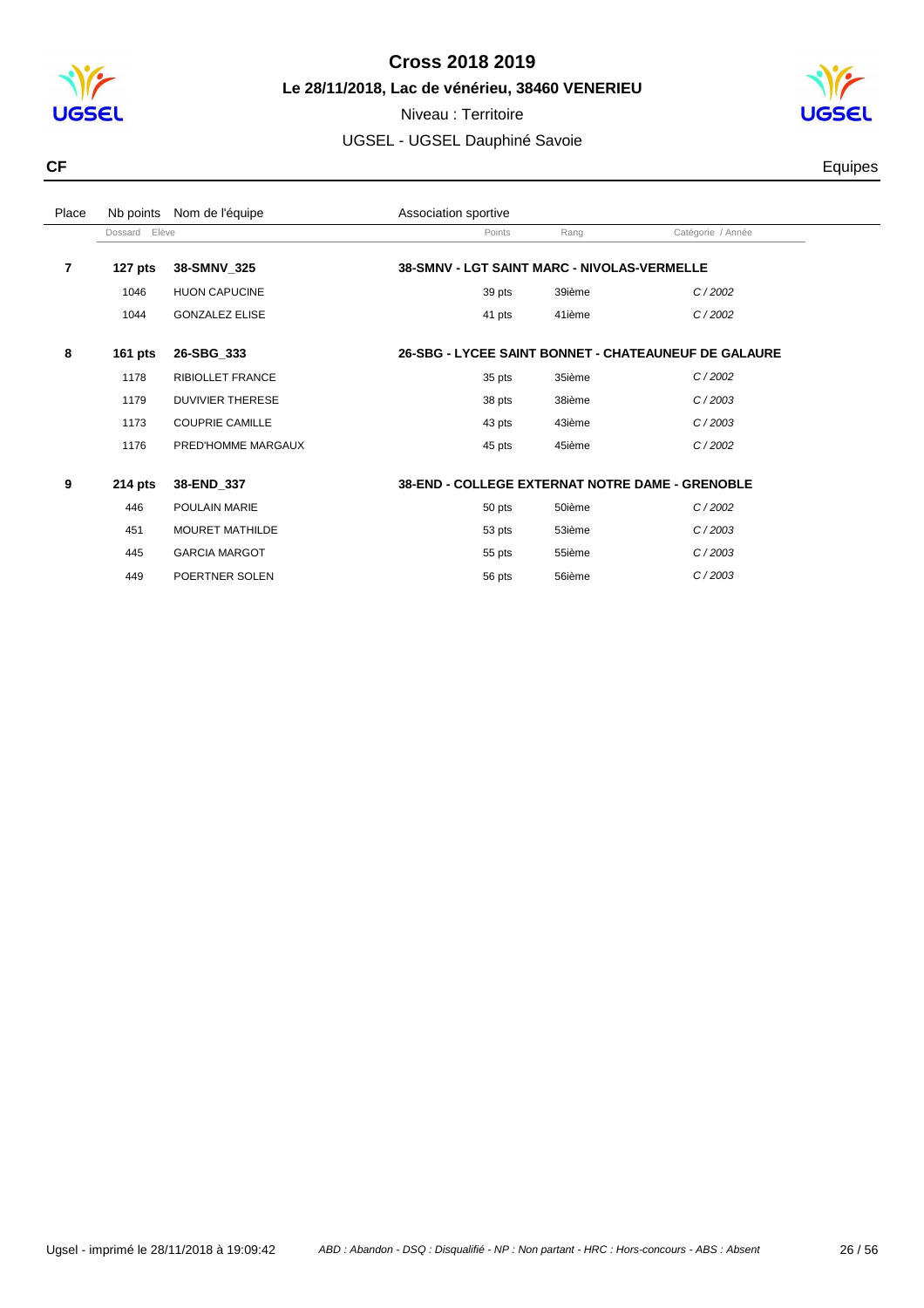

CG

#### Cross 2018 2019 Le 28/11/2018. Lac de vénérieu, 38460 VENERIEU

Niveau: Territoire

### UGSEL - UGSEL Dauphiné Savoie



Individuel Place Nom prénom (Nat) Cat/né(e) Ville Licence Dossard Etat Association sportive 1 GAUNE GUILLAUME .... ....C / 2002.... 26-IND - COLLEGE NOTRE DAME.......................VALENCE....... ....62182368232... ......665.....  $\Omega$ Q 3 GENOUD LUCAS ..... ...C / 2003.... 74-DLSR - AS DEMOTZ DE LA SALLE.......... ........RUMILLY........ ...59722262596... ......24.  $\Omega$  $\Omega$ 5 BERMOND FILIOT  $\Omega$  $\Omega$  $\Omega$  $\Omega$ 10 REMAUD JULIEN  $\Omega$  $\Omega$ 12 CAROUILLAT OUENTIN C / 2003 74-ESCR - AS ESCR BOCHE SUR FOR 63828228271 64 14 MONTEORT THEO 15. SARRASIN PAUL. 16 COLIN JEREMY ...............................C / 2002.... 26-IND - COLLEGE NOTRE DAME......................VALENCE...........68926487172... ......667.... C / 2003 26-SMND - I YCEE ST MAURICE (OMANS SUR ISERI 34741445896 1192 28 FERLAY STEEVE 30 DU REPAIRE MARIN 32 ABOULAICH MATIS 33. PAULUS THOMAS ...................................C / 2003.... 38-END - COLLEGE EXTERNAT NOTRE DA ......GRENOBLE...... ....17842131242... ......459.....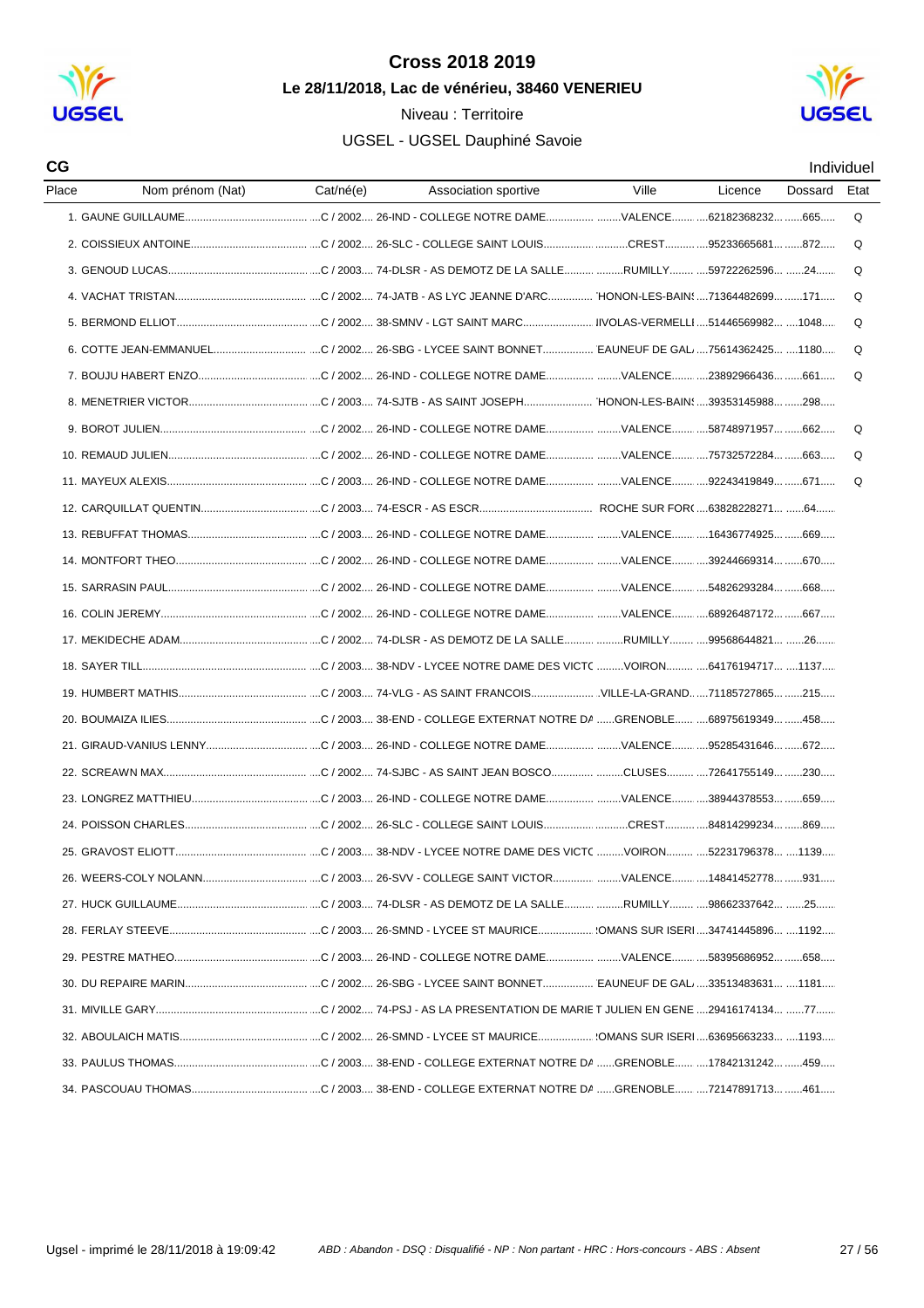

Le 28/11/2018, Lac de vénérieu, 38460 VENERIEU

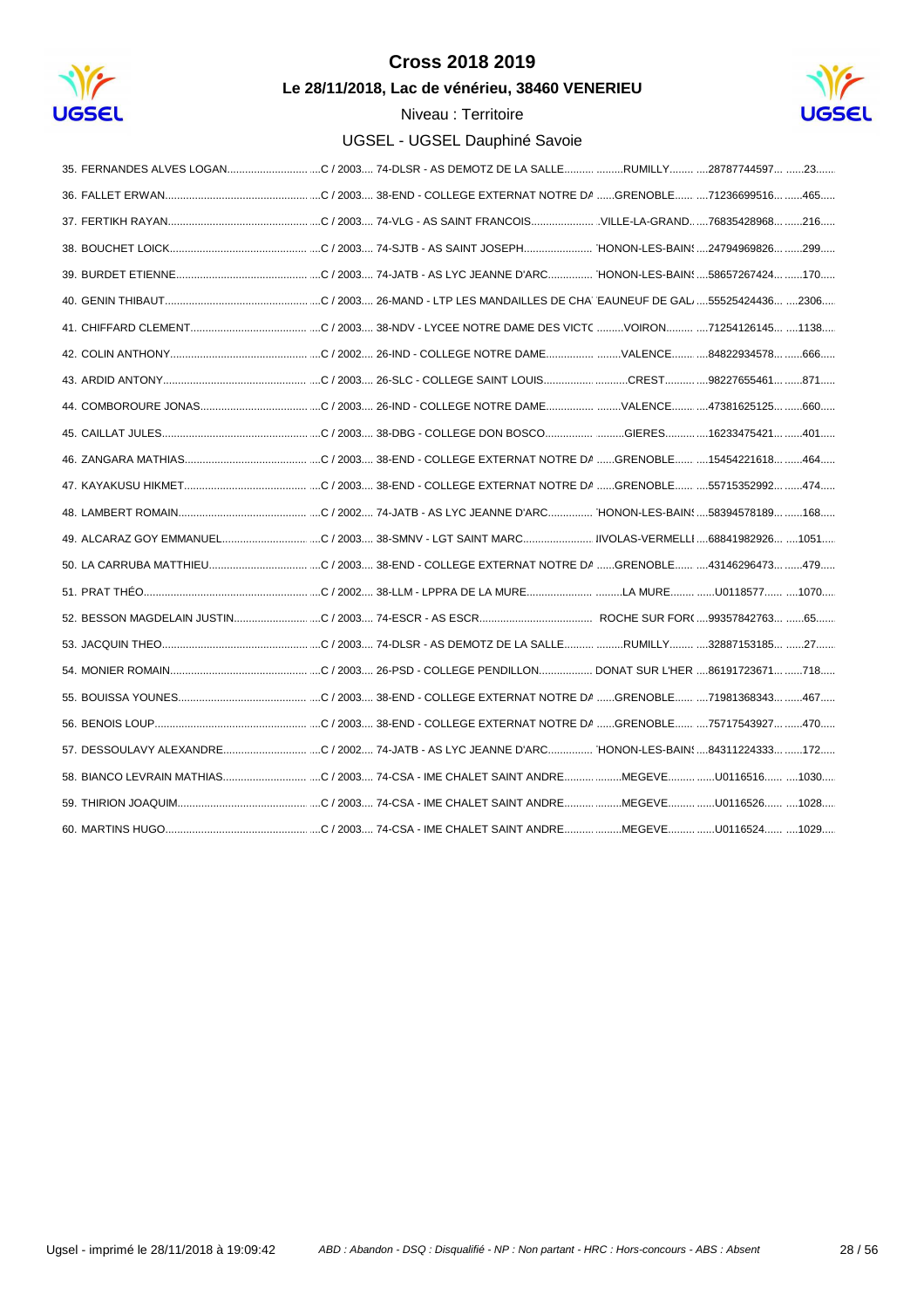

**Le 28/11/2018, Lac de vénérieu, 38460 VENERIEU**

Niveau : Territoire UGSEL - UGSEL Dauphiné Savoie



**CG** Equipes **CG** Equipes **CG** 

| Place          |                  | Nb points Nom de l'équipe | Association sportive                             |        |                   |  |
|----------------|------------------|---------------------------|--------------------------------------------------|--------|-------------------|--|
|                | Elève<br>Dossard |                           | Points                                           | Rang   | Catégorie / Année |  |
| 1              | 27 pts           | 26-IND_340                | 26-IND - COLLEGE NOTRE DAME - VALENCE            |        |                   |  |
|                | 665              | <b>GAUNE GUILLAUME</b>    | 1 pts                                            | 1ième  | C/2002            |  |
|                | 661              | <b>BOUJU HABERT ENZO</b>  | 7 pts                                            | 7ième  | C/2002            |  |
|                | 662              | <b>BOROT JULIEN</b>       | 9 pts                                            | 9ième  | C/2002            |  |
|                | 663              | REMAUD JULIEN             | 10 pts                                           | 10ième | C/2002            |  |
| $\mathbf{2}$   | 53 pts           | 26-IND_347                | 26-IND - COLLEGE NOTRE DAME - VALENCE            |        |                   |  |
|                | 671              | MAYEUX ALEXIS             | 11 pts                                           | 11ième | C/2003            |  |
|                | 669              | <b>REBUFFAT THOMAS</b>    | 13 pts                                           | 13ième | C/2003            |  |
|                | 670              | MONTFORT THEO             | 14 pts                                           | 14ième | C/2002            |  |
|                | 668              | <b>SARRASIN PAUL</b>      | 15 pts                                           | 15ième | C/2002            |  |
| 3              | 82 pts           | 74-DLSR_342               | 74-DLSR - AS DEMOTZ DE LA SALLE - RUMILLY        |        |                   |  |
|                | 24               | <b>GENOUD LUCAS</b>       | 3 pts                                            | 3ième  | C/2003            |  |
|                | 26               | MEKIDECHE ADAM            | 17 pts                                           | 17ième | C/2002            |  |
|                | 25               | <b>HUCK GUILLAUME</b>     | 27 pts                                           | 27ième | C/2003            |  |
|                | 23               | FERNANDES ALVES LOGAN     | 35 pts                                           | 35ième | C/2003            |  |
| 4              | 89 pts           | 26-IND_349                | 26-IND - COLLEGE NOTRE DAME - VALENCE            |        |                   |  |
|                | 667              | <b>COLIN JEREMY</b>       | 16 pts                                           | 16ième | C/2002            |  |
|                | 672              | GIRAUD-VANIUS LENNY       | 21 pts                                           | 21ième | C/2003            |  |
|                | 659              | LONGREZ MATTHIEU          | 23 pts                                           | 23ième | C/2003            |  |
|                | 658              | PESTRE MATHEO             | 29 pts                                           | 29ième | C/2003            |  |
| 5              | $123$ pts        | 38-END_352                | 38-END - COLLEGE EXTERNAT NOTRE DAME - GRENOBLE  |        |                   |  |
|                | 458              | <b>BOUMAIZA ILIES</b>     | 20 pts                                           | 20ième | C/2003            |  |
|                | 459              | PAULUS THOMAS             | 33 pts                                           | 33ième | C/2003            |  |
|                | 461              | PASCOUAU THOMAS           | 34 pts                                           | 34ième | C/2003            |  |
|                | 465              | <b>FALLET ERWAN</b>       | 36 pts                                           | 36ième | C/2003            |  |
| 6              | <b>148 pts</b>   | 74-JATB_343               | 74-JATB - AS LYC JEANNE D'ARC - THONON-LES-BAINS |        |                   |  |
|                | 171              | <b>VACHAT TRISTAN</b>     | 4 pts                                            | 4ième  | C/2002            |  |
|                | 170              | <b>BURDET ETIENNE</b>     | 39 pts                                           | 39ième | C/2003            |  |
|                | 168              | <b>LAMBERT ROMAIN</b>     | 48 pts                                           | 48ième | C/2002            |  |
|                | 172              | DESSOULAVY ALEXANDRE      | 57 pts                                           | 57ième | C/2002            |  |
| $\overline{7}$ | 198 $pts$        | 38-END_360                | 38-END - COLLEGE EXTERNAT NOTRE DAME - GRENOBLE  |        |                   |  |
|                | 464              | ZANGARA MATHIAS           | 46 pts                                           | 46ième | C/2003            |  |
|                | 474              | KAYAKUSU HIKMET           | 47 pts                                           | 47ième | C/2003            |  |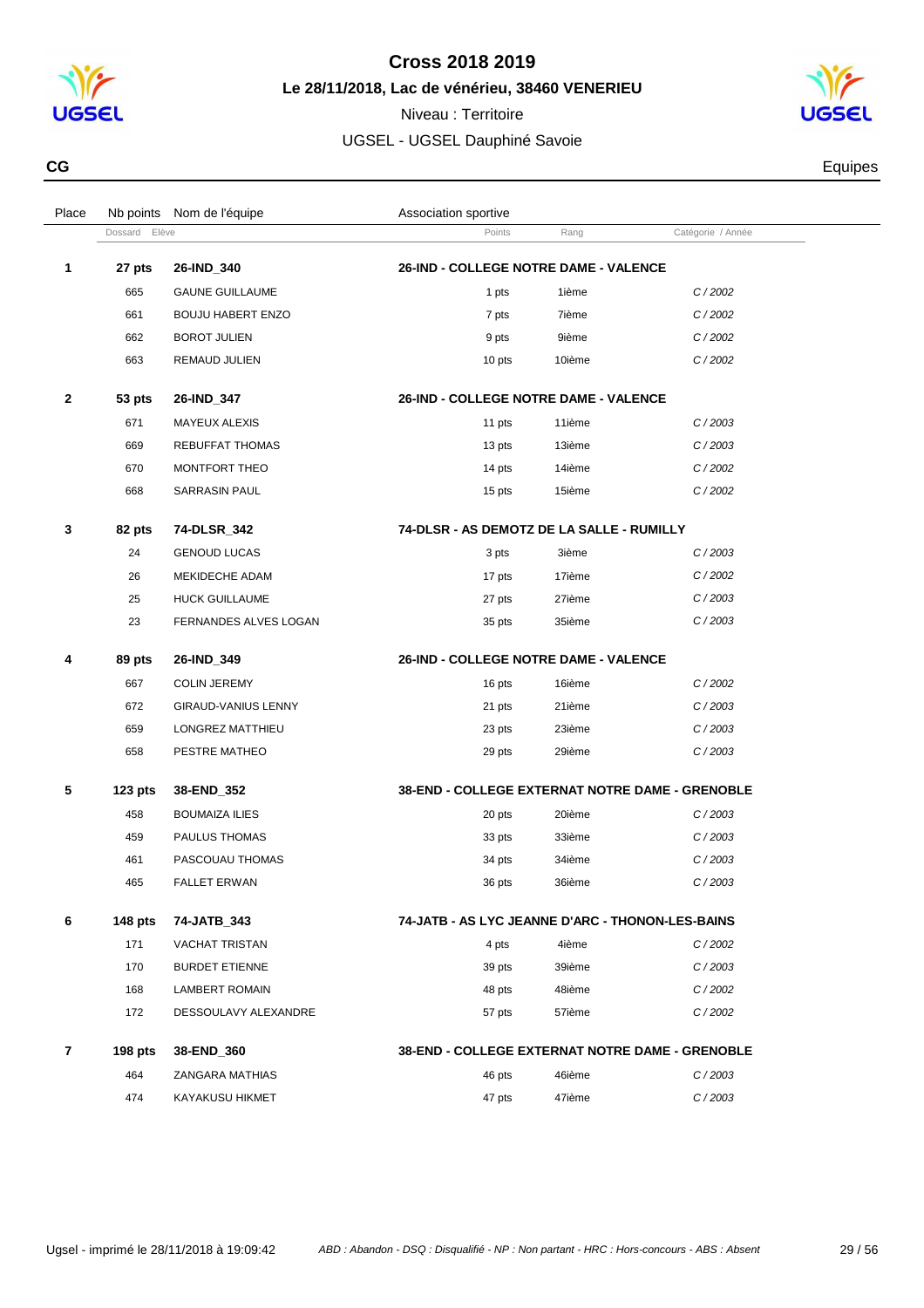

**Le 28/11/2018, Lac de vénérieu, 38460 VENERIEU** Niveau : Territoire

UGSEL - UGSEL Dauphiné Savoie



**CG** Equipes **CG** Equipes **CG** 

| Place |               | Nb points Nom de l'équipe | Association sportive                                   |        |                   |  |
|-------|---------------|---------------------------|--------------------------------------------------------|--------|-------------------|--|
|       | Dossard Elève |                           | Points                                                 | Rang   | Catégorie / Année |  |
|       |               |                           |                                                        |        |                   |  |
|       | 198 pts       | 38-END 360                | <b>38-END - COLLEGE EXTERNAT NOTRE DAME - GRENOBLE</b> |        |                   |  |
|       | 479           | LA CARRUBA MATTHIEU       | 50 pts                                                 | 50ième | C/2003            |  |
|       | 467           | <b>BOUISSA YOUNES</b>     | 55 pts                                                 | 55ième | C/2003            |  |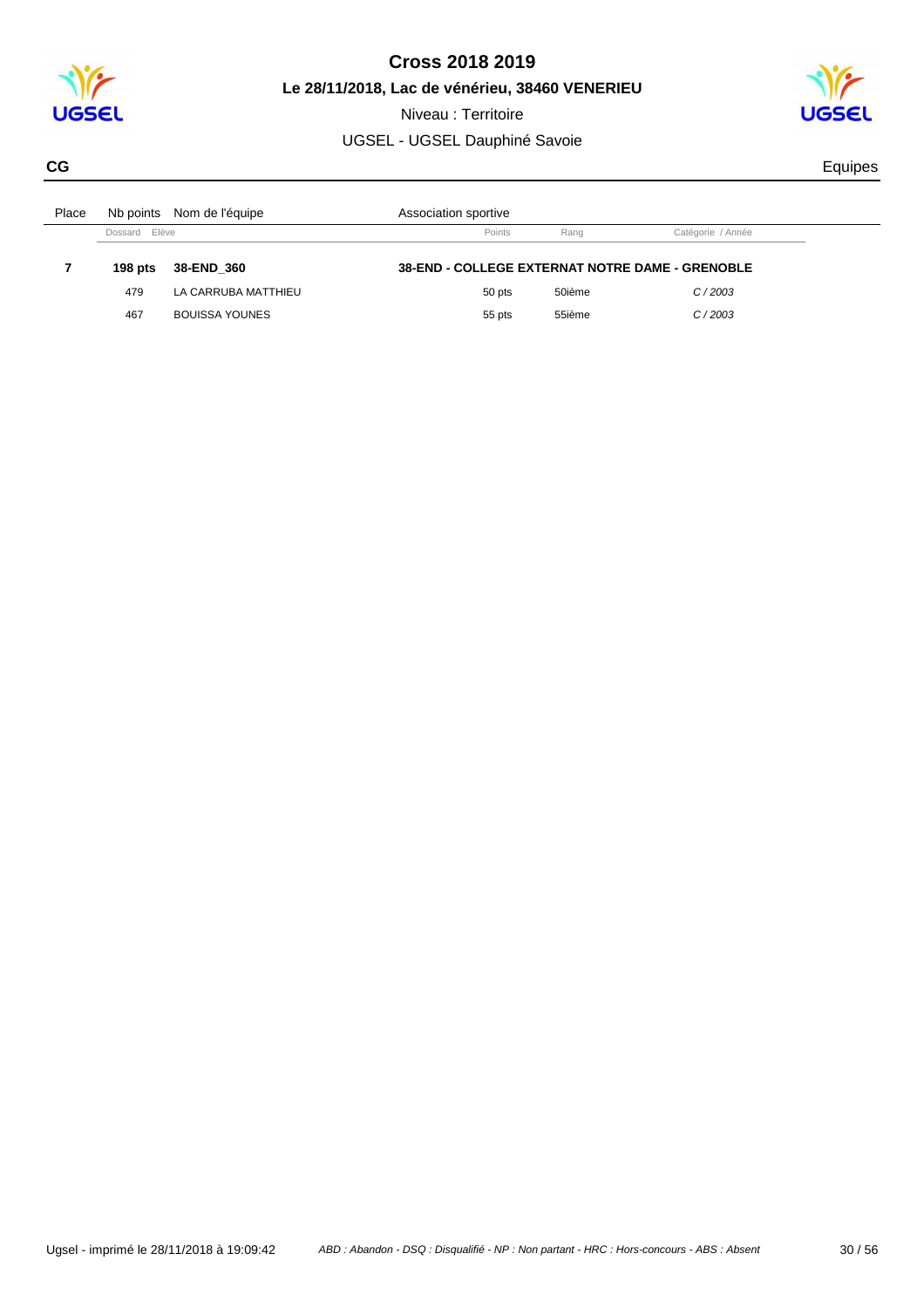

## Niveau : Territoire

#### UGSEL - UGSEL Dauphiné Savoie



#### Individuel

| JF    |                  |           |                      |       |         |         | Individuel |
|-------|------------------|-----------|----------------------|-------|---------|---------|------------|
| Place | Nom prénom (Nat) | Cat/né(e) | Association sportive | Ville | Licence | Dossard | Etat       |
|       |                  |           |                      |       |         |         | ∩          |
|       |                  |           |                      |       |         |         | O          |
|       |                  |           |                      |       |         |         | $\Omega$   |
|       |                  |           |                      |       |         |         | O          |
|       |                  |           |                      |       |         |         | $\Omega$   |
|       |                  |           |                      |       |         |         | $\Omega$   |
|       |                  |           |                      |       |         |         | O          |
|       |                  |           |                      |       |         |         |            |
|       |                  |           |                      |       |         |         | $\Omega$   |
|       |                  |           |                      |       |         |         | $\Omega$   |
|       |                  |           |                      |       |         |         | $\Omega$   |
|       |                  |           |                      |       |         |         |            |
|       |                  |           |                      |       |         |         |            |
|       |                  |           |                      |       |         |         |            |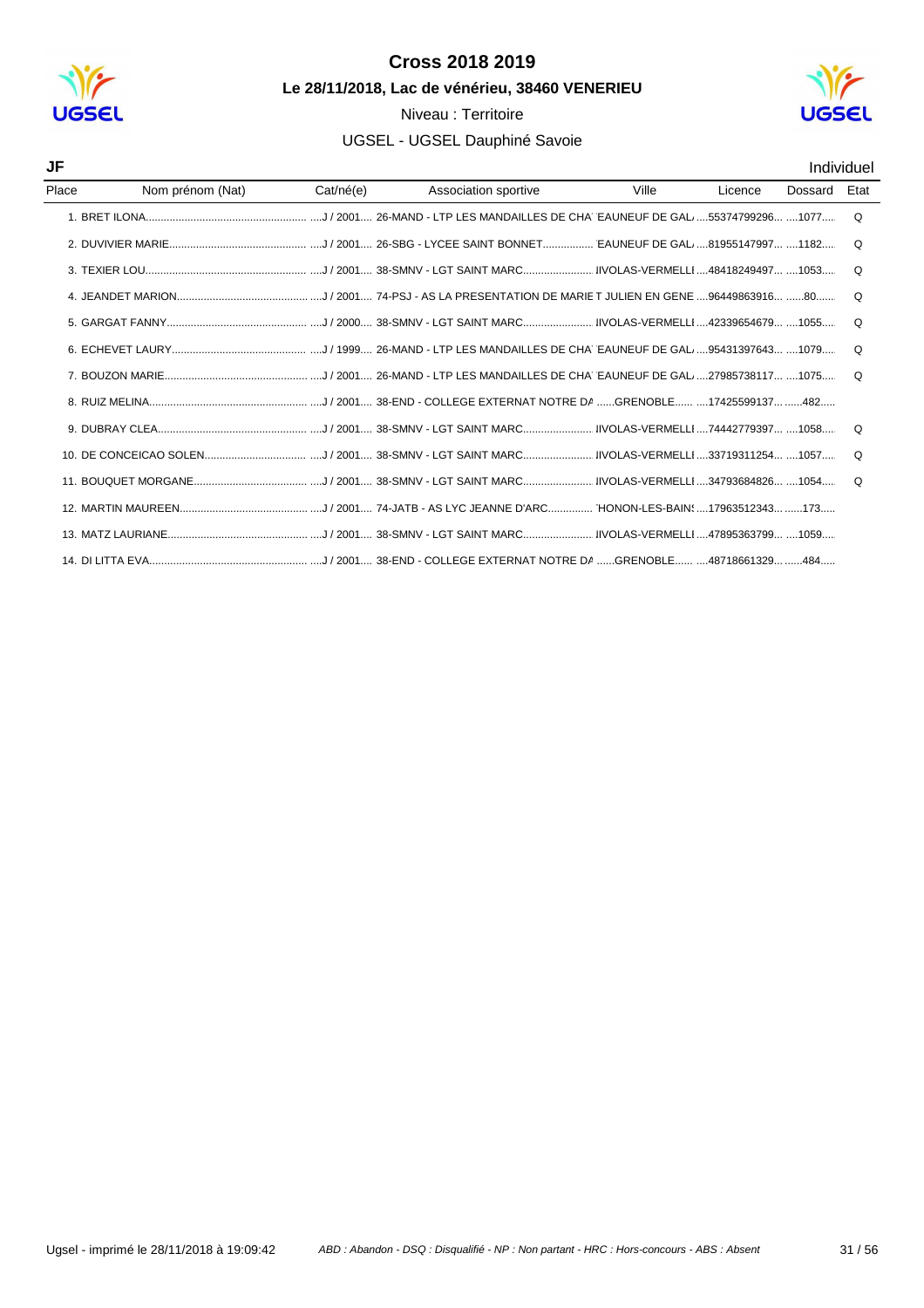

Niveau : Territoire

### UGSEL - UGSEL Dauphiné Savoie



**JF** Equipes

| Place |               | Nb points Nom de l'équipe | Association sportive                        |        |                   |
|-------|---------------|---------------------------|---------------------------------------------|--------|-------------------|
|       | Dossard Elève |                           | Points                                      | Rang   | Catégorie / Année |
|       | 27 pts        | 38-SMNV 368               | 38-SMNV - LGT SAINT MARC - NIVOLAS-VERMELLE |        |                   |
|       | 1053          | <b>TEXIER LOU</b>         | 3 pts                                       | 3ième  | J/2001            |
|       | 1055          | <b>GARGAT FANNY</b>       | 5 pts                                       | 5ième  | J/2000            |
|       | 1058          | <b>DUBRAY CLEA</b>        | 9 pts                                       | 9ième  | J/2001            |
|       | 1057          | DE CONCEICAO SOLEN        | 10 pts                                      | 10ième | J/2001            |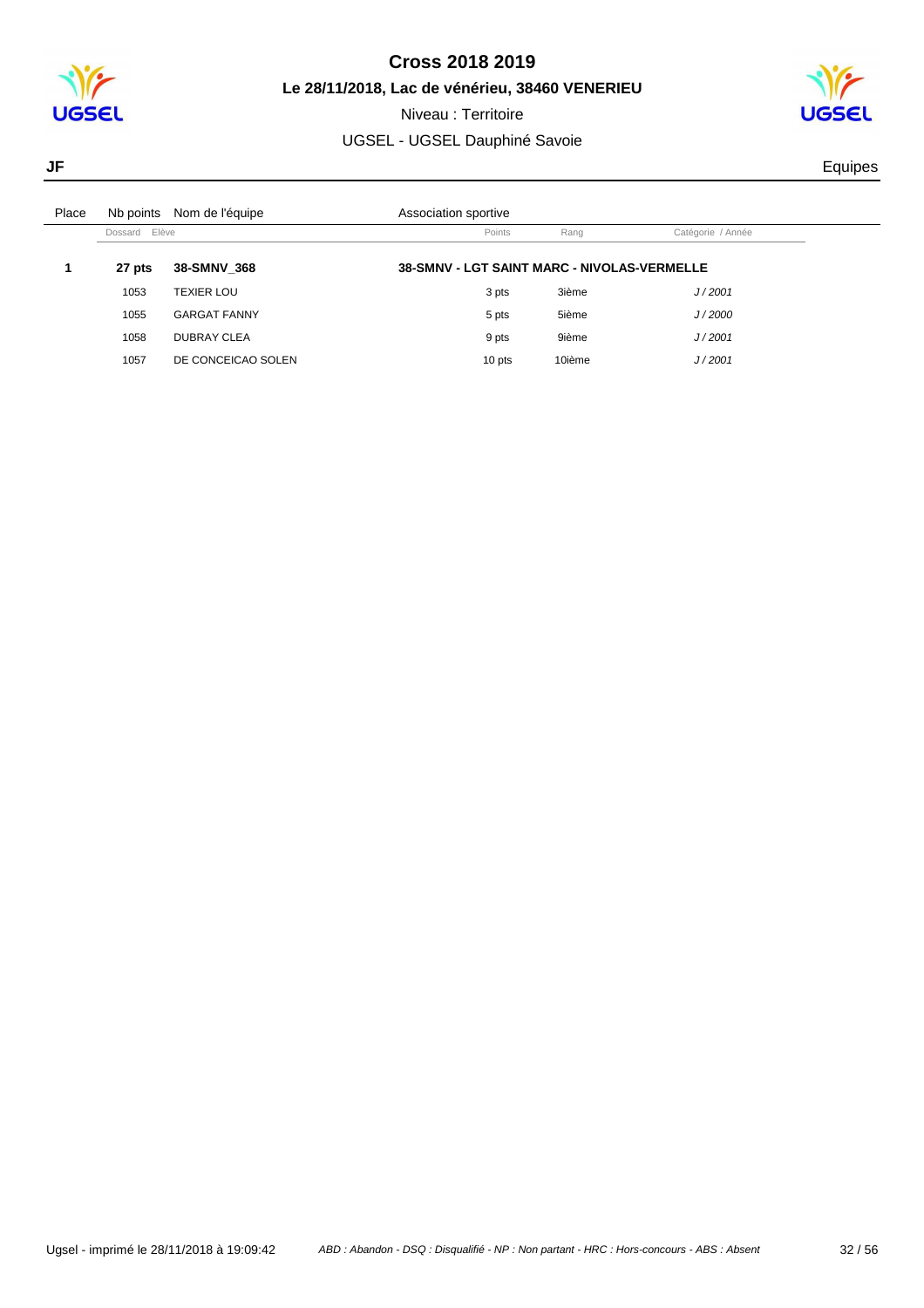

#### Niveau : Territoire



| JG    |                  |           |                      |       |         |         | Individuel |
|-------|------------------|-----------|----------------------|-------|---------|---------|------------|
| Place | Nom prénom (Nat) | Cat/né(e) | Association sportive | Ville | Licence | Dossard | Etat       |
|       |                  |           |                      |       |         |         | Q          |
|       |                  |           |                      |       |         |         | Q          |
|       |                  |           |                      |       |         |         | Q          |
|       |                  |           |                      |       |         |         | $\Omega$   |
|       |                  |           |                      |       |         |         | Q          |
|       |                  |           |                      |       |         |         | $\Omega$   |
|       |                  |           |                      |       |         |         | Q          |
|       |                  |           |                      |       |         |         |            |
|       |                  |           |                      |       |         |         |            |
|       |                  |           |                      |       |         |         |            |
|       |                  |           |                      |       |         |         |            |
|       |                  |           |                      |       |         |         | Q          |
|       |                  |           |                      |       |         |         |            |
|       |                  |           |                      |       |         |         |            |
|       |                  |           |                      |       |         |         |            |
|       |                  |           |                      |       |         |         |            |
|       |                  |           |                      |       |         |         |            |
|       |                  |           |                      |       |         |         |            |
|       |                  |           |                      |       |         |         |            |
|       |                  |           |                      |       |         |         | $\Omega$   |
|       |                  |           |                      |       |         |         |            |
|       |                  |           |                      |       |         |         |            |
|       |                  |           |                      |       |         |         |            |
|       |                  |           |                      |       |         |         |            |
|       |                  |           |                      |       |         |         |            |
|       |                  |           |                      |       |         |         |            |
|       |                  |           |                      |       |         |         |            |
|       |                  |           |                      |       |         |         | Q          |
|       |                  |           |                      |       |         |         |            |
|       |                  |           |                      |       |         |         |            |
|       |                  |           |                      |       |         |         |            |
|       |                  |           |                      |       |         |         |            |
|       |                  |           |                      |       |         |         |            |
|       |                  |           |                      |       |         |         |            |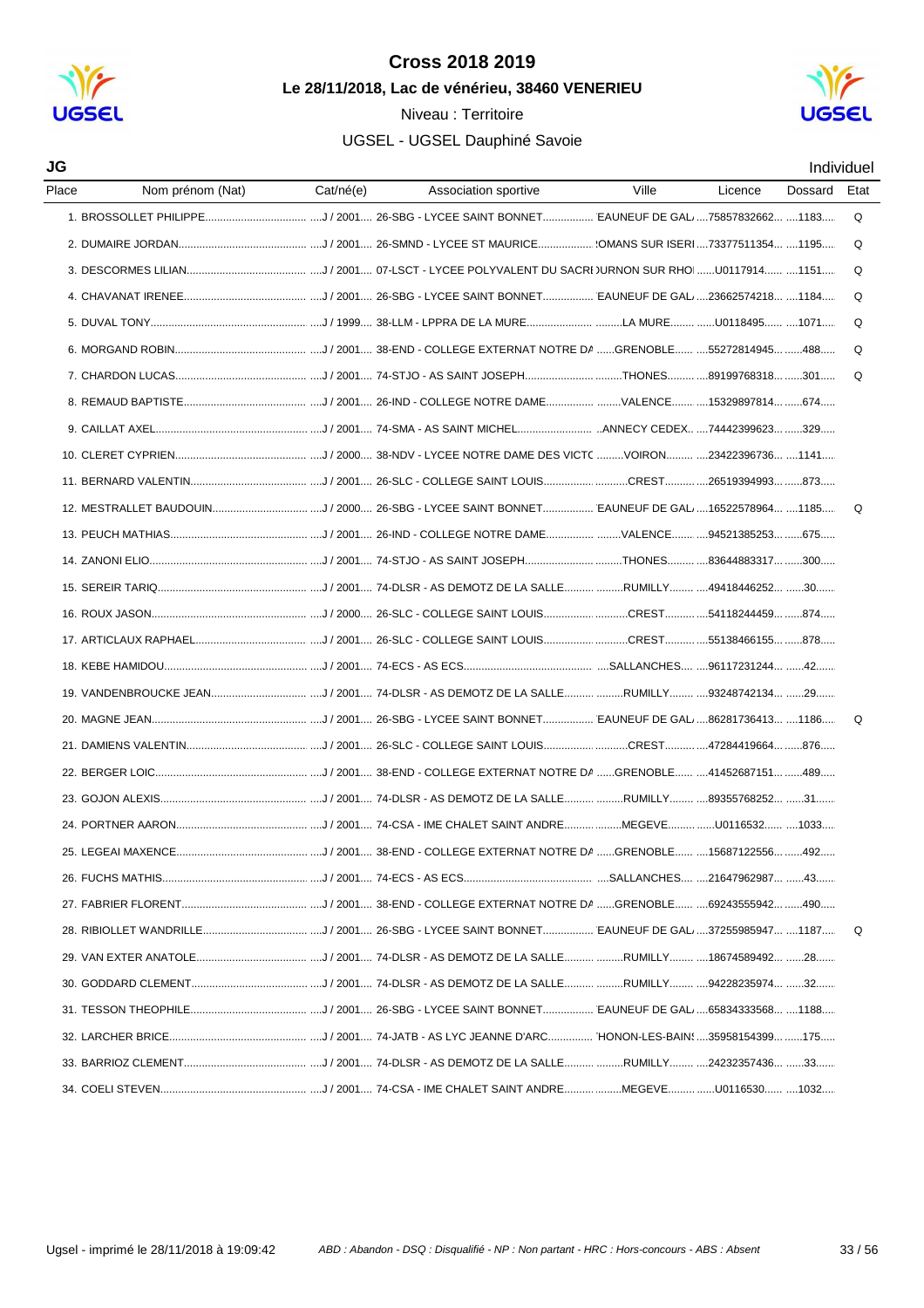

**Le 28/11/2018, Lac de vénérieu, 38460 VENERIEU**

Niveau : Territoire UGSEL - UGSEL Dauphiné Savoie



35. PANIZZA BAPTISTE................................... ..............................................J / 2 ................................................. 001.............................................. 26-SLC - COLLEGE SAINT LOUIS....................... ................................................CRE .............................................123712 ................................................. ST............................................... .................................................87 22454............................................ 5................................................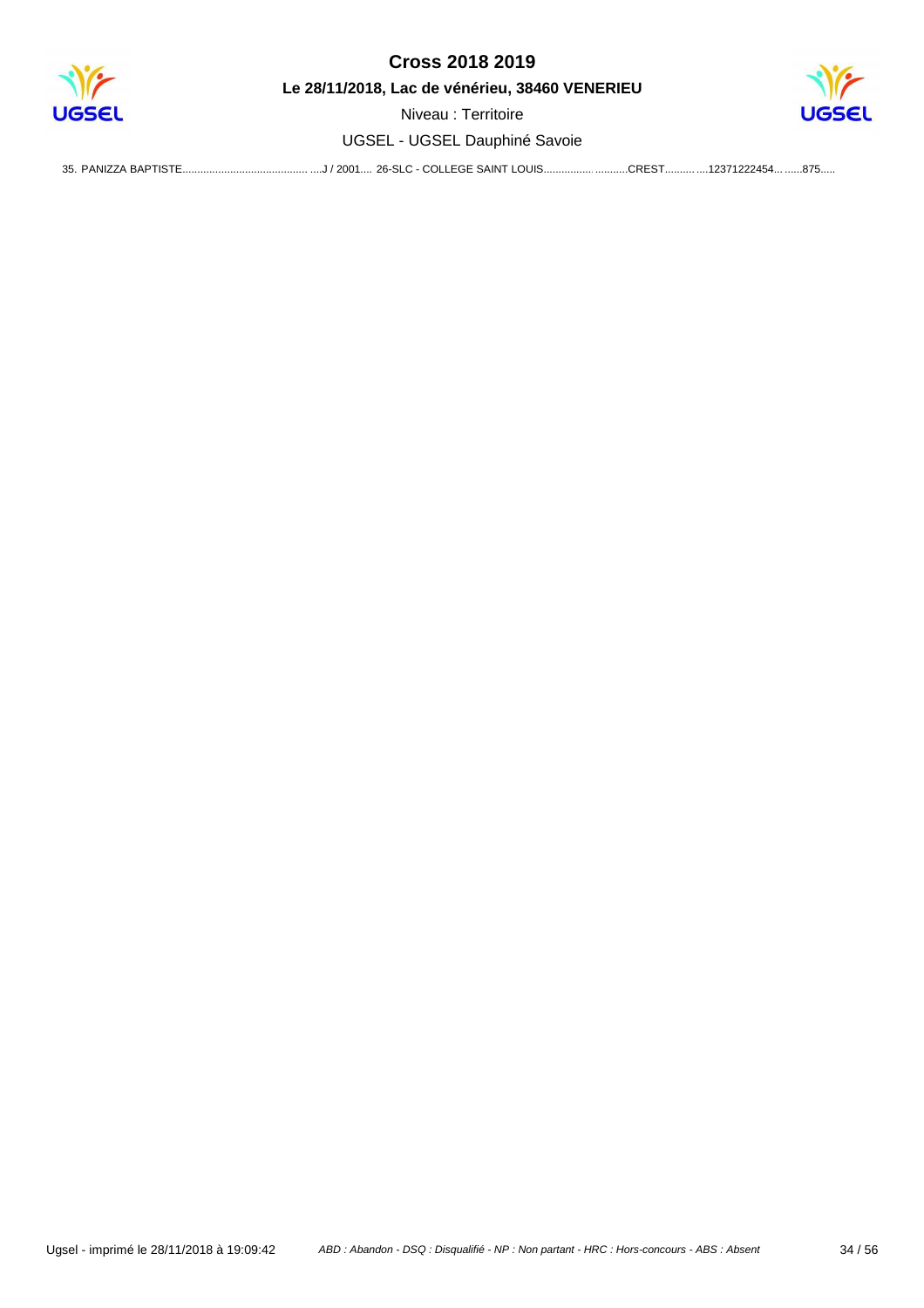

Niveau : Territoire

UGSEL - UGSEL Dauphiné Savoie



**JG** Equipes

| Place        |               | Nb points Nom de l'équipe  | Association sportive                                   |        |                                                      |  |
|--------------|---------------|----------------------------|--------------------------------------------------------|--------|------------------------------------------------------|--|
|              | Dossard Elève |                            | Points                                                 | Rang   | Catégorie / Année                                    |  |
| 1            | 37 pts        | 26-SBG 373                 |                                                        |        | 26-SBG - LYCEE SAINT BONNET - CHATEAUNEUF DE GALAURE |  |
|              | 1183          | <b>BROSSOLLET PHILIPPE</b> | 1 pts                                                  | 1ième  | J/2001                                               |  |
|              | 1184          | CHAVANAT IRENEE            | 4 pts                                                  | 4ième  | J/2001                                               |  |
|              | 1185          | <b>MESTRALLET BAUDOUIN</b> | 12 pts                                                 | 12ième | J/2000                                               |  |
|              | 1186          | MAGNE JEAN                 | 20 pts                                                 | 20ième | J/2001                                               |  |
| $\mathbf{2}$ | 65 pts        | 26-SLC 382                 | <b>26-SLC - COLLEGE SAINT LOUIS - CREST</b>            |        |                                                      |  |
|              | 873           | <b>BERNARD VALENTIN</b>    | 11 pts                                                 | 11ième | J/2001                                               |  |
|              | 874           | <b>ROUX JASON</b>          | 16 pts                                                 | 16ième | J/2000                                               |  |
|              | 878           | ARTICLAUX RAPHAEL          | 17 pts                                                 | 17ième | J/2001                                               |  |
|              | 876           | <b>DAMIENS VALENTIN</b>    | 21 pts                                                 | 21ième | J/2001                                               |  |
| 3            | 80 pts        | 38-END 377                 | <b>38-END - COLLEGE EXTERNAT NOTRE DAME - GRENOBLE</b> |        |                                                      |  |
|              | 488           | <b>MORGAND ROBIN</b>       | 6 pts                                                  | 6ième  | J/2001                                               |  |
|              | 489           | <b>BERGER LOIC</b>         | 22 pts                                                 | 22ième | J/2001                                               |  |
|              | 492           | <b>LEGEAI MAXENCE</b>      | 25 pts                                                 | 25ième | J/2001                                               |  |
|              | 490           | <b>FABRIER FLORENT</b>     | 27 pts                                                 | 27ième | J/2001                                               |  |
| 4            | 86 pts        | 74-DLSR_383                | 74-DLSR - AS DEMOTZ DE LA SALLE - RUMILLY              |        |                                                      |  |
|              | 30            | <b>SEREIR TARIQ</b>        | 15 pts                                                 | 15ième | J/2001                                               |  |
|              | 29            | VANDENBROUCKE JEAN         | 19 pts                                                 | 19ième | J/2001                                               |  |
|              | 31            | <b>GOJON ALEXIS</b>        | 23 pts                                                 | 23ième | J/2001                                               |  |
|              | 28            | VAN EXTER ANATOLE          | 29 pts                                                 | 29ième | J/2001                                               |  |
|              |               |                            |                                                        |        |                                                      |  |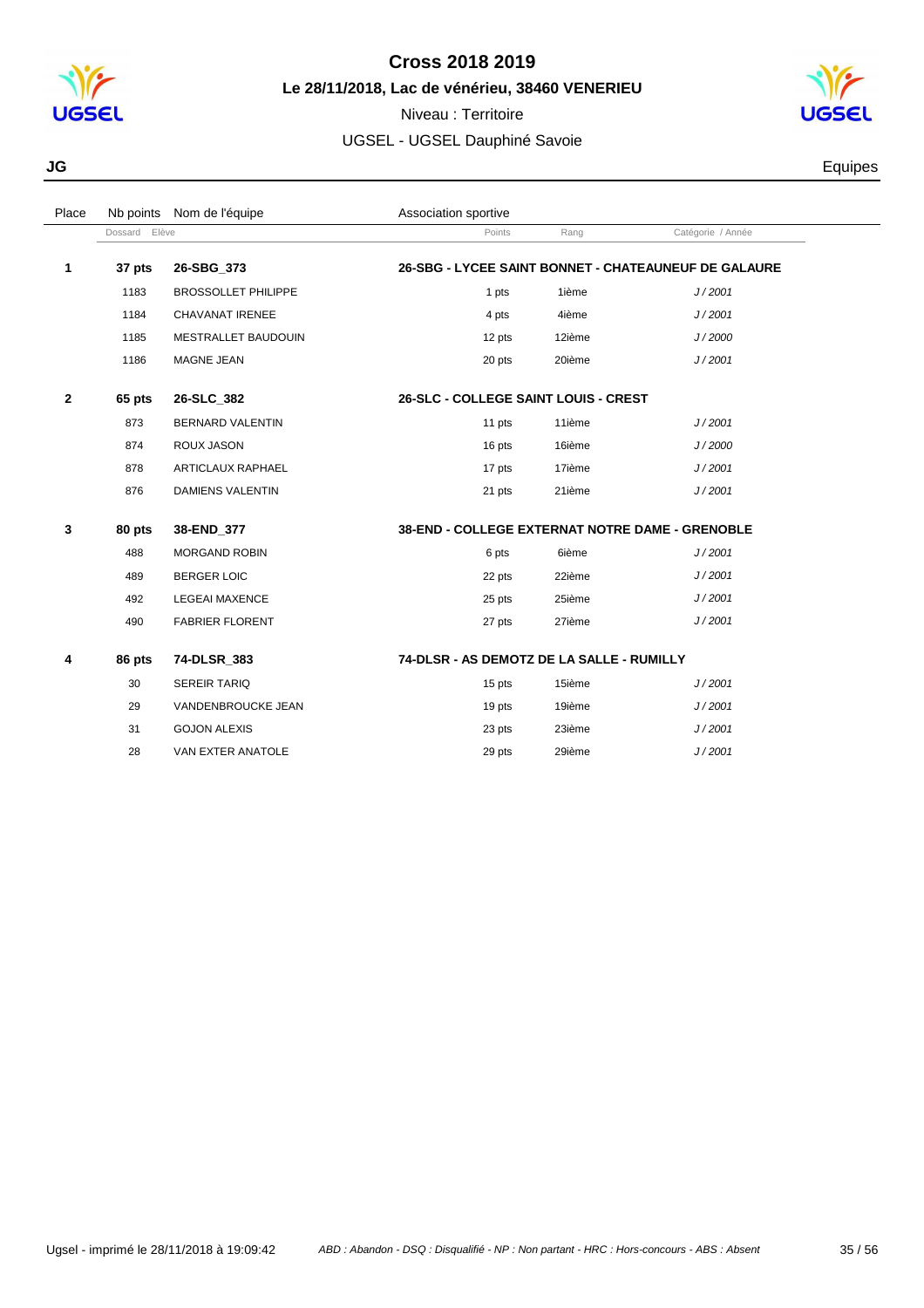

#### Niveau : Territoire UGSEL - UGSEL Dauphiné Savoie



Individuel

#### MF1

| Place | Nom prénom (Nat) | Cat/né(e) | Association sportive | Ville | Licence | Dossard | Etat |
|-------|------------------|-----------|----------------------|-------|---------|---------|------|
|       |                  |           |                      |       |         |         | Q    |
|       |                  |           |                      |       |         |         | Q    |
|       |                  |           |                      |       |         |         | Q    |
|       |                  |           |                      |       |         |         | Q    |
|       |                  |           |                      |       |         |         | Q    |
|       |                  |           |                      |       |         |         | Q    |
|       |                  |           |                      |       |         |         | Q    |
|       |                  |           |                      |       |         |         | Q    |
|       |                  |           |                      |       |         |         | Q    |
|       |                  |           |                      |       |         |         |      |
|       |                  |           |                      |       |         |         |      |
|       |                  |           |                      |       |         |         | Q    |
|       |                  |           |                      |       |         |         | Q    |
|       |                  |           |                      |       |         |         |      |
|       |                  |           |                      |       |         |         | Q    |
|       |                  |           |                      |       |         |         | Q    |
|       |                  |           |                      |       |         |         |      |
|       |                  |           |                      |       |         |         |      |
|       |                  |           |                      |       |         |         | Q    |
|       |                  |           |                      |       |         |         |      |
|       |                  |           |                      |       |         |         |      |
|       |                  |           |                      |       |         |         |      |
|       |                  |           |                      |       |         |         | Q    |
|       |                  |           |                      |       |         |         | Q    |
|       |                  |           |                      |       |         |         |      |
|       |                  |           |                      |       |         |         | Q    |
|       |                  |           |                      |       |         |         |      |
|       |                  |           |                      |       |         |         |      |
|       |                  |           |                      |       |         |         | Q    |
|       |                  |           |                      |       |         |         |      |
|       |                  |           |                      |       |         |         |      |
|       |                  |           |                      |       |         |         | Q    |
|       |                  |           |                      |       |         |         |      |
|       |                  |           |                      |       |         |         |      |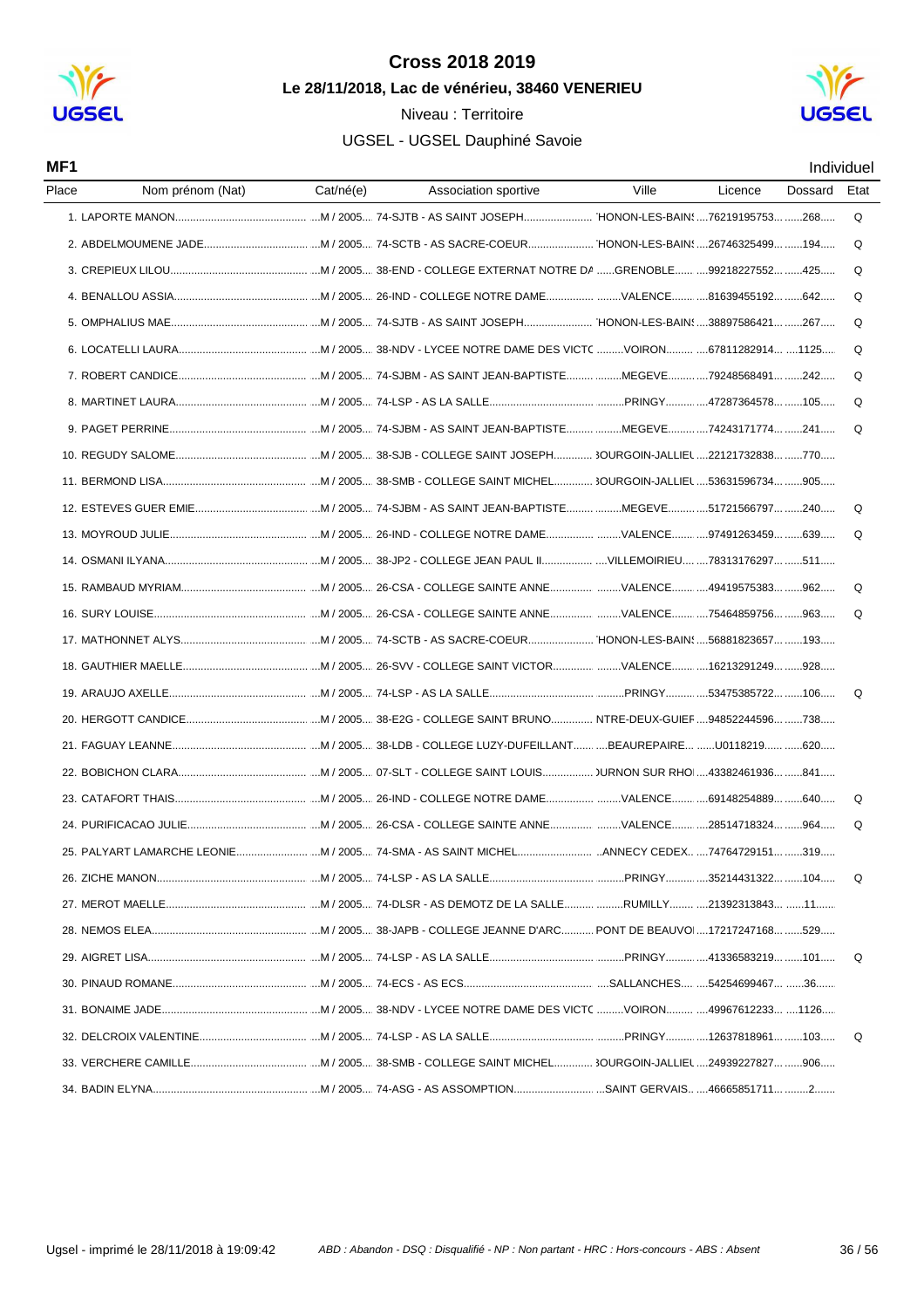

Le 28/11/2018, Lac de vénérieu, 38460 VENERIEU



|  | Q |
|--|---|
|  |   |
|  |   |
|  | Q |
|  |   |
|  |   |
|  |   |
|  |   |
|  |   |
|  |   |
|  |   |
|  |   |
|  | Q |
|  | Q |
|  |   |
|  |   |
|  |   |
|  |   |
|  |   |
|  |   |
|  |   |
|  |   |
|  |   |
|  |   |
|  |   |
|  |   |
|  |   |
|  |   |
|  |   |
|  |   |
|  |   |
|  |   |
|  |   |
|  |   |
|  |   |
|  |   |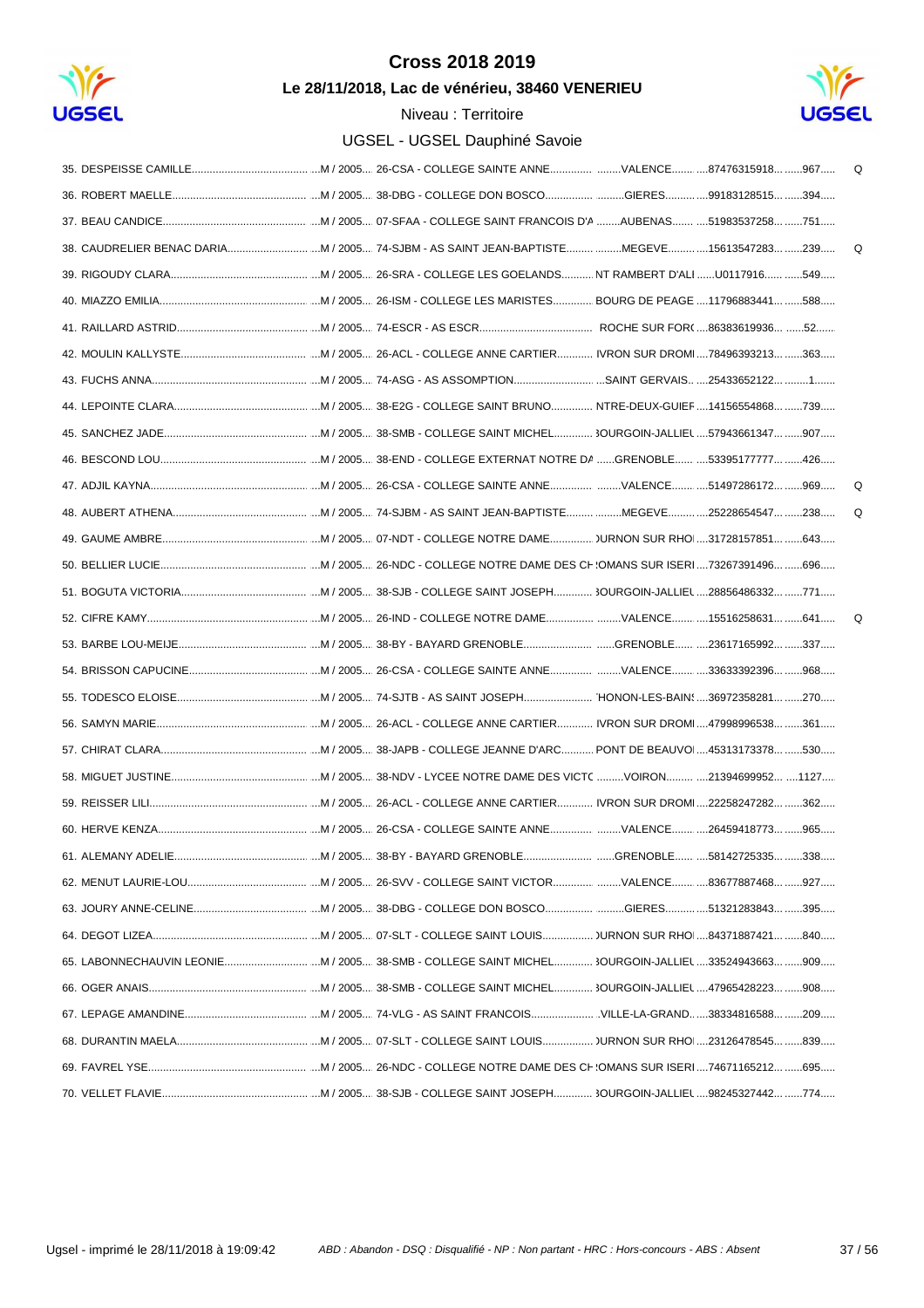

Le 28/11/2018, Lac de vénérieu, 38460 VENERIEU



| 72. PHENGPHACHANH-BERNARD ELISEM / 2005 38-DBG - COLLEGE DON BOSCOGIERES68373927882 396           |  |  |  |
|---------------------------------------------------------------------------------------------------|--|--|--|
|                                                                                                   |  |  |  |
|                                                                                                   |  |  |  |
|                                                                                                   |  |  |  |
|                                                                                                   |  |  |  |
|                                                                                                   |  |  |  |
|                                                                                                   |  |  |  |
|                                                                                                   |  |  |  |
|                                                                                                   |  |  |  |
|                                                                                                   |  |  |  |
|                                                                                                   |  |  |  |
|                                                                                                   |  |  |  |
|                                                                                                   |  |  |  |
|                                                                                                   |  |  |  |
|                                                                                                   |  |  |  |
|                                                                                                   |  |  |  |
|                                                                                                   |  |  |  |
| 89. DELAUZUN BROWN ANGELINA M / 2005 26-ACL - COLLEGE ANNE CARTIER IVRON SUR DROM 81339452784 364 |  |  |  |
| 90. GALLAY--NIERMARECHAL VANINAM / 2005 74-SJTB - AS SAINT JOSEPH HONON-LES-BAIN! 44812361694 269 |  |  |  |
|                                                                                                   |  |  |  |
|                                                                                                   |  |  |  |
|                                                                                                   |  |  |  |
|                                                                                                   |  |  |  |
|                                                                                                   |  |  |  |
|                                                                                                   |  |  |  |
|                                                                                                   |  |  |  |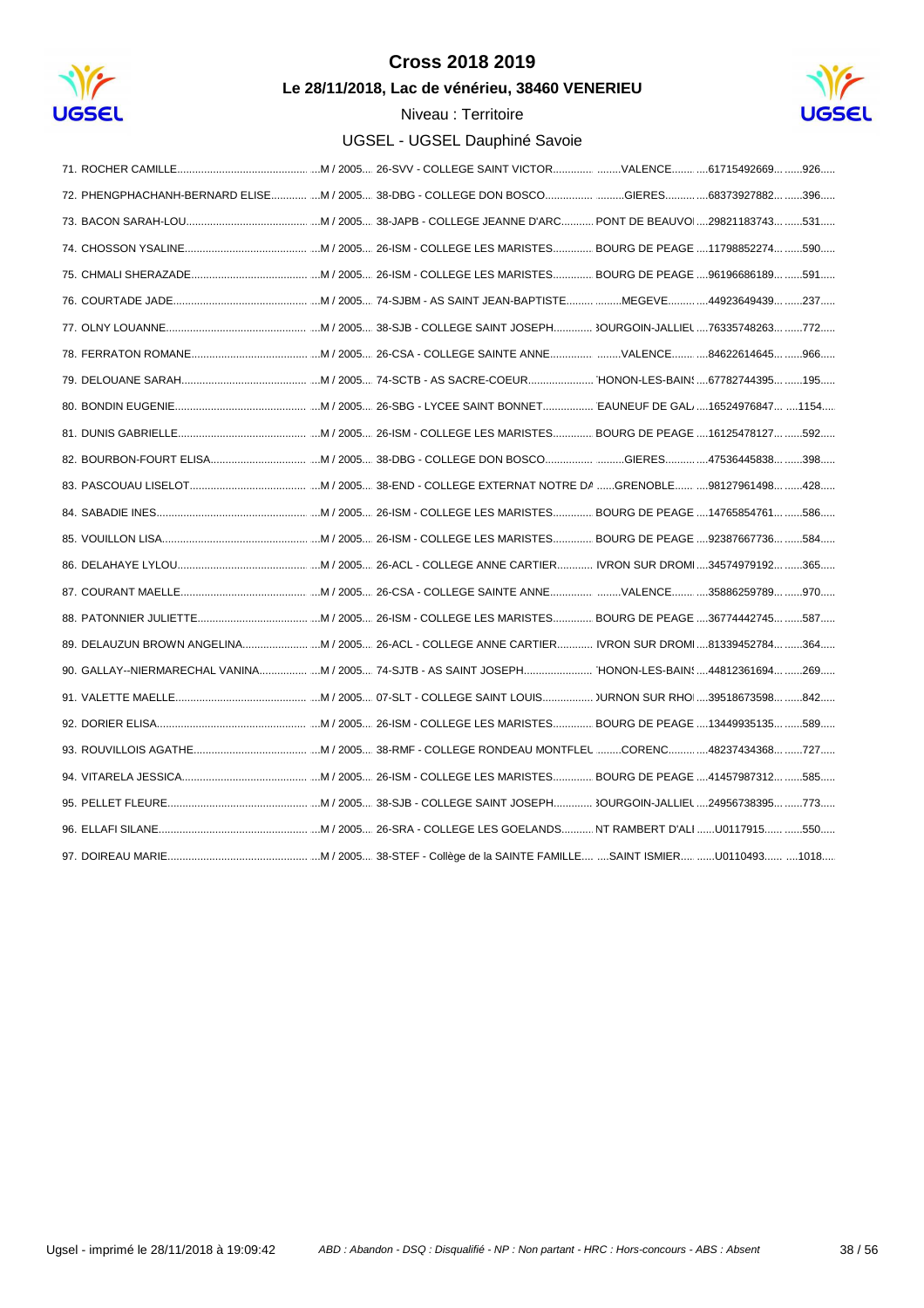



| MF <sub>1</sub> | Equipes |
|-----------------|---------|
|                 |         |

| Place          |                  | Nb points Nom de l'équipe   | Association sportive                             |        |                   |  |
|----------------|------------------|-----------------------------|--------------------------------------------------|--------|-------------------|--|
|                | Elève<br>Dossard |                             | Points                                           | Rang   | Catégorie / Année |  |
| 1              | 66 pts           | 74-SJBM_165                 | 74-SJBM - AS SAINT JEAN-BAPTISTE - MEGEVE        |        |                   |  |
|                | 242              | ROBERT CANDICE              | 7 pts                                            | 7ième  | M/2005            |  |
|                | 241              | PAGET PERRINE               | 9 pts                                            | 9ième  | M/2005            |  |
|                | 240              | <b>ESTEVES GUER EMIE</b>    | 12 pts                                           | 12ième | M/2005            |  |
|                | 239              | CAUDRELIER BENAC DARIA      | 38 pts                                           | 38ième | M/2005            |  |
| $\mathbf{2}$   | 82 pts           | 74-LSP_166                  | 74-LSP - AS LA SALLE - PRINGY                    |        |                   |  |
|                | 105              | <b>MARTINET LAURA</b>       | 8 pts                                            | 8ième  | M/2005            |  |
|                | 106              | ARAUJO AXELLE               | 19 pts                                           | 19ième | M/2005            |  |
|                | 104              | ZICHE MANON                 | 26 pts                                           | 26ième | M/2005            |  |
|                | 101              | AIGRET LISA                 | 29 pts                                           | 29ième | M/2005            |  |
| 3              | 90 pts           | 26-CSA_170                  | <b>26-CSA - COLLEGE SAINTE ANNE - VALENCE</b>    |        |                   |  |
|                | 962              | RAMBAUD MYRIAM              | 15 pts                                           | 15ième | M/2005            |  |
|                | 963              | <b>SURY LOUISE</b>          | 16 pts                                           | 16ième | M/2005            |  |
|                | 964              | PURIFICACAO JULIE           | 24 pts                                           | 24ième | M/2005            |  |
|                | 967              | <b>DESPEISSE CAMILLE</b>    | 35 pts                                           | 35ième | M/2005            |  |
| 4              | 92 pts           | 26-IND_163                  | <b>26-IND - COLLEGE NOTRE DAME - VALENCE</b>     |        |                   |  |
|                | 642              | <b>BENALLOU ASSIA</b>       | 4 pts                                            | 4ième  | M/2005            |  |
|                | 639              | MOYROUD JULIE               | 13 pts                                           | 13ième | M/2005            |  |
|                | 640              | <b>CATAFORT THAIS</b>       | 23 pts                                           | 23ième | M/2005            |  |
|                | 641              | <b>CIFRE KAMY</b>           | 52 pts                                           | 52ième | M/2005            |  |
| 5              | 151 pts          | 74-SJTB_160                 | 74-SJTB - AS SAINT JOSEPH - THONON-LES-BAINS     |        |                   |  |
|                | 268              | LAPORTE MANON               | 1 pts                                            | 1ième  | M/2005            |  |
|                | 267              | <b>OMPHALIUS MAE</b>        | 5 pts                                            | 5ième  | M/2005            |  |
|                | 270              | <b>TODESCO ELOISE</b>       | 55 pts                                           | 55ième | M/2005            |  |
|                | 269              | GALLAY--NIERMARECHAL VANINA | 90 pts                                           | 90ième | M/2005            |  |
| 6              | <b>154 pts</b>   | 38-SMB_168                  | 38-SMB - COLLEGE SAINT MICHEL - BOURGOIN-JALLIEU |        |                   |  |
|                | 905              | <b>BERMOND LISA</b>         | 11 pts                                           | 11ième | M/2005            |  |
|                | 906              | <b>VERCHERE CAMILLE</b>     | 33 pts                                           | 33ième | M/2005            |  |
|                | 907              | SANCHEZ JADE                | 45 pts                                           | 45ième | M/2005            |  |
|                | 909              | LABONNECHAUVIN LEONIE       | 65 pts                                           | 65ième | M/2005            |  |
| $\overline{7}$ | <b>208 pts</b>   | 38-SJB_167                  | 38-SJB - COLLEGE SAINT JOSEPH - BOURGOIN-JALLIEU |        |                   |  |
|                | 770              | REGUDY SALOME               | 10 pts                                           | 10ième | M/2005            |  |
|                | 771              | <b>BOGUTA VICTORIA</b>      | 51 pts                                           | 51ième | M/2005            |  |
|                |                  |                             |                                                  |        |                   |  |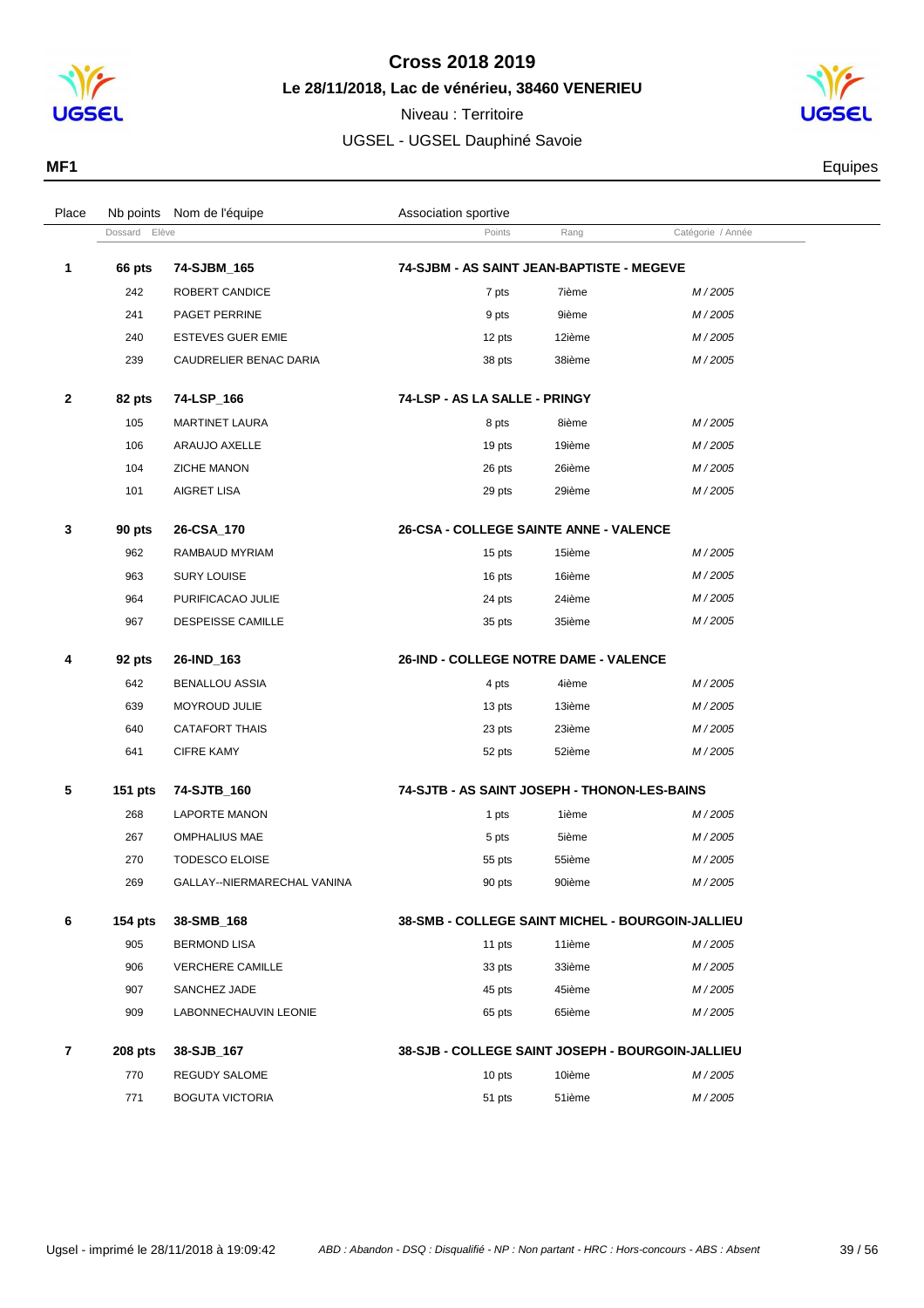

Niveau : Territoire UGSEL - UGSEL Dauphiné Savoie



**MF1** Equipes

| Place |                  | Nb points Nom de l'équipe   | Association sportive                             |        |                   |  |
|-------|------------------|-----------------------------|--------------------------------------------------|--------|-------------------|--|
|       | Elève<br>Dossard |                             | Points                                           | Rang   | Catégorie / Année |  |
| 7     | <b>208 pts</b>   | 38-SJB_167                  | 38-SJB - COLLEGE SAINT JOSEPH - BOURGOIN-JALLIEU |        |                   |  |
|       | 774              | <b>VELLET FLAVIE</b>        | 70 pts                                           | 70ième | M/2005            |  |
|       | 772              | <b>OLNY LOUANNE</b>         | 77 pts                                           | 77ième | M/2005            |  |
| 8     | 239 pts          | 26-CSA_187                  | <b>26-CSA - COLLEGE SAINTE ANNE - VALENCE</b>    |        |                   |  |
|       | 969              | ADJIL KAYNA                 | 47 pts                                           | 47ième | M/2005            |  |
|       | 968              | <b>BRISSON CAPUCINE</b>     | 54 pts                                           | 54ième | M/2005            |  |
|       | 965              | <b>HERVE KENZA</b>          | 60 pts                                           | 60ième | M/2005            |  |
|       | 966              | <b>FERRATON ROMANE</b>      | 78 pts                                           | 78ième | M/2005            |  |
| 9     | 243 pts          | 26-ACL_186                  | 26-ACL - COLLEGE ANNE CARTIER - LIVRON SUR DROME |        |                   |  |
|       | 363              | <b>MOULIN KALLYSTE</b>      | 42 pts                                           | 42ième | M/2005            |  |
|       | 361              | <b>SAMYN MARIE</b>          | 56 pts                                           | 56ième | M/2005            |  |
|       | 362              | <b>REISSER LILI</b>         | 59 pts                                           | 59ième | M/2005            |  |
|       | 365              | DELAHAYE LYLOU              | 86 pts                                           | 86ième | M/2005            |  |
|       |                  |                             |                                                  |        |                   |  |
| 10    | 245 pts          | 07-SLT_174                  | 07-SLT - COLLEGE SAINT LOUIS - TOURNON SUR RHONE |        |                   |  |
|       | 841              | <b>BOBICHON CLARA</b>       | 22 pts                                           | 22ième | M/2005            |  |
|       | 840              | <b>DEGOT LIZEA</b>          | 64 pts                                           | 64ième | M/2005            |  |
|       | 839              | DURANTIN MAELA              | 68 pts                                           | 68ième | M/2005            |  |
|       | 842              | VALETTE MAELLE              | 91 pts                                           | 91ième | M/2005            |  |
| 11    | 253 pts          | 38-DBG_181                  | 38-DBG - COLLEGE DON BOSCO - GIERES              |        |                   |  |
|       | 394              | ROBERT MAELLE               | 36 pts                                           | 36ième | M/2005            |  |
|       | 395              | JOURY ANNE-CELINE           | 63 pts                                           | 63ième | M/2005            |  |
|       | 396              | PHENGPHACHANH-BERNARD ELISE | 72 pts                                           | 72ième | M/2005            |  |
|       | 398              | <b>BOURBON-FOURT ELISA</b>  | 82 pts                                           | 82ième | M/2005            |  |
| 12    | <b>270 pts</b>   | 26-ISM_184                  | 26-ISM - COLLEGE LES MARISTES - BOURG DE PEAGE   |        |                   |  |
|       | 588              | <b>MIAZZO EMILIA</b>        | 40 pts                                           | 40ième | M/2005            |  |
|       | 590              | <b>CHOSSON YSALINE</b>      | 74 pts                                           | 74ième | M/2005            |  |
|       | 591              | <b>CHMALI SHERAZADE</b>     | 75 pts                                           | 75ième | M/2005            |  |
|       | 592              | <b>DUNIS GABRIELLE</b>      | 81 pts                                           | 81ième | M/2005            |  |
| 13    | 349 pts          | 26-ISM_195                  | 26-ISM - COLLEGE LES MARISTES - BOURG DE PEAGE   |        |                   |  |
|       | 586              | SABADIE INES                | 84 pts                                           | 84ième | M/2005            |  |
|       | 584              | <b>VOUILLON LISA</b>        | 85 pts                                           | 85ième | M/2005            |  |
|       | 587              | PATONNIER JULIETTE          | 88 pts                                           | 88ième | M/2005            |  |
|       | 589              | DORIER ELISA                | 92 pts                                           | 92ième | M/2005            |  |
|       |                  |                             |                                                  |        |                   |  |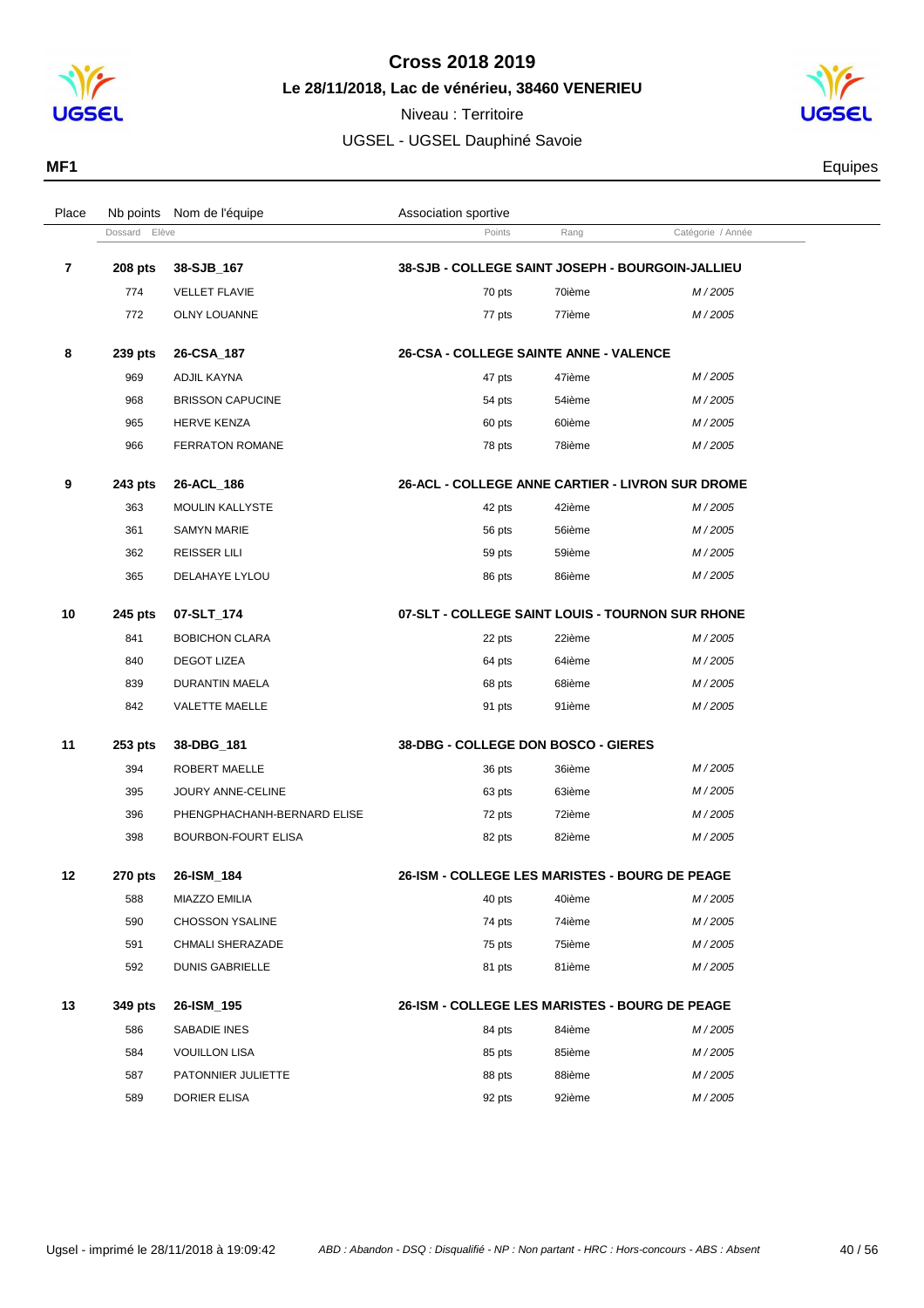



| MF2   |                       |           |                                                                        |       |         |         | Individuel |
|-------|-----------------------|-----------|------------------------------------------------------------------------|-------|---------|---------|------------|
| Place | Nom prénom (Nat)      | Cat/né(e) | Association sportive                                                   | Ville | Licence | Dossard | Etat       |
|       |                       |           |                                                                        |       |         |         | Q          |
|       |                       |           |                                                                        |       |         |         | Q          |
|       |                       |           |                                                                        |       |         |         | Q          |
|       |                       |           |                                                                        |       |         |         | Q          |
|       |                       |           |                                                                        |       |         |         | Q          |
|       |                       |           |                                                                        |       |         |         | O          |
|       |                       |           |                                                                        |       |         |         |            |
|       |                       |           |                                                                        |       |         |         |            |
|       |                       |           |                                                                        |       |         |         |            |
|       |                       |           |                                                                        |       |         |         |            |
|       |                       |           |                                                                        |       |         |         | Q          |
|       |                       |           |                                                                        |       |         |         |            |
|       |                       |           |                                                                        |       |         |         |            |
|       |                       |           |                                                                        |       |         |         | $\Omega$   |
|       |                       |           |                                                                        |       |         |         |            |
|       |                       |           |                                                                        |       |         |         |            |
|       |                       |           |                                                                        |       |         |         |            |
|       |                       |           |                                                                        |       |         |         |            |
|       |                       |           |                                                                        |       |         |         |            |
|       |                       |           |                                                                        |       |         |         |            |
|       |                       |           |                                                                        |       |         |         |            |
|       |                       |           |                                                                        |       |         |         | Q          |
|       |                       |           |                                                                        |       |         |         |            |
|       |                       |           |                                                                        |       |         |         |            |
|       | 25. ALLAGNAT VICTORIA |           | .M / 2004 38-NDV - LYCEE NOTRE DAME DES VICTC VOIRON 77824351149 1128. |       |         |         |            |
|       |                       |           |                                                                        |       |         |         |            |
|       |                       |           |                                                                        |       |         |         |            |
|       |                       |           |                                                                        |       |         |         |            |
|       |                       |           |                                                                        |       |         |         | Q          |
|       |                       |           |                                                                        |       |         |         |            |
|       |                       |           |                                                                        |       |         |         |            |
|       |                       |           |                                                                        |       |         |         | Q          |
|       |                       |           |                                                                        |       |         |         |            |
|       |                       |           |                                                                        |       |         |         |            |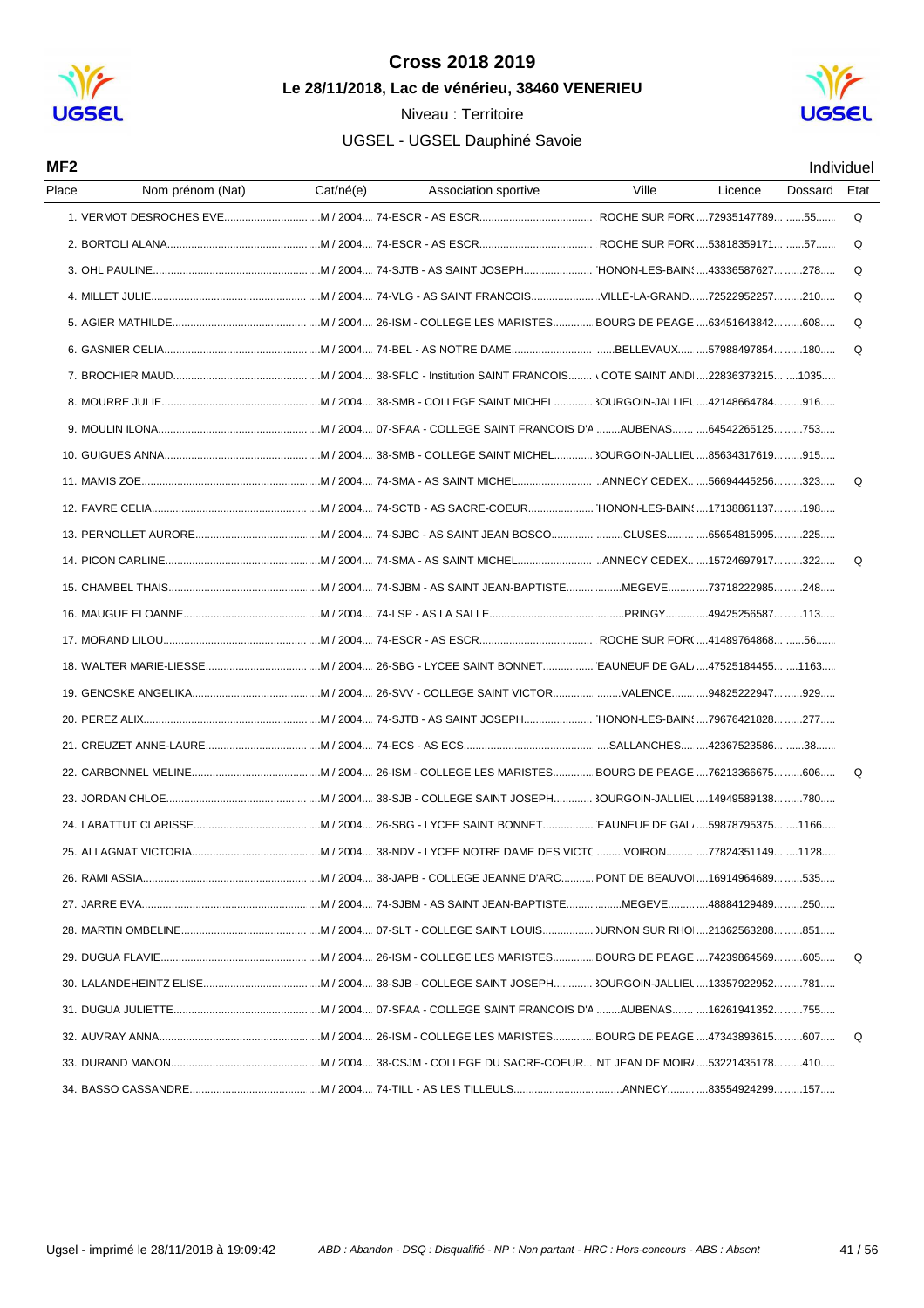

Le 28/11/2018, Lac de vénérieu, 38460 VENERIEU



 $\mathsf Q$ 

 $\Omega$ 

 $\mathsf Q$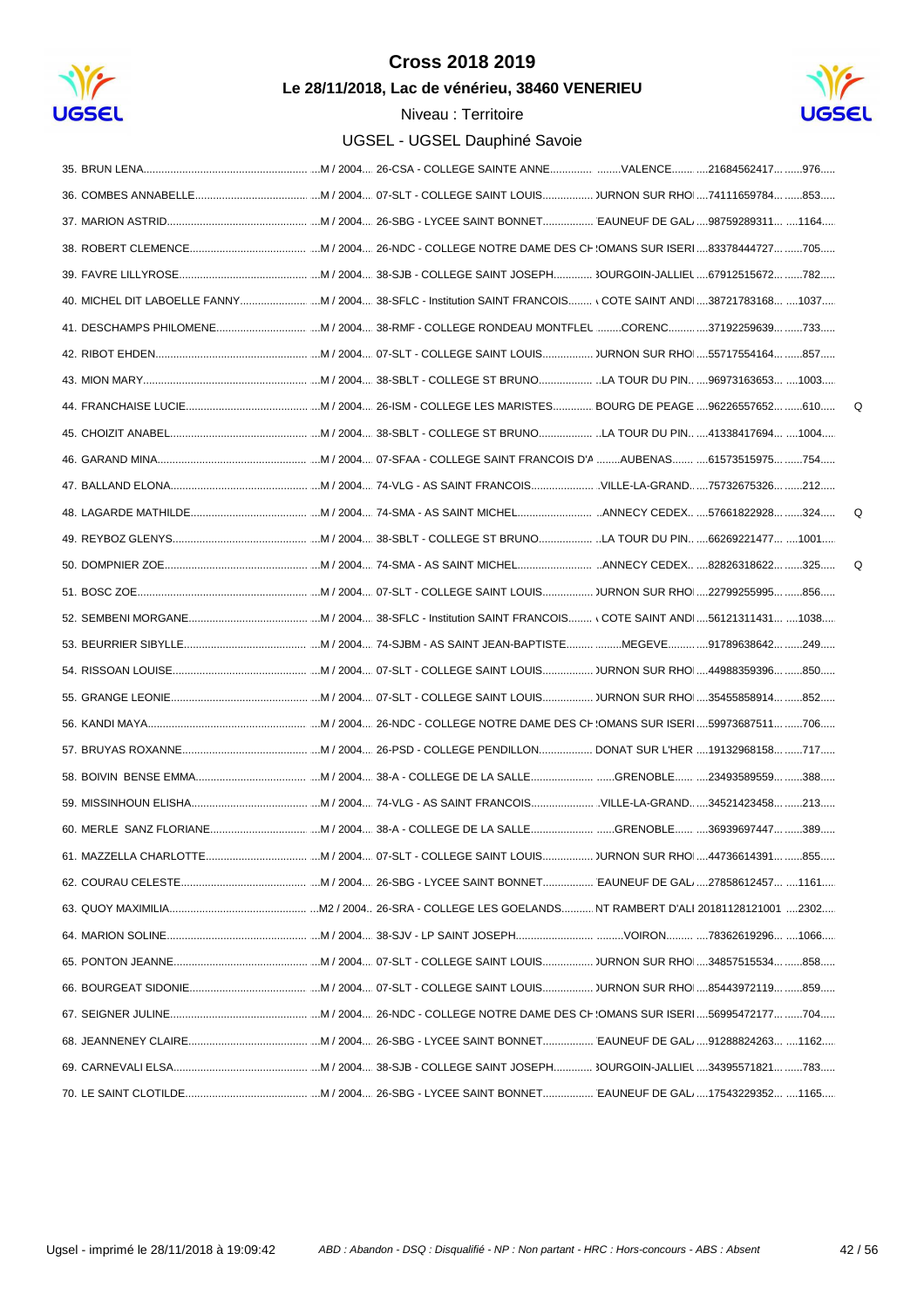

Le 28/11/2018, Lac de vénérieu, 38460 VENERIEU

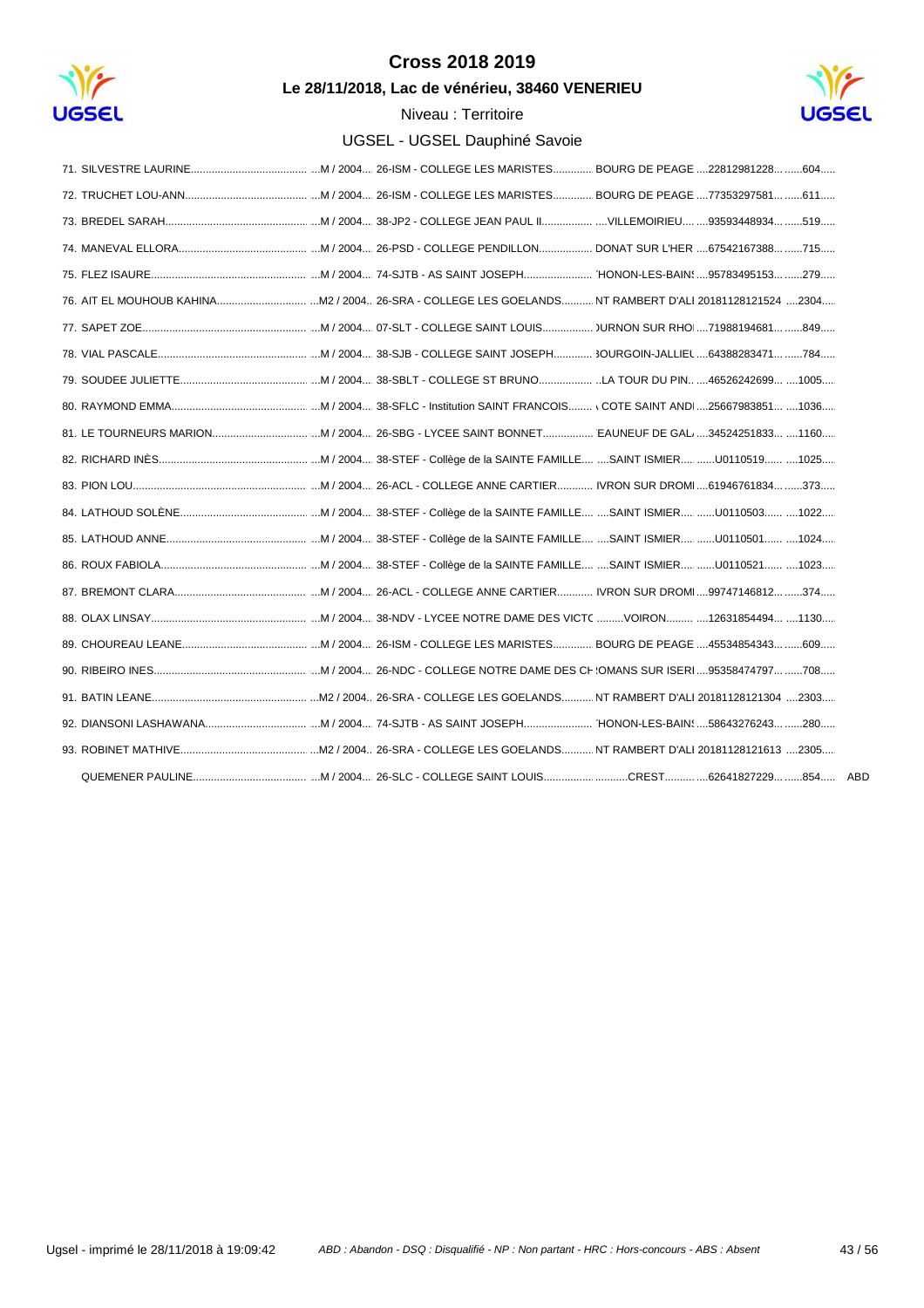

#### **Cross 2018 2019 Le 28/11/2018, Lac de vénérieu, 38460 VENERIEU**

Niveau : Territoire UGSEL - UGSEL Dauphiné Savoie

Dossard Elève **Points** Rang Catégorie / Année

Place Nb points Nom de l'équipe  $\blacksquare$  Association sportive



**MF2** Equipes

| 1 | 88 pts         | 26-ISM_244                 | 26-ISM - COLLEGE LES MARISTES - BOURG DE PEAGE   |        |                                                      |
|---|----------------|----------------------------|--------------------------------------------------|--------|------------------------------------------------------|
|   | 608            | <b>AGIER MATHILDE</b>      | 5 pts                                            | 5ième  | M/2004                                               |
|   | 606            | <b>CARBONNEL MELINE</b>    | 22 pts                                           | 22ième | M/2004                                               |
|   | 605            | <b>DUGUA FLAVIE</b>        | 29 pts                                           | 29ième | M/2004                                               |
|   | 607            | <b>AUVRAY ANNA</b>         | 32 pts                                           | 32ième | M/2004                                               |
| 2 | $123$ pts      | 74-SMA_249                 | 74-SMA - AS SAINT MICHEL - ANNECY CEDEX          |        |                                                      |
|   | 323            | <b>MAMIS ZOE</b>           | 11 pts                                           | 11ième | M/2004                                               |
|   | 322            | PICON CARLINE              | 14 pts                                           | 14ième | M/2004                                               |
|   | 324            | <b>LAGARDE MATHILDE</b>    | 48 pts                                           | 48ième | M/2004                                               |
|   | 325            | DOMPNIER ZOE               | 50 pts                                           | 50ième | M/2004                                               |
|   | <b>141 pts</b> | 26-SBG 254                 |                                                  |        | 26-SBG - LYCEE SAINT BONNET - CHATEAUNEUF DE GALAURE |
|   | 1163           | <b>WALTER MARIE-LIESSE</b> | 18 pts                                           | 18ième | M/2004                                               |
|   | 1166           | LABATTUT CLARISSE          | 24 pts                                           | 24ième | M/2004                                               |
|   | 1164           | <b>MARION ASTRID</b>       | 37 pts                                           | 37ième | M/2004                                               |
|   | 1161           | <b>COURAU CELESTE</b>      | 62 pts                                           | 62ième | M/2004                                               |
|   | <b>157 pts</b> | 07-SLT 260                 | 07-SLT - COLLEGE SAINT LOUIS - TOURNON SUR RHONE |        |                                                      |
|   | 851            | <b>MARTIN OMBELINE</b>     | 28 pts                                           | 28ième | M/2004                                               |
|   | 853            | <b>COMBES ANNABELLE</b>    | 36 pts                                           | 36ième | M/2004                                               |
|   | 857            | <b>RIBOT EHDEN</b>         | 42 pts                                           | 42ième | M/2004                                               |
|   | 856            | BOSC ZOE                   | 51 pts                                           | 51ième | M/2004                                               |
|   | <b>161 pts</b> | 38-SJB_257                 | 38-SJB - COLLEGE SAINT JOSEPH - BOURGOIN-JALLIEU |        |                                                      |
|   | 780            | JORDAN CHLOE               | 23 pts                                           | 23ième | M/2004                                               |
|   | 781            | LALANDEHEINTZ ELISE        | 30 pts                                           | 30ième | M/2004                                               |
|   | 782            | <b>FAVRE LILLYROSE</b>     | 39 pts                                           | 39ième | M/2004                                               |
|   | 783            | CARNEVALI ELSA             | 69 pts                                           | 69ième | M/2004                                               |
|   |                |                            |                                                  |        |                                                      |

#### **6 179 pts 38-SFLC\_246 38-SFLC - Institution SAINT FRANCOIS - LA COTE SAINT ANDRE**

| 1035      | <b>BROCHIER MAUD</b>      | 7 pts                                        | 7ième  | M/2004 |
|-----------|---------------------------|----------------------------------------------|--------|--------|
| 1037      | MICHEL DIT LABOELLE FANNY | 40 pts                                       | 40ième | M/2004 |
| 1038      | <b>SEMBENI MORGANE</b>    | 52 pts                                       | 52ième | M/2004 |
| 1036      | RAYMOND EMMA              | 80 pts                                       | 80ième | M/2004 |
| 190 $pts$ | 74-SJTB 242               | 74-SJTB - AS SAINT JOSEPH - THONON-LES-BAINS |        |        |
| 278       | OHL PAULINE               | 3 pts                                        | 3ième  | M/2004 |

277 PEREZ ALIX 20 pts 20 pts 20ième M / 2004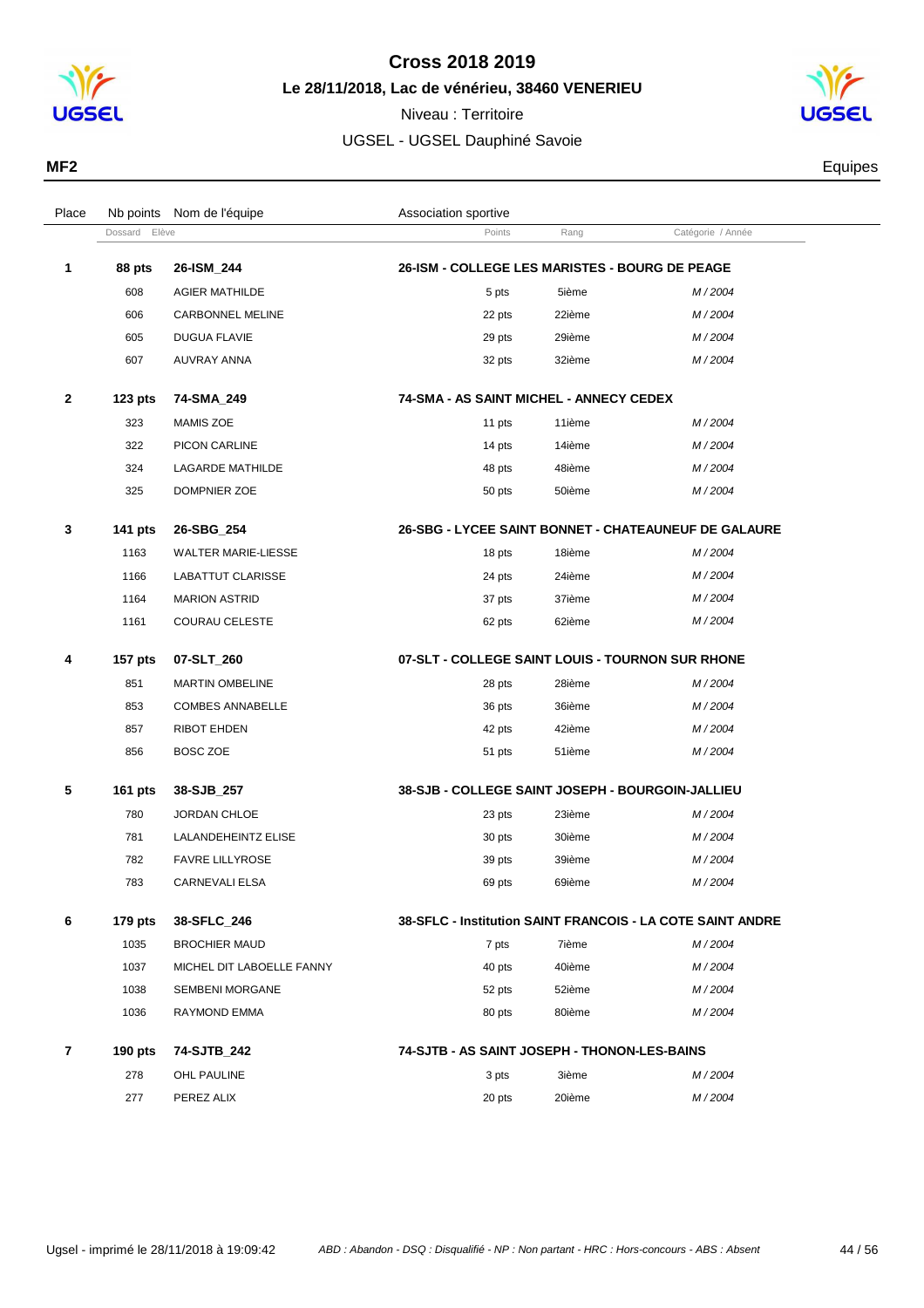

**Le 28/11/2018, Lac de vénérieu, 38460 VENERIEU**

Dossard Elève **Catégorie / Année**<br>
Points Rang Catégorie / Année

Place Nb points Nom de l'équipe  $\blacksquare$  Association sportive

Niveau : Territoire UGSEL - UGSEL Dauphiné Savoie



**MF2** Equipes

| 7  | 190 pts | 74-SJTB_242             | 74-SJTB - AS SAINT JOSEPH - THONON-LES-BAINS          |        |                                                           |  |  |
|----|---------|-------------------------|-------------------------------------------------------|--------|-----------------------------------------------------------|--|--|
|    | 279     | <b>FLEZ ISAURE</b>      | 75 pts                                                | 75ième | M/2004                                                    |  |  |
|    | 280     | DIANSONI LASHAWANA      | 92 pts                                                | 92ième | M/2004                                                    |  |  |
| 8  | 216 pts | 38-SBLT_266             | 38-SBLT - COLLEGE ST BRUNO - LA TOUR DU PIN           |        |                                                           |  |  |
|    | 1003    | <b>MION MARY</b>        | 43 pts                                                | 43ième | M/2004                                                    |  |  |
|    | 1004    | <b>CHOIZIT ANABEL</b>   | 45 pts                                                | 45ième | M/2004                                                    |  |  |
|    | 1001    | REYBOZ GLENYS           | 49 pts                                                | 49ième | M/2004                                                    |  |  |
|    | 1005    | SOUDEE JULIETTE         | 79 pts                                                | 79ième | M/2004                                                    |  |  |
| 9  | 235 pts | 07-SLT_268              | 07-SLT - COLLEGE SAINT LOUIS - TOURNON SUR RHONE      |        |                                                           |  |  |
|    | 850     | RISSOAN LOUISE          | 54 pts                                                | 54ième | M/2004                                                    |  |  |
|    | 852     | <b>GRANGE LEONIE</b>    | 55 pts                                                | 55ième | M/2004                                                    |  |  |
|    | 855     | MAZZELLA CHARLOTTE      | 61 pts                                                | 61ième | M/2004                                                    |  |  |
|    | 858     | PONTON JEANNE           | 65 pts                                                | 65ième | M/2004                                                    |  |  |
| 10 | 251 pts | 26-NDC_264              |                                                       |        | 26-NDC - COLLEGE NOTRE DAME DES CHAMPS - ROMANS SUR ISERE |  |  |
|    | 705     | ROBERT CLEMENCE         | 38 pts                                                | 38ième | M/2004                                                    |  |  |
|    | 706     | KANDI MAYA              | 56 pts                                                | 56ième | M/2004                                                    |  |  |
|    | 704     | SEIGNER JULINE          | 67 pts                                                | 67ième | M/2004                                                    |  |  |
|    | 708     | RIBEIRO INES            | 90 pts                                                | 90ième | M/2004                                                    |  |  |
| 11 | 276 pts | 26-ISM_267              | 26-ISM - COLLEGE LES MARISTES - BOURG DE PEAGE        |        |                                                           |  |  |
|    | 610     | <b>FRANCHAISE LUCIE</b> | 44 pts                                                | 44ième | M/2004                                                    |  |  |
|    | 604     | SILVESTRE LAURINE       | 71 pts                                                | 71ième | M/2004                                                    |  |  |
|    | 611     | TRUCHET LOU-ANN         | 72 pts                                                | 72ième | M/2004                                                    |  |  |
|    | 609     | CHOUREAU LEANE          | 89 pts                                                | 89ième | M/2004                                                    |  |  |
| 12 | 323 pts | 26-SRA_271              |                                                       |        | 26-SRA - COLLEGE LES GOELANDS - SAINT RAMBERT D'ALBON     |  |  |
|    | 2302    | <b>QUOY MAXIMILIA</b>   | 63 pts                                                | 63ième | M <sub>2</sub> / 2004                                     |  |  |
|    | 2304    | AIT EL MOUHOUB KAHINA   | 76 pts                                                | 76ième | M <sub>2</sub> / 2004                                     |  |  |
|    | 2303    | <b>BATIN LEANE</b>      | 91 pts                                                | 91ième | M <sub>2</sub> / 2004                                     |  |  |
|    | 2305    | ROBINET MATHIVE         | 93 pts                                                | 93ième | M <sub>2</sub> / 2004                                     |  |  |
| 13 | 337 pts | 38-STEF_277             | 38-STEF - Collège de la SAINTE FAMILLE - SAINT ISMIER |        |                                                           |  |  |
|    | 1025    | RICHARD INÈS            | 82 pts                                                | 82ième | M/2004                                                    |  |  |
|    | 1022    | LATHOUD SOLÈNE          | 84 pts                                                | 84ième | M/2004                                                    |  |  |
|    | 1024    | LATHOUD ANNE            | 85 pts                                                | 85ième | M/2004                                                    |  |  |
|    | 1023    | ROUX FABIOLA            | 86 pts                                                | 86ième | M/2004                                                    |  |  |
|    |         |                         |                                                       |        |                                                           |  |  |
|    |         |                         |                                                       |        |                                                           |  |  |
|    |         |                         |                                                       |        |                                                           |  |  |
|    |         |                         |                                                       |        |                                                           |  |  |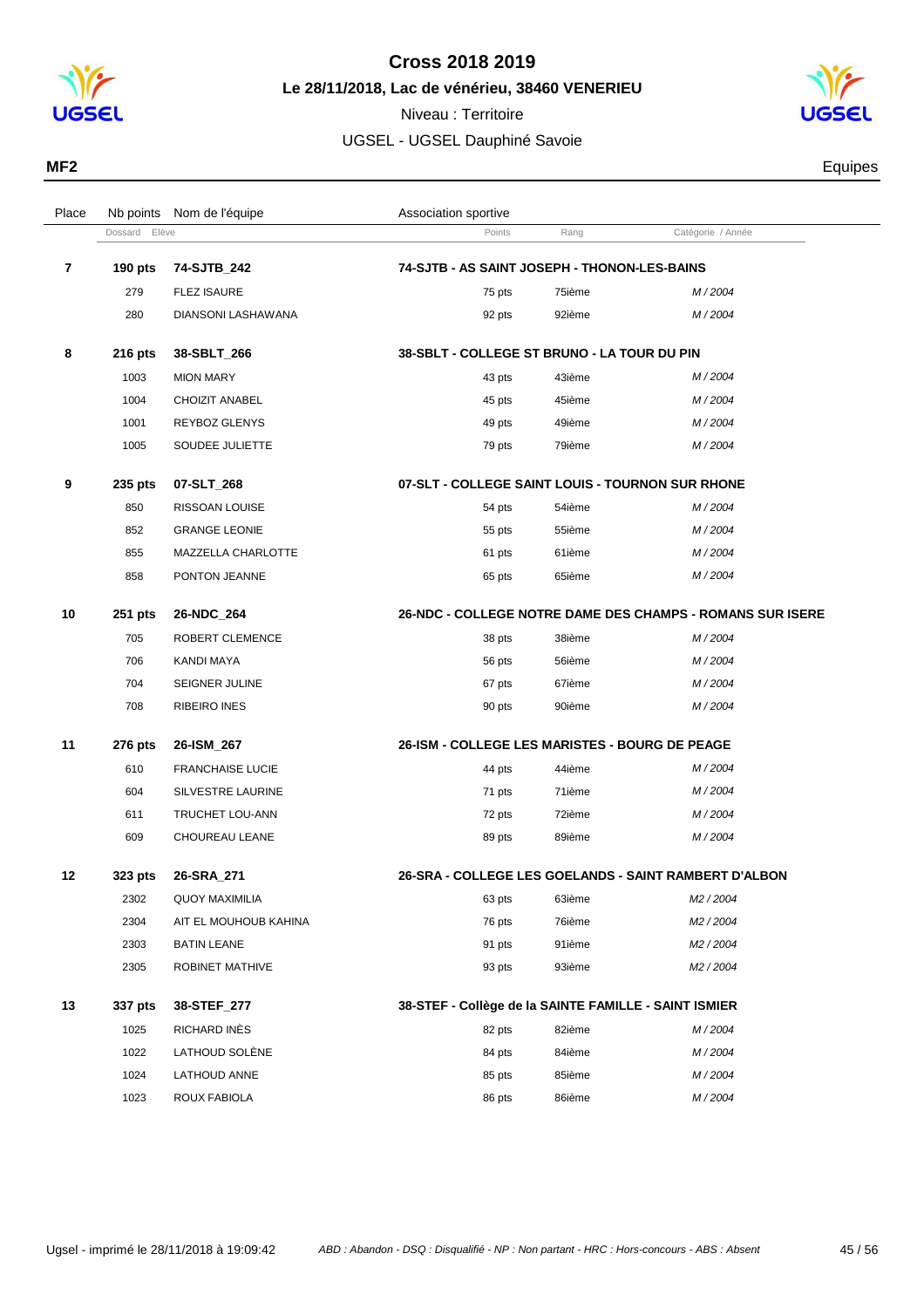





| MG1   |                  |           |                      |       |         |         | Individuel |
|-------|------------------|-----------|----------------------|-------|---------|---------|------------|
| Place | Nom prénom (Nat) | Cat/né(e) | Association sportive | Ville | Licence | Dossard | Etat       |
|       |                  |           |                      |       |         |         | Q          |
|       |                  |           |                      |       |         |         | Q          |
|       |                  |           |                      |       |         |         | Q          |
|       |                  |           |                      |       |         |         | Q          |
|       |                  |           |                      |       |         |         | Q          |
|       |                  |           |                      |       |         |         |            |
|       |                  |           |                      |       |         |         |            |
|       |                  |           |                      |       |         |         |            |
|       |                  |           |                      |       |         |         | Q          |
|       |                  |           |                      |       |         |         |            |
|       |                  |           |                      |       |         |         |            |
|       |                  |           |                      |       |         |         |            |
|       |                  |           |                      |       |         |         | Q          |
|       |                  |           |                      |       |         |         |            |
|       |                  |           |                      |       |         |         |            |
|       |                  |           |                      |       |         |         |            |
|       |                  |           |                      |       |         |         |            |
|       |                  |           |                      |       |         |         |            |
|       |                  |           |                      |       |         |         |            |
|       |                  |           |                      |       |         |         |            |
|       |                  |           |                      |       |         |         | Q          |
|       |                  |           |                      |       |         |         |            |
|       |                  |           |                      |       |         |         |            |
|       |                  |           |                      |       |         |         |            |
|       |                  |           |                      |       |         |         |            |
|       |                  |           |                      |       |         |         |            |
|       |                  |           |                      |       |         |         |            |
|       |                  |           |                      |       |         |         |            |
|       |                  |           |                      |       |         |         |            |
|       |                  |           |                      |       |         |         |            |
|       |                  |           |                      |       |         |         | Q          |
|       |                  |           |                      |       |         |         |            |
|       |                  |           |                      |       |         |         |            |
|       |                  |           |                      |       |         |         |            |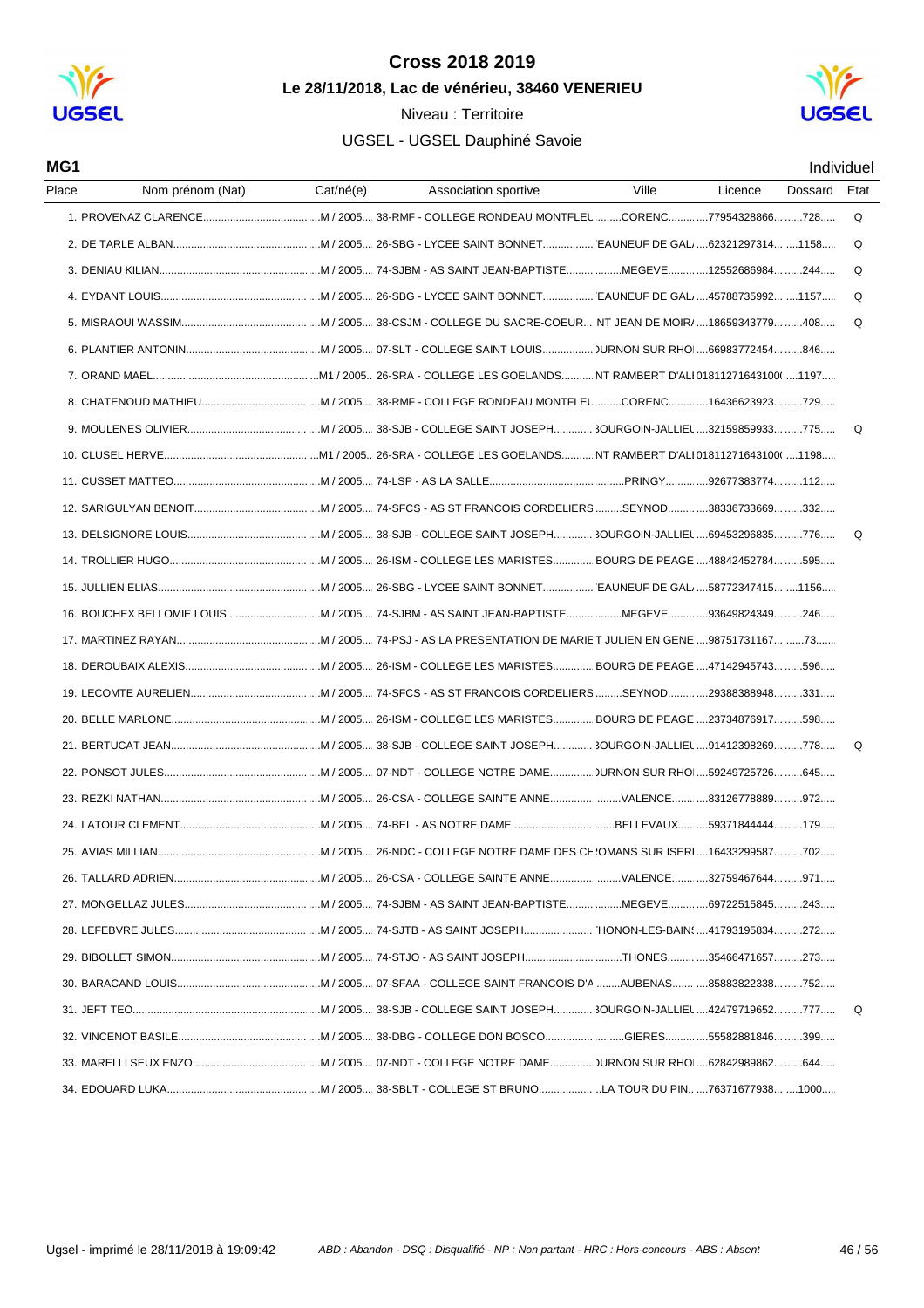

Le 28/11/2018, Lac de vénérieu, 38460 VENERIEU



 $\mathsf Q$ 

|                   | 39. OQUIDAM-RIBOT VICTORS M / 2005 26-ISM - COLLEGE LES MARISTES BOURG DE PEAGE 11313711629 603 |
|-------------------|-------------------------------------------------------------------------------------------------|
|                   |                                                                                                 |
|                   | 41. CAUDRELIER BENAC ARMAND M / 2005 74-SJBM - AS SAINT JEAN-BAPTISTE MEGEVE 92457127765 247    |
|                   |                                                                                                 |
|                   |                                                                                                 |
|                   |                                                                                                 |
|                   |                                                                                                 |
|                   |                                                                                                 |
|                   |                                                                                                 |
|                   |                                                                                                 |
|                   |                                                                                                 |
|                   |                                                                                                 |
|                   |                                                                                                 |
|                   |                                                                                                 |
|                   |                                                                                                 |
|                   |                                                                                                 |
|                   |                                                                                                 |
|                   |                                                                                                 |
|                   |                                                                                                 |
|                   |                                                                                                 |
|                   |                                                                                                 |
|                   |                                                                                                 |
| 61 DESPEISSE PAUL | .974<br>95967767749                                                                             |
|                   |                                                                                                 |
|                   |                                                                                                 |
|                   |                                                                                                 |
|                   |                                                                                                 |
|                   |                                                                                                 |
|                   |                                                                                                 |
|                   |                                                                                                 |
|                   |                                                                                                 |
|                   |                                                                                                 |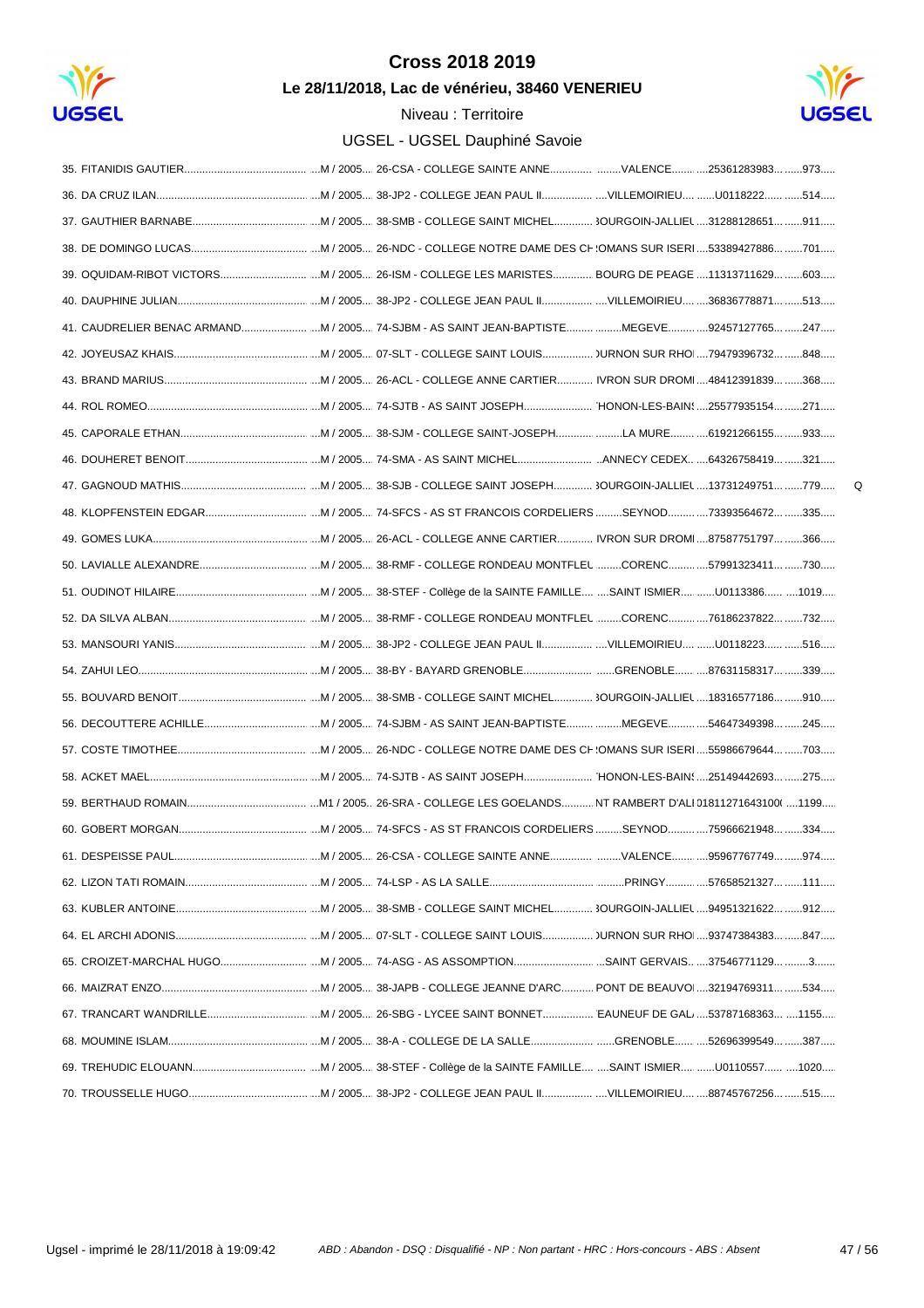

Le 28/11/2018, Lac de vénérieu, 38460 VENERIEU

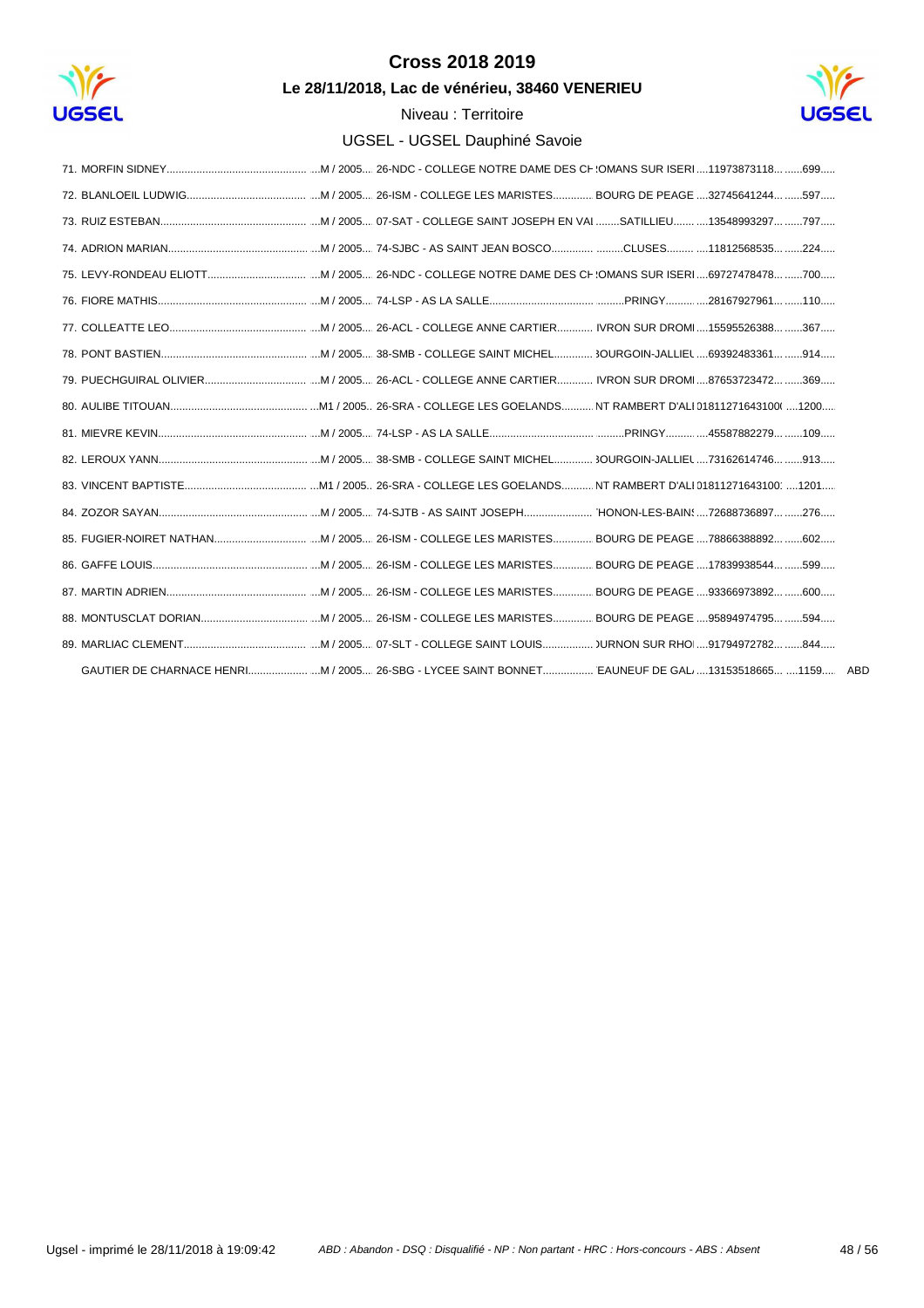

**Le 28/11/2018, Lac de vénérieu, 38460 VENERIEU**



| MG1 | Equipes |
|-----|---------|
|     |         |

| Place        |               | Nb points Nom de l'équipe     | Association sportive                             |        |                                                      |  |
|--------------|---------------|-------------------------------|--------------------------------------------------|--------|------------------------------------------------------|--|
|              | Dossard Elève |                               | Points                                           | Rang   | Catégorie / Année                                    |  |
| 1            | 74 pts        | 38-SJB_208                    | 38-SJB - COLLEGE SAINT JOSEPH - BOURGOIN-JALLIEU |        |                                                      |  |
|              | 775           | <b>MOULENES OLIVIER</b>       | 9 pts                                            | 9ième  | M/2005                                               |  |
|              | 776           | <b>DELSIGNORE LOUIS</b>       | 13 pts                                           | 13ième | M/2005                                               |  |
|              | 778           | BERTUCAT JEAN                 | 21 pts                                           | 21ième | M/2005                                               |  |
|              | 777           | JEFT TEO                      | 31 pts                                           | 31ième | M/2005                                               |  |
| $\mathbf{2}$ | 87 pts        | 74-SJBM_204                   | 74-SJBM - AS SAINT JEAN-BAPTISTE - MEGEVE        |        |                                                      |  |
|              | 244           | <b>DENIAU KILIAN</b>          | 3 pts                                            | 3ième  | M/2005                                               |  |
|              | 246           | <b>BOUCHEX BELLOMIE LOUIS</b> | 16 pts                                           | 16ième | M/2005                                               |  |
|              | 243           | MONGELLAZ JULES               | 27 pts                                           | 27ième | M/2005                                               |  |
|              | 247           | CAUDRELIER BENAC ARMAND       | 41 pts                                           | 41ième | M/2005                                               |  |
| 3            | 88 pts        | 26-SBG_203                    |                                                  |        | 26-SBG - LYCEE SAINT BONNET - CHATEAUNEUF DE GALAURE |  |
|              | 1158          | DE TARLE ALBAN                | 2 pts                                            | 2ième  | M/2005                                               |  |
|              | 1157          | <b>EYDANT LOUIS</b>           | 4 pts                                            | 4ième  | M/2005                                               |  |
|              | 1156          | <b>JULLIEN ELIAS</b>          | 15 pts                                           | 15ième | M/2005                                               |  |
|              | 1155          | <b>TRANCART WANDRILLE</b>     | 67 pts                                           | 67ième | M/2005                                               |  |
| 4            | 91 pts        | 26-ISM_211                    | 26-ISM - COLLEGE LES MARISTES - BOURG DE PEAGE   |        |                                                      |  |
|              | 595           | <b>TROLLIER HUGO</b>          | 14 pts                                           | 14ième | M/2005                                               |  |
|              | 596           | DEROUBAIX ALEXIS              | 18 pts                                           | 18ième | M/2005                                               |  |
|              | 598           | <b>BELLE MARLONE</b>          | 20 pts                                           | 20ième | M/2005                                               |  |
|              | 603           | OQUIDAM-RIBOT VICTORS         | 39 pts                                           | 39ième | M/2005                                               |  |
| 5            | 111 $pts$     | 38-RMF_202                    | 38-RMF - COLLEGE RONDEAU MONTFLEURY - CORENC     |        |                                                      |  |
|              | 728           | PROVENAZ CLARENCE             | 1 pts                                            | 1ième  | M/2005                                               |  |
|              | 729           | CHATENOUD MATHIEU             | 8 pts                                            | 8ième  | M/2005                                               |  |
|              | 730           | LAVIALLE ALEXANDRE            | 50 pts                                           | 50ième | M/2005                                               |  |
|              | 732           | DA SILVA ALBAN                | 52 pts                                           | 52ième | M/2005                                               |  |
| 6            | $139$ pts     | 74-SFCS_210                   | 74-SFCS - AS ST FRANCOIS CORDELIERS - SEYNOD     |        |                                                      |  |
|              | 332           | SARIGULYAN BENOIT             | 12 pts                                           | 12ième | M/2005                                               |  |
|              | 331           | <b>LECOMTE AURELIEN</b>       | 19 pts                                           | 19ième | M/2005                                               |  |
|              | 335           | <b>KLOPFENSTEIN EDGAR</b>     | 48 pts                                           | 48ième | M/2005                                               |  |
|              | 334           | <b>GOBERT MORGAN</b>          | 60 pts                                           | 60ième | M/2005                                               |  |
| 7            | 145 pts       | 26-CSA_214                    | 26-CSA - COLLEGE SAINTE ANNE - VALENCE           |        |                                                      |  |
|              | 972           | REZKI NATHAN                  | 23 pts                                           | 23ième | M/2005                                               |  |
|              | 971           | <b>TALLARD ADRIEN</b>         | 26 pts                                           | 26ième | M/2005                                               |  |
|              |               |                               |                                                  |        |                                                      |  |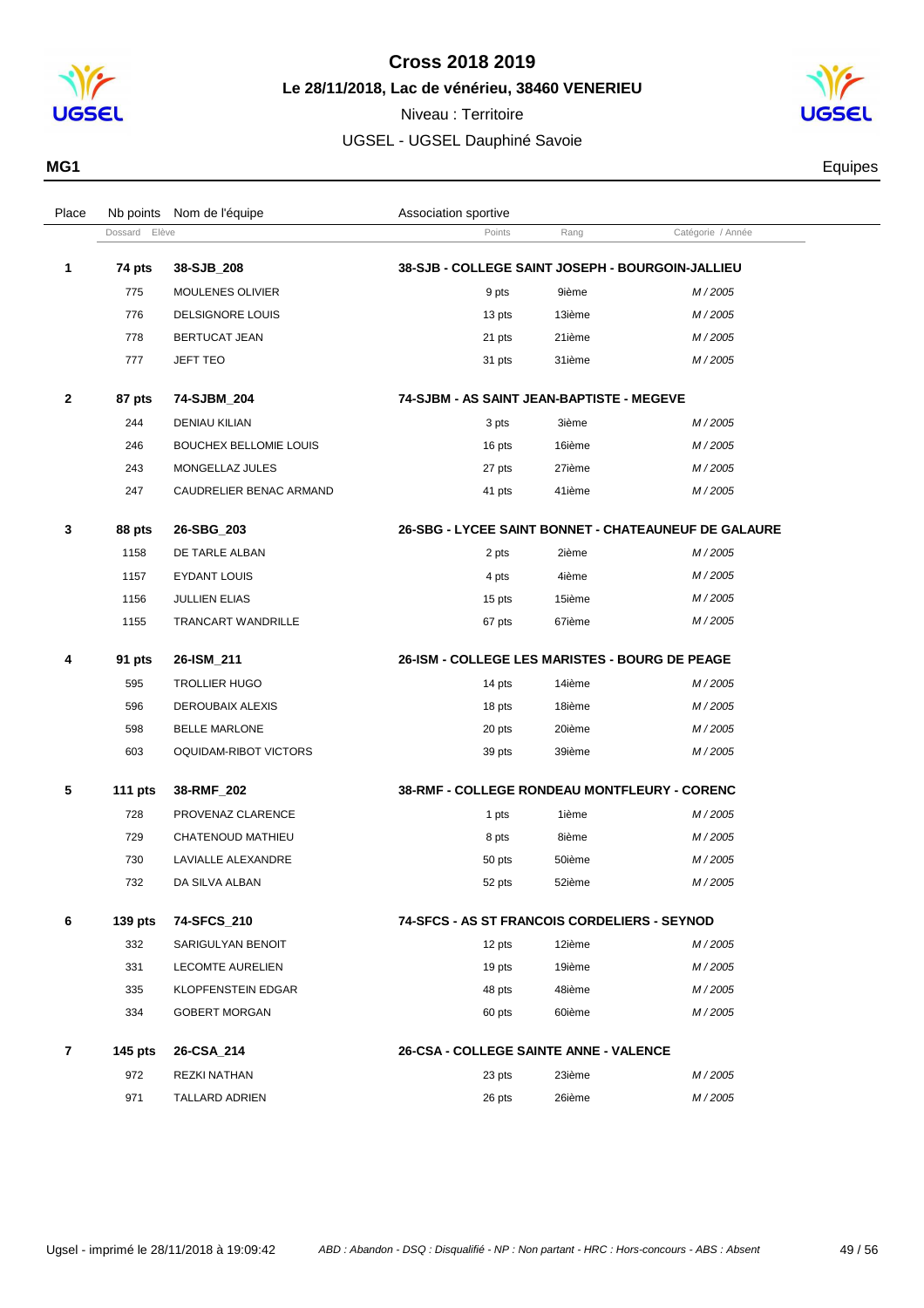

**Le 28/11/2018, Lac de vénérieu, 38460 VENERIEU**

Niveau : Territoire



| MG1 | Equipes<br>and the control of the control of |
|-----|----------------------------------------------|
|-----|----------------------------------------------|

| Place | Nb points      | Nom de l'équipe          | Association sportive                             |        |                                                           |  |
|-------|----------------|--------------------------|--------------------------------------------------|--------|-----------------------------------------------------------|--|
|       | Dossard Elève  |                          | Points                                           | Rang   | Catégorie / Année                                         |  |
| 7     | <b>145 pts</b> | 26-CSA_214               | <b>26-CSA - COLLEGE SAINTE ANNE - VALENCE</b>    |        |                                                           |  |
|       | 973            | <b>FITANIDIS GAUTIER</b> | 35 pts                                           | 35ième | M/2005                                                    |  |
|       | 974            | <b>DESPEISSE PAUL</b>    | 61 pts                                           | 61ième | M/2005                                                    |  |
| 8     | <b>156 pts</b> | 26-SRA_207               |                                                  |        | 26-SRA - COLLEGE LES GOELANDS - SAINT RAMBERT D'ALBON     |  |
|       | 1197           | ORAND MAEL               | 7 pts                                            | 7ième  | M1/2005                                                   |  |
|       | 1198           | <b>CLUSEL HERVE</b>      | 10 pts                                           | 10ième | M1/2005                                                   |  |
|       | 1199           | <b>BERTHAUD ROMAIN</b>   | 59 pts                                           | 59ième | M1/2005                                                   |  |
|       | 1200           | AULIBE TITOUAN           | 80 pts                                           | 80ième | M1/2005                                                   |  |
| 9     | 191 pts        | 26-NDC_216               |                                                  |        | 26-NDC - COLLEGE NOTRE DAME DES CHAMPS - ROMANS SUR ISERE |  |
|       | 702            | <b>AVIAS MILLIAN</b>     | 25 pts                                           | 25ième | M/2005                                                    |  |
|       | 701            | DE DOMINGO LUCAS         | 38 pts                                           | 38ième | M/2005                                                    |  |
|       | 703            | <b>COSTE TIMOTHEE</b>    | 57 pts                                           | 57ième | M/2005                                                    |  |
|       | 699            | <b>MORFIN SIDNEY</b>     | 71 pts                                           | 71ième | M/2005                                                    |  |
|       |                |                          |                                                  |        |                                                           |  |
| 10    | 199 pts        | 38-JP2_222               | 38-JP2 - COLLEGE JEAN PAUL II - VILLEMOIRIEU     |        |                                                           |  |
|       | 514            | DA CRUZ ILAN             | 36 pts                                           | 36ième | M/2005                                                    |  |
|       | 513            | DAUPHINE JULIAN          | 40 pts                                           | 40ième | M/2005                                                    |  |
|       | 516            | <b>MANSOURI YANIS</b>    | 53 pts                                           | 53ième | M/2005                                                    |  |
|       | 515            | <b>TROUSSELLE HUGO</b>   | 70 pts                                           | 70ième | M/2005                                                    |  |
| 11    | 201 pts        | 07-SLT_206               | 07-SLT - COLLEGE SAINT LOUIS - TOURNON SUR RHONE |        |                                                           |  |
|       | 846            | PLANTIER ANTONIN         | 6 pts                                            | 6ième  | M/2005                                                    |  |
|       | 848            | <b>JOYEUSAZ KHAIS</b>    | 42 pts                                           | 42ième | M/2005                                                    |  |
|       | 847            | EL ARCHI ADONIS          | 64 pts                                           | 64ième | M/2005                                                    |  |
|       | 844            | MARLIAC CLEMENT          | 89 pts                                           | 89ième | M/2005                                                    |  |
| 12    | 214 pts        | 74-SJTB_217              | 74-SJTB - AS SAINT JOSEPH - THONON-LES-BAINS     |        |                                                           |  |
|       | 272            | LEFEBVRE JULES           | 28 pts                                           | 28ième | M/2005                                                    |  |
|       | 271            | ROL ROMEO                | 44 pts                                           | 44ième | M/2005                                                    |  |
|       | 275            | <b>ACKET MAEL</b>        | 58 pts                                           | 58ième | M/2005                                                    |  |
|       | 276            | ZOZOR SAYAN              | 84 pts                                           | 84ième | M/2005                                                    |  |
| 13    | 230 pts        | 74-LSP_209               | 74-LSP - AS LA SALLE - PRINGY                    |        |                                                           |  |
|       | 112            | <b>CUSSET MATTEO</b>     | 11 pts                                           | 11ième | M/2005                                                    |  |
|       | 111            | <b>LIZON TATI ROMAIN</b> | 62 pts                                           | 62ième | M/2005                                                    |  |
|       | 110            | <b>FIORE MATHIS</b>      | 76 pts                                           | 76ième | M/2005                                                    |  |
|       | 109            | MIEVRE KEVIN             | 81 pts                                           | 81ième | M/2005                                                    |  |
|       |                |                          |                                                  |        |                                                           |  |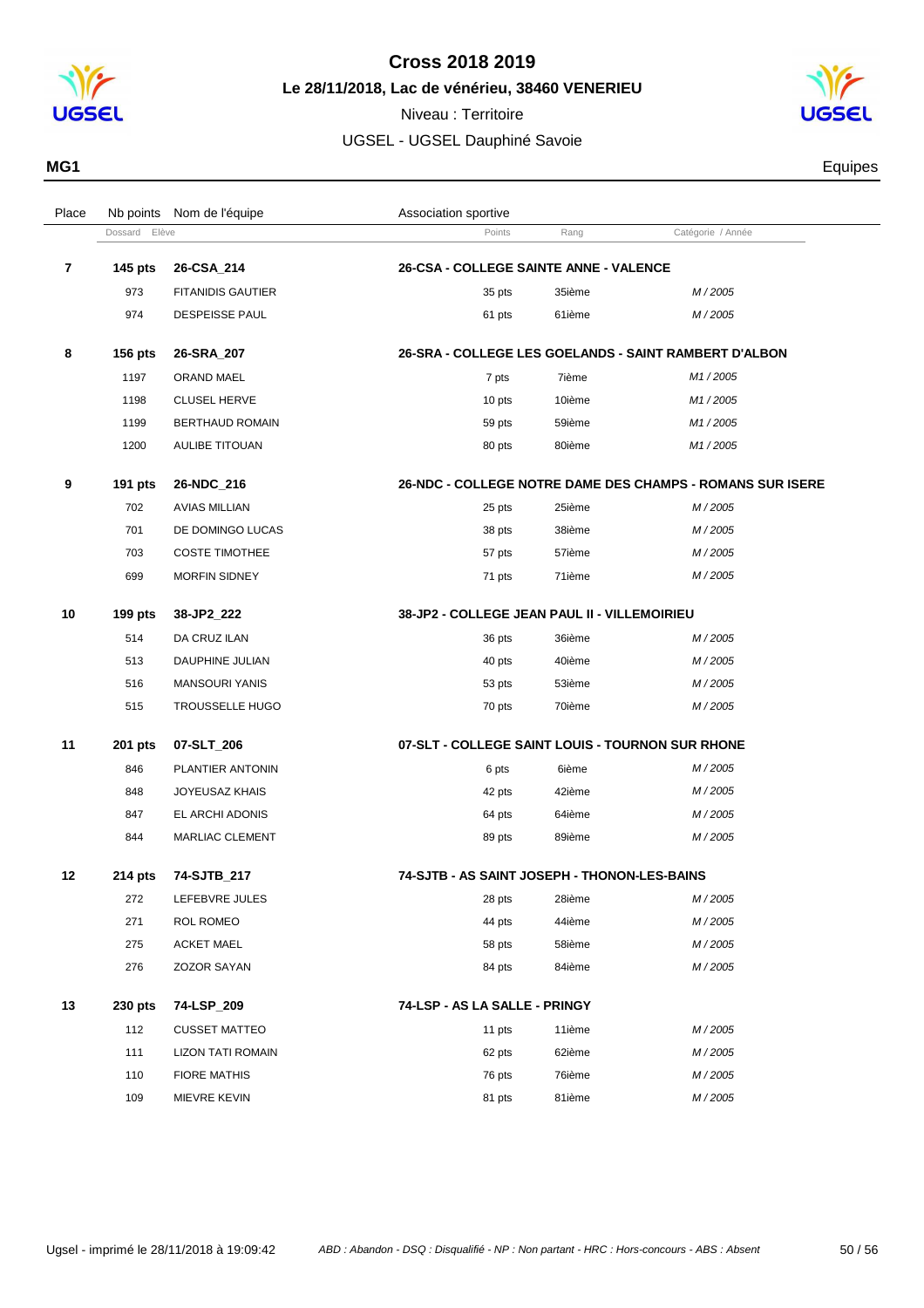

Niveau : Territoire



| MG1 | quipes |
|-----|--------|
|     |        |

| Place |               | Nb points Nom de l'équipe   | Association sportive                             |        |                   |  |
|-------|---------------|-----------------------------|--------------------------------------------------|--------|-------------------|--|
|       | Dossard Elève |                             | Points                                           | Rang   | Catégorie / Année |  |
| 14    | 233 pts       | 38-SMB 223                  | 38-SMB - COLLEGE SAINT MICHEL - BOURGOIN-JALLIEU |        |                   |  |
|       | 911           | <b>GAUTHIER BARNABE</b>     | 37 pts                                           | 37ième | M/2005            |  |
|       | 910           | <b>BOUVARD BENOIT</b>       | 55 pts                                           | 55ième | M/2005            |  |
|       | 912           | <b>KUBLER ANTOINE</b>       | 63 pts                                           | 63ième | M/2005            |  |
|       | 914           | PONT BASTIEN                | 78 pts                                           | 78ième | M/2005            |  |
|       |               |                             |                                                  |        |                   |  |
| 15    | 248 pts       | 26-ACL 224                  | 26-ACL - COLLEGE ANNE CARTIER - LIVRON SUR DROME |        |                   |  |
|       | 368           | <b>BRAND MARIUS</b>         | 43 pts                                           | 43ième | M/2005            |  |
|       | 366           | <b>GOMES LUKA</b>           | 49 pts                                           | 49ième | M/2005            |  |
|       | 367           | <b>COLLEATTE LEO</b>        | 77 pts                                           | 77ième | M/2005            |  |
|       | 369           | PUECHGUIRAL OLIVIER         | 79 pts                                           | 79ième | M/2005            |  |
|       |               |                             |                                                  |        |                   |  |
| 16    | 330 pts       | 26-ISM 234                  | 26-ISM - COLLEGE LES MARISTES - BOURG DE PEAGE   |        |                   |  |
|       | 597           | <b>BLANLOEIL LUDWIG</b>     | 72 pts                                           | 72ième | M/2005            |  |
|       | 602           | <b>FUGIER-NOIRET NATHAN</b> | 85 pts                                           | 85ième | M/2005            |  |
|       | 599           | <b>GAFFE LOUIS</b>          | 86 pts                                           | 86ième | M/2005            |  |
|       | 600           | <b>MARTIN ADRIEN</b>        | 87 pts                                           | 87ième | M/2005            |  |
|       |               |                             |                                                  |        |                   |  |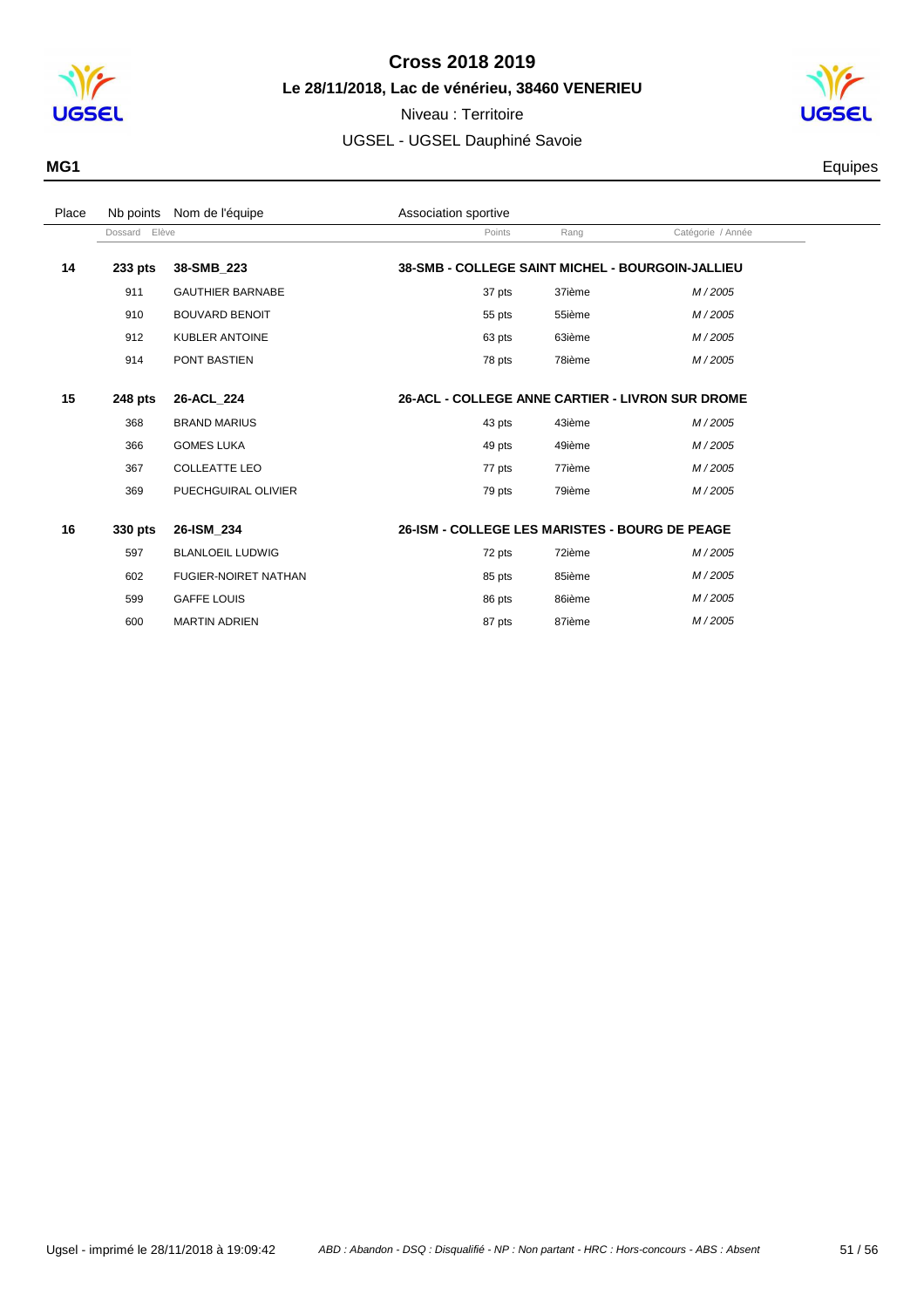

Niveau : Territoire



| MG <sub>2</sub>           |           |                                                                                                           |       |                         |         | Individuel |
|---------------------------|-----------|-----------------------------------------------------------------------------------------------------------|-------|-------------------------|---------|------------|
| Place<br>Nom prénom (Nat) | Cat/né(e) | Association sportive                                                                                      | Ville | Licence                 | Dossard | Etat       |
|                           |           |                                                                                                           |       |                         |         | Q          |
|                           |           |                                                                                                           |       |                         |         | Q          |
|                           |           |                                                                                                           |       |                         |         | Q          |
|                           |           |                                                                                                           |       |                         |         | Q          |
|                           |           | 5. JOURDA DE VAUX DE FOLETIER LOUIS M / 2004 26-SBG - LYCEE SAINT BONNET EAUNEUF DE GAL. 46274879199 1168 |       |                         |         | Q          |
|                           |           |                                                                                                           |       |                         |         | Q          |
|                           |           |                                                                                                           |       |                         |         |            |
|                           |           |                                                                                                           |       |                         |         |            |
|                           |           |                                                                                                           |       |                         |         |            |
|                           |           |                                                                                                           |       |                         |         | Q          |
|                           |           |                                                                                                           |       |                         |         |            |
|                           |           |                                                                                                           |       |                         |         | Q          |
|                           |           |                                                                                                           |       |                         |         |            |
|                           |           |                                                                                                           |       |                         |         |            |
|                           |           |                                                                                                           |       |                         |         |            |
|                           |           |                                                                                                           |       |                         |         | Q          |
|                           |           |                                                                                                           |       |                         |         |            |
|                           |           |                                                                                                           |       |                         |         |            |
|                           |           |                                                                                                           |       |                         |         |            |
|                           |           |                                                                                                           |       |                         |         |            |
|                           |           |                                                                                                           |       |                         |         |            |
|                           |           |                                                                                                           |       |                         |         |            |
|                           |           |                                                                                                           |       |                         |         |            |
|                           |           |                                                                                                           |       |                         |         |            |
| 25. ORRU GAETAN           |           |                                                                                                           |       | .PRINGY 47612462747 118 |         |            |
|                           |           |                                                                                                           |       |                         |         |            |
|                           |           |                                                                                                           |       |                         |         |            |
|                           |           |                                                                                                           |       |                         |         |            |
|                           |           |                                                                                                           |       |                         |         |            |
|                           |           |                                                                                                           |       |                         |         |            |
|                           |           |                                                                                                           |       |                         |         |            |
|                           |           |                                                                                                           |       |                         |         |            |
|                           |           |                                                                                                           |       |                         |         |            |
|                           |           |                                                                                                           |       |                         |         |            |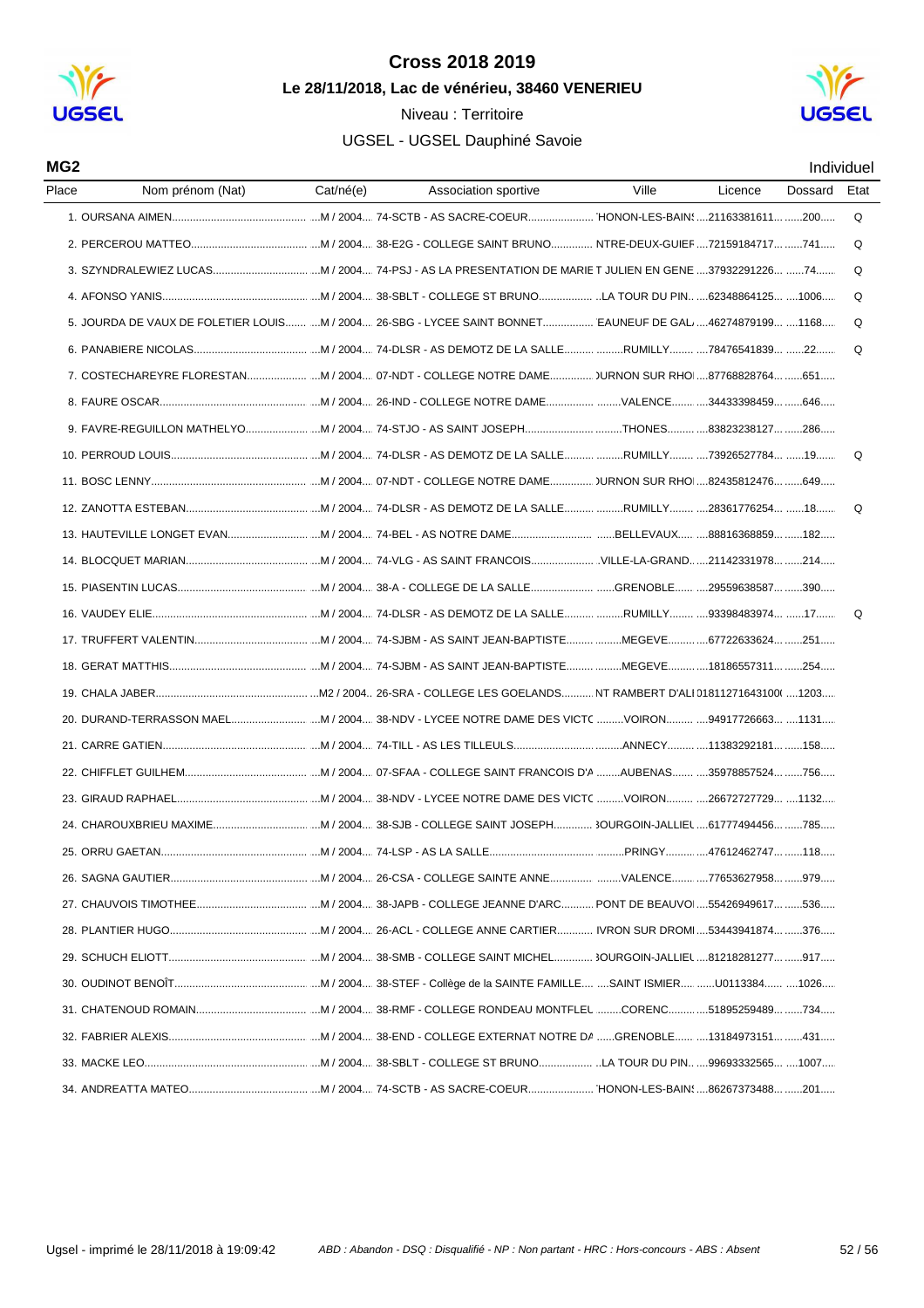

Le 28/11/2018, Lac de vénérieu, 38460 VENERIEU

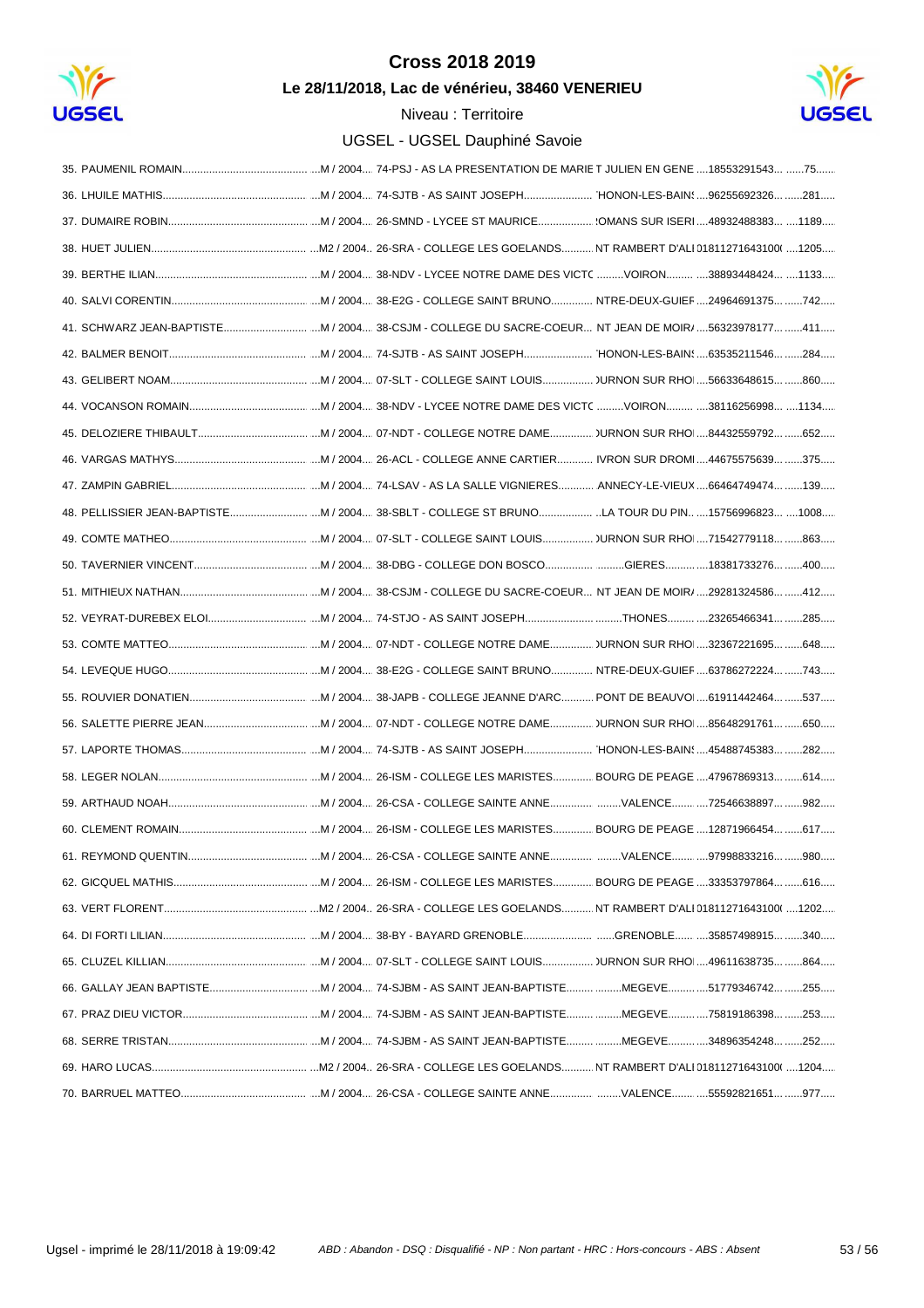

Le 28/11/2018, Lac de vénérieu, 38460 VENERIEU

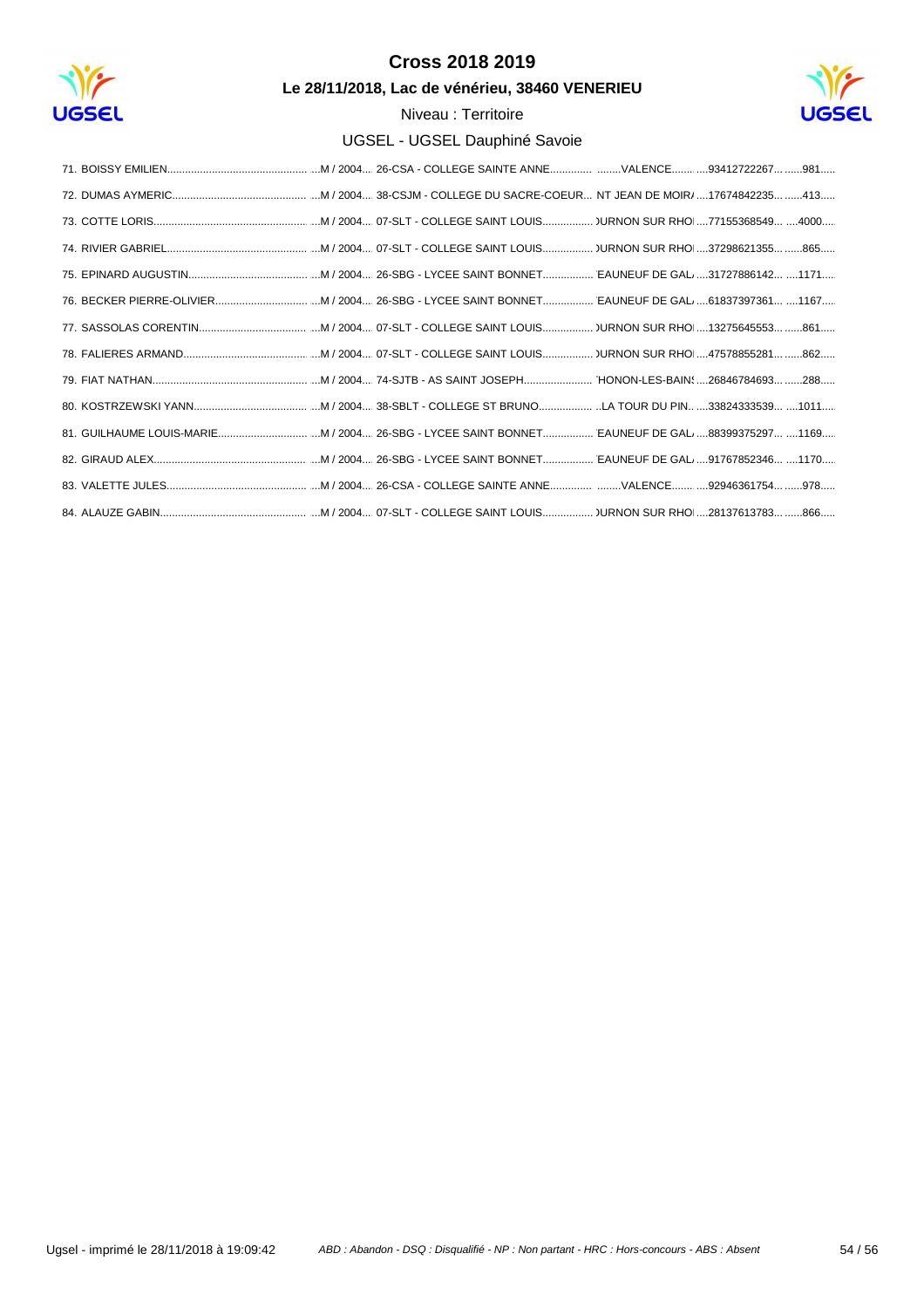

**Le 28/11/2018, Lac de vénérieu, 38460 VENERIEU**

Niveau : Territoire UGSEL - UGSEL Dauphiné Savoie



**MG2** Equipes

|   | Dossard Elève |                          | Points                                                  | Rang   | Catégorie / Année |
|---|---------------|--------------------------|---------------------------------------------------------|--------|-------------------|
| 1 | 44 pts        | 74-DLSR_284              | 74-DLSR - AS DEMOTZ DE LA SALLE - RUMILLY               |        |                   |
|   | 22            | PANABIERE NICOLAS        | 6 pts                                                   | 6ième  | M/2004            |
|   | 19            | PERROUD LOUIS            | 10 pts                                                  | 10ième | M/2004            |
|   | 18            | ZANOTTA ESTEBAN          | 12 pts                                                  | 12ième | M/2004            |
|   | 17            | <b>VAUDEY ELIE</b>       | 16 pts                                                  | 16ième | M/2004            |
| 2 | 116 pts       | 07-NDT_285               | 07-NDT - COLLEGE NOTRE DAME - TOURNON SUR RHONE         |        |                   |
|   | 651           | COSTECHAREYRE FLORESTAN  | 7 pts                                                   | 7ième  | M/2004            |
|   | 649           | <b>BOSC LENNY</b>        | 11 pts                                                  | 11ième | M/2004            |
|   | 652           | DELOZIERE THIBAULT       | 45 pts                                                  | 45ième | M/2004            |
|   | 648           | <b>COMTE MATTEO</b>      | 53 pts                                                  | 53ième | M/2004            |
| 3 | $126$ pts     | 38-NDV_293               | <b>38-NDV - LYCEE NOTRE DAME DES VICTOIRES - VOIRON</b> |        |                   |
|   | 1131          | DURAND-TERRASSON MAEL    | 20 pts                                                  | 20ième | M/2004            |
|   | 1132          | <b>GIRAUD RAPHAEL</b>    | 23 pts                                                  | 23ième | M/2004            |
|   | 1133          | <b>BERTHE ILIAN</b>      | 39 pts                                                  | 39ième | M/2004            |
|   | 1134          | <b>VOCANSON ROMAIN</b>   | 44 pts                                                  | 44ième | M/2004            |
| 4 | $165$ pts     | 38-SBLT 282              | 38-SBLT - COLLEGE ST BRUNO - LA TOUR DU PIN             |        |                   |
|   | 1006          | <b>AFONSO YANIS</b>      | 4 pts                                                   | 4ième  | M/2004            |
|   | 1007          | <b>MACKE LEO</b>         | 33 pts                                                  | 33ième | M/2004            |
|   | 1008          | PELLISSIER JEAN-BAPTISTE | 48 pts                                                  | 48ième | M/2004            |
|   | 1011          | KOSTRZEWSKI YANN         | 80 pts                                                  | 80ième | M/2004            |
| 5 | $168$ pts     | 74-SJBM 291              | 74-SJBM - AS SAINT JEAN-BAPTISTE - MEGEVE               |        |                   |
|   | 251           | TRUFFERT VALENTIN        | 17 pts                                                  | 17ième | M/2004            |

| 6 | $189$ pts | 26-SRA 292                  | 26-SRA - COLLEGE LES GOELANDS - SAINT RAMBERT D'ALBON |        |        |
|---|-----------|-----------------------------|-------------------------------------------------------|--------|--------|
|   | 253       | <b>PRAZ DIEU VICTOR</b>     | 67 pts                                                | 67ième | M/2004 |
|   | 255       | <b>GALLAY JEAN BAPTISTE</b> | 66 pts                                                | 66ième | M/2004 |
|   | 254       | <b>GERAT MATTHIS</b>        | 18 pts                                                | 18ième | M/2004 |
|   |           |                             |                                                       |        |        |

| $\cdot$ | ivy pla   | LU-VIIA LUL         | LU-UINA - UULLLUL LLU UULLANDU - UAINI INAMULINI D'ALL |
|---------|-----------|---------------------|--------------------------------------------------------|
|         | 1203      | CHALA JABER         | M <sub>2</sub> / 2004<br>19 pts<br>19ième              |
|         | 1205      | <b>HUET JULIEN</b>  | 38ième<br>M <sub>2</sub> / 2004<br>38 pts              |
|         | 1202      | <b>VERT FLORENT</b> | M <sub>2</sub> / 2004<br>63ième<br>63 pts              |
|         | 1204      | <b>HARO LUCAS</b>   | M <sub>2</sub> / 2004<br>69ième<br>69 pts              |
|         |           |                     |                                                        |
|         | $214$ pts | 74-SJTB 305         | 74-SJTB - AS SAINT JOSEPH - THONON-LES-BAINS           |
|         | 281       | LHUILE MATHIS       | 36ième<br>M/2004<br>36 pts                             |

Place Nb points Nom de l'équipe  $\blacksquare$  Association sportive

| 36ième | M/2004 |
|--------|--------|
| 42ième | M/2004 |